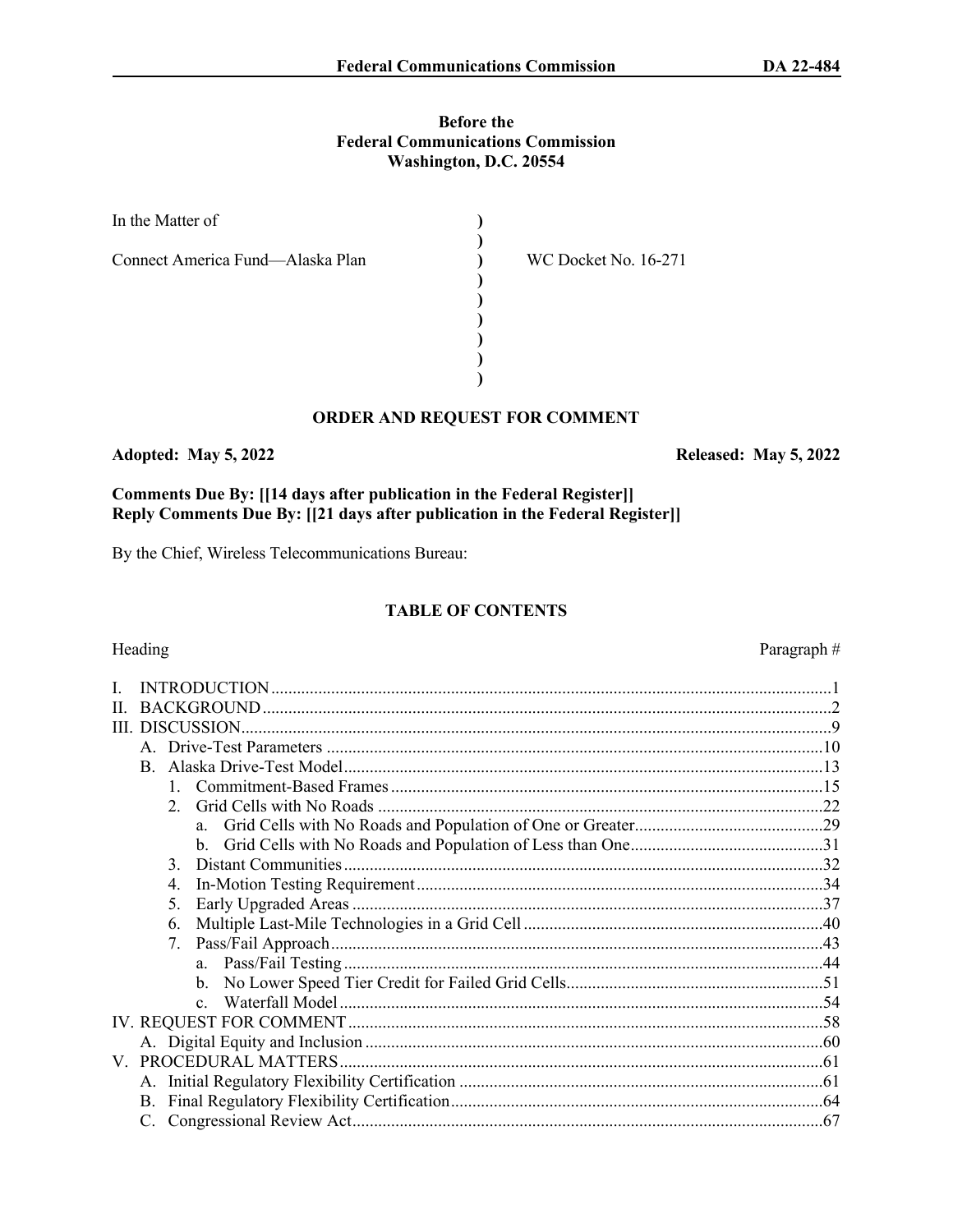| APPENDIX A – Mobile Speed Test Data Specification                                 |  |
|-----------------------------------------------------------------------------------|--|
| APPENDIX B – Drive-Test Procedures for Alaska Drive-Test Model—Technical Appendix |  |
| <b>APPENDIX C – Current Performance Plans</b>                                     |  |

#### **I. INTRODUCTION**

1. In the Order portion of this document, the Wireless Telecommunications Bureau (Bureau) adopts a drive-test model and parameters for the drive tests that are required of certain mobile providers participating in the Alaska Plan.<sup>1</sup> The Bureau will use these drive-test data to determine whether mobile providers that receive more than \$5 million in annual support for the deployment of mobile voice and broadband service in remote areas of Alaska have met their performance commitments. In the Request for Comment portion of this document, we seek comment on a proposal to require mobileprovider participants subject to the drive-test requirement to submit new drive-test data consistent with the drive-test model and parameters if they fail to meet a buildout milestone and later seek to cure a compliance gap.

#### **II. BACKGROUND**

2. Unique circumstances in Alaska make deploying communications infrastructure particularly challenging in that state.<sup>2</sup> In the 2016 *Alaska Plan Order*, the Commission adopted an Alaska-specific, 10-year universal service plan to address these unique circumstances.<sup>3</sup> The *Alaska Plan Order* froze mobile-wireless service-provider participants' preexisting support at December 2014 levels (frozen support)<sup>4</sup> and sought to have those providers commit to expand Fourth-Generation, Long-Term Evolution (4G LTE) service at speeds of at least 10/1 Mbps in eligible areas, subject to certain exceptions (such as where middle-mile infrastructure capability is limited).<sup>5</sup> In areas with limited middle-mile infrastructure, providers were allowed to make a lesser commitment until better middle-mile infrastructure became available.<sup>6</sup>

3. *Provider Commitments*. Eight mobile providers chose to participate in the Alaska Plan and submitted for Bureau approval performance plans in which they committed to provide mobile voice

<sup>3</sup> *See Alaska Plan Order*, 31 FCC Rcd at 10140, para. 1.

4 47 CFR § 54.317(d); *Alaska Plan Order*, 31 FCC Rcd at 10164, para. 75.

<sup>5</sup> *Alaska Plan Order*, 31 FCC Rcd at 10167, 10172-73, paras. 86, 102 (creating additional obligations for those mobile providers that did not commit to providing 10/1 Mbps 4G LTE and are dependent on satellite backhaul). The ongoing payments of frozen support amounts can only be used to provide mobile voice and broadband service in census blocks in remote Alaska where, as of December 31, 2014, less than 85% of the population was covered by 4G LTE service of providers that were either unsubsidized or not eligible for frozen support in Alaska. *Id.* at 10167, para. 87.

6 *Id.* at 10167, 10172-73, paras. 86 (requiring 4G LTE unless middle-mile infrastructure was constrained), 102 (requiring submission of new performance plans when new middle-mile infrastructure becomes commercially available and where the provider did not commit to at least 10/1 Mbps 4G LTE).

<sup>1</sup> *See Connect America Fund et al*., WC Docket No. 16-271, Report and Order and Further Notice of Proposed Rulemaking, 31 FCC Rcd 10139, 10173, para. 103 (2016) (*Alaska Plan Order*) (requiring providers that receive more than \$5 million in annual support to conduct drive tests).

<sup>&</sup>lt;sup>2</sup> For example, the average census block in Alaska (14.7 square miles) is more than 50 times the size of the average census block in the other 49 states and the District of Columbia (0.28 square miles), based on 2010 census data. *See Connect America Fund et al.*, WC Docket No. 10-90 et al., Report and Order and Further Notice of Proposed Rulemaking, 26 FCC Rcd 17663, 17788, para. 347 & n.587 (2011), *aff'd sub nom. In re: FCC 11-161*, 753 F.3d 1015 (10th Cir. 2014).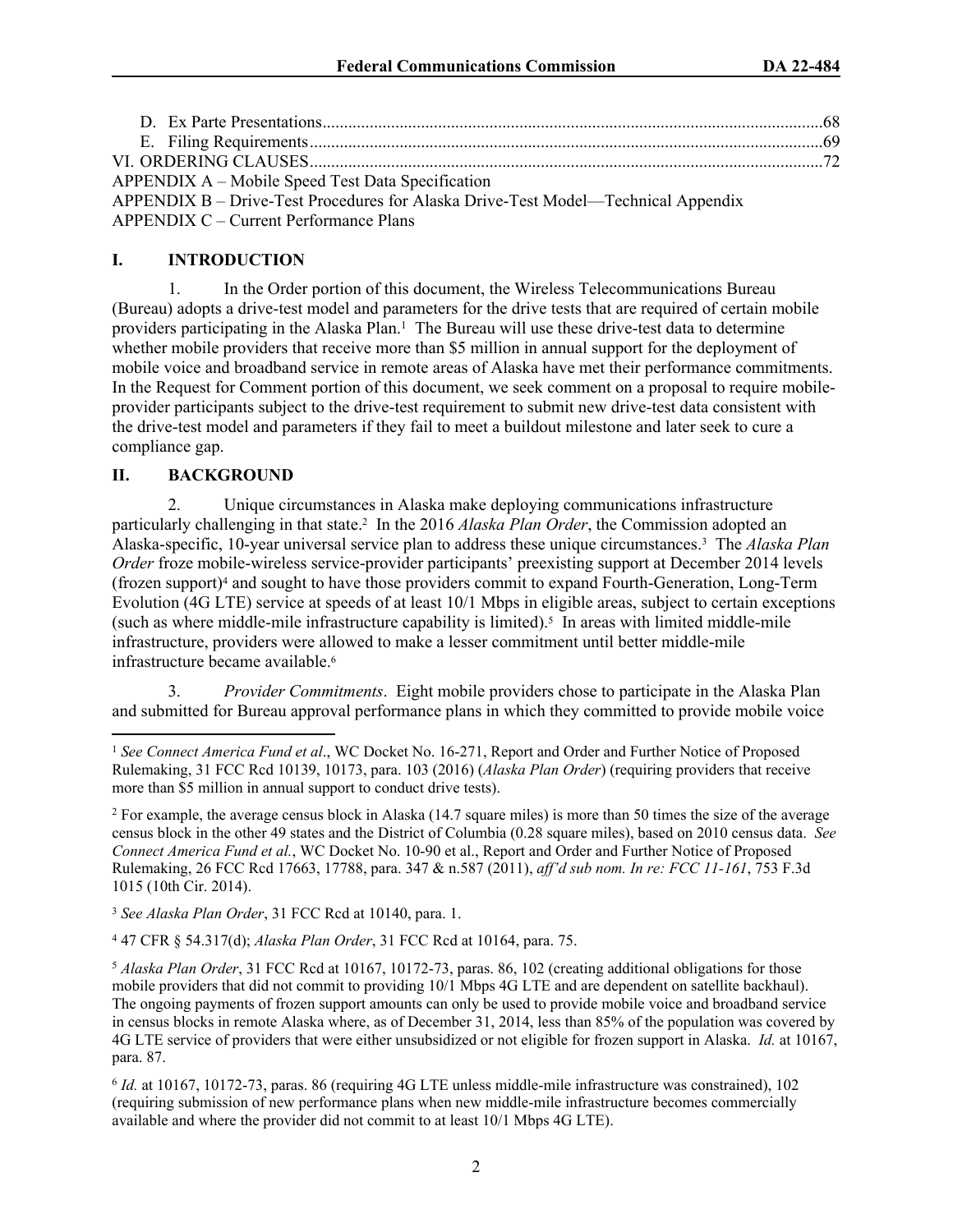and broadband services to delineated populations in remote eligible areas of Alaska.<sup>7</sup> Providers, as part of their performance plans, were required to identify both the last-mile mobile technology (e.g*.*, 3G, 4G LTE) that they would use to serve delineated populations and the type of middle-mile connectivity (e.g., fiber, satellite) on which they would rely to provide mobile services.<sup>8</sup> Where Alaska Plan participants could provide fiber-based 4G LTE,<sup>9</sup> their speed commitments in those areas were greater than or equal to speed commitments with other technology combinations, consistent with the deployment standard set forth in the *Alaska Plan Order* (4G LTE at speeds of at least 10/1 Mbps).<sup>10</sup> For those areas where the provider had to provide service over a performance-limiting satellite backhaul connection, the Bureau permitted providers to commit to previous-generation last-mile technologies and slower speeds.<sup>11</sup>

4. Each participating mobile provider committed to meet buildout requirements at the end of year five (ending December 31, 2021) and year 10 (ending December 31, 2026) of the Alaska Plan and to certify that it met the obligations contained in the performance plan at each of these buildout milestones.<sup>12</sup> The Commission stated that it would rely on participating providers' FCC Form 477 data—which report *inter alia* mobile wireless broadband coverage by technology and minimum advertised or expected speed<sup>13</sup>—in determining whether the providers' five-year and 10-year milestones have been met.<sup>14</sup> The Commission delegated authority to the Bureau to require additional information necessary to establish clear standards for determining whether providers have met their five and 10-year commitments.<sup>15</sup>

5. *Drive Tests*. <sup>16</sup> Mobile participants that receive more than \$5 million annually in Alaska Plan support must accompany their milestone certifications with drive-test data.<sup>17</sup> The drive-test data must show mobile transmissions to and from the network that meet or exceed the minimum speeds set out

<sup>10</sup> *Alaska Plan Order*, 31 FCC Rcd at 10167, 10172-73, paras. 86, 102; *see also Wireless Commitments Public Notice*, 31 FCC Rcd at 13320-23, Appx. A (requiring equal to or higher speed commitments from the higher technology tiers, on a provider by provider basis, in order of fiber-based 4G LTE, microwave-based 4G LTE, satellite-based 4G LTE, 3G, and 2G).

<sup>11</sup> *See Wireless Commitments Public Notice*, 31 FCC Rcd at 13320-23, Appx. A (providing the original performance plans of the eight Alaska Plan mobile participants and showing that populations with fiber-based 4G LTE generally had higher speed commitments than other combinations of middle-mile and last-mile technologies); *see also Alaska Plan Order*, 31 FCC Rcd at 10167, para. 86.

<sup>12</sup> 47 CFR § 54.321; *Alaska Plan Order*, 31 FCC Rcd at 10166-67, 10173, paras. 85, 103; *Wireless Commitments Public Notice*, 31 FCC Rcd at 13318 (stating that the disbursement of Alaska Plan support would start on January 1, 2017, making the five-year and ten-year milestones December 31, 2021, and December 31, 2026, respectively).

<sup>13</sup> *See, e.g*., FCC, FCC Form 477, *Local Telephone and Broadband Reporting, Instructions for Filings as of December 31, 2019 and Beyond* at 25, [https://us-fcc.app.box.com/v/Form477Instructions.](https://us-fcc.app.box.com/v/Form477Instructions)

<sup>14</sup> *Alaska Plan Order*, 31 FCC Rcd at 10173, para. 103.

<sup>15</sup> *Id.* at 10166-67, para. 85.

<sup>16</sup> In this Order and Request for Comment, we generally use the term "drive test" and "speed test" interchangeably, unless otherwise specified.

17 47 CFR § 54.321; *Alaska Plan Order*, 31 FCC Rcd at 10173, para. 103.

<sup>7</sup> *See id.* at 10171, para. 97; *Wireless Telecommunications Bureau Approves Performance Plans of the Eight Wireless Providers That Elected to Participate in the Alaska Plan*, WC Docket No. 16-271, Public Notice, 31 FCC Rcd 13317, 13320-23, Appx. A (WTB 2016) (*Wireless Commitments Public Notice*) (approving the eight participants' initial performance plans).

<sup>8</sup>  *See, e.g.*, *Alaska Plan Order*, 31 FCC Rcd at 10166, para. 85.

<sup>9</sup> *See, e.g*., *Wireless Commitments Public Notice*, 31 FCC Rcd at 13320-23, Appx. A (adopting speed commitments across all providers where a delineated population served by fiber-based 4G LTE had speed commitments higher than or equal to the providers' other speed commitments).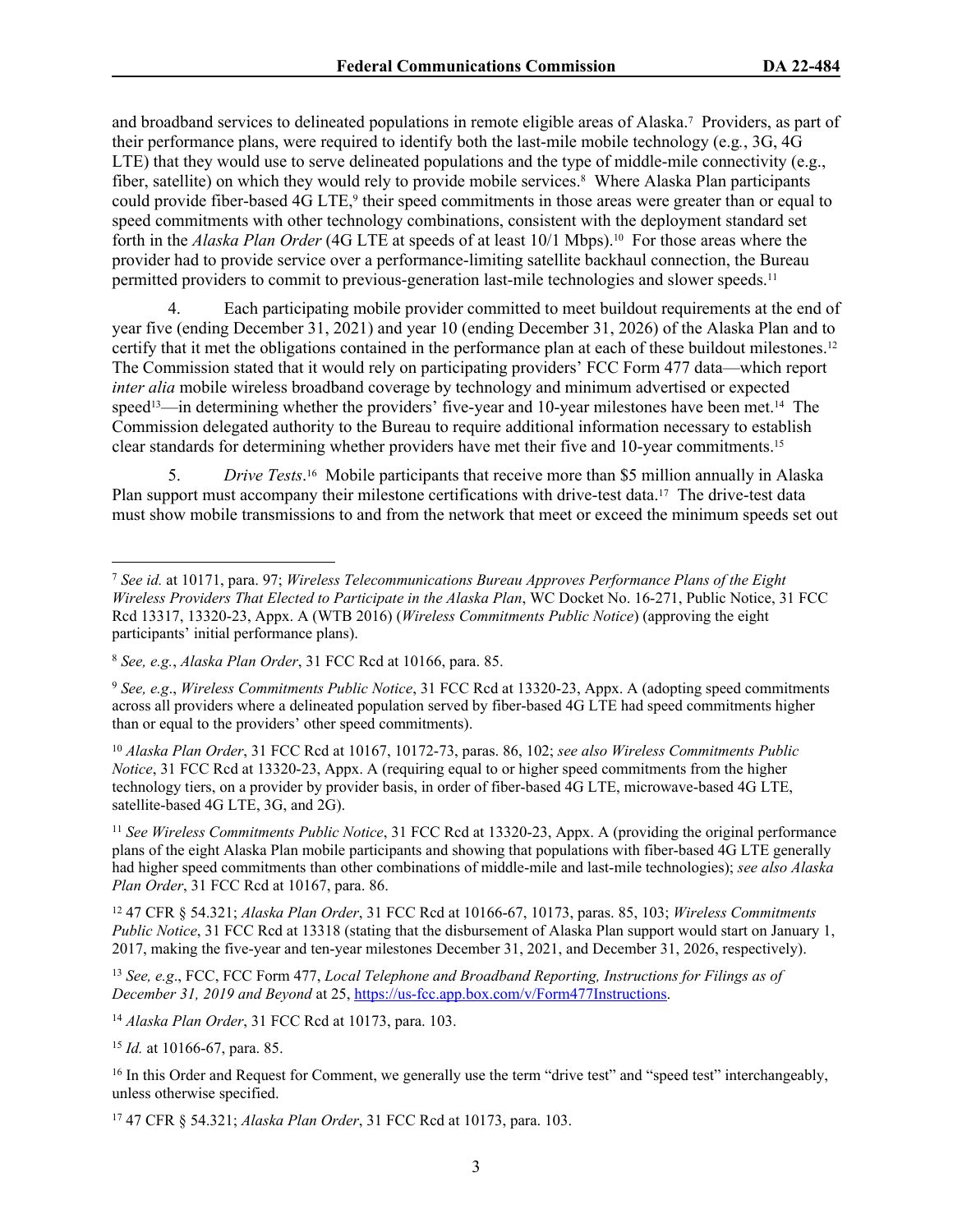in the approved performance plans in the areas where support was received.18 The *Alaska Plan Order* specifies that these participants "may demonstrate coverage of an area with a statistically significant number of tests in the vicinity of residences being covered."19 Given the unique terrain and lack of road networks in remote Alaska, providers may conduct drive tests by means other than automobiles (such as snow-mobiles or other vehicles appropriate to local conditions).<sup>20</sup> Two of the eight mobile participants— GCI Communications Corp. (GCI) and Copper Valley Wireless (CVW)—exceed the \$5 million annual support threshold, and accordingly, they must provide drive-test data supporting the speed certifications consistent with their performance plan commitments.<sup>21</sup>

6. *Alaska Drive-Test Parameters and Model*. In the *Alaska Drive Test Public Notice*, the Bureau proposed a model for conducting the drive testing (Alaska Drive-Test Model), which included the drive-test information to be submitted and the format in which it should be submitted.22 The parameters proposed in the *Notice* included, for example, the submission of latitude and longitude coordinates to identify the location of the test, a timestamp for the time the test was taken, the type of device and related software used for the test, last-mile technology tested, and recorded download and upload speeds.<sup>23</sup>

7. The proposed Alaska Drive-Test Model was designed to ensure that the service providers required to conduct drive testing would obtain a "statistically significant number of tests in the vicinity of residences being covered."<sup>24</sup> The proposed Alaska Drive-Test Model uses stratified random sampling to

<sup>19</sup> *Alaska Plan Order*, 31 FCC Rcd at 10173, para. 103. The *Alaska Plan Order* did not provide a methodology for determining how many people the Commission would consider covered with mobile service in census blocks that are partially covered according to FCC Form 477 mobile coverage data. To address this, the Bureau adopted the Alaska Population-Distribution Model, which is a "methodology for estimating the number of Alaskans who receive mobile service within census blocks in remote areas of Alaska." *Connect America Fund—Alaska Plan*, WC Docket No. 16-271, Order, 35 FCC Rcd 10373, 10373, para. 1 (WTB 2020) (*Alaska Population Distribution Order*). The model integrated feedback from the Alaska Plan's mobile provider participants, including from GCI and CVW. *Alaska Population Distribution Order*, 35 FCC Rcd at 10375-76, paras. 6-8; *see also* Alaska Telecom Association (ATA) Comments at 1, 3 (filed Apr. 7, 2020) (filing on behalf of its members); Letter from Christine O'Connor, Executive Director, ATA, to Marlene H. Dortch, Secretary, FCC, WC Docket No. 16-271, at 1, Attach. (filed Feb. 8, 2019) (ATA Feb. 8, 2019 *Ex Parte* Letter) (suggesting edits to the proposed Alaska population-distribution methodology).

<sup>20</sup> *See Alaska Plan Order*, 31 FCC Rcd at 10173, para. 103.

<sup>21</sup> *See id.* at 10173, para. 103; *see also Wireless Telecommunications Bureau Approves GCI's Revised Performance Plan Pursuant to the Alaska Plan Order*, WC Docket No. 16-271, Public Notice, 35 FCC Rcd 9539, 9539-41, Appx. (WTB 2020) (*GCI's Second Revised Performance Plan*) (accepting GCI's current performance plan); *Wireless Commitments Public Notice*, 31 FCC Rcd at 13321, Appx. A (providing CVW's current performance plan)*.*

<sup>22</sup> *Wireless Telecommunications Bureau Seeks Comment on Drive Test Parameters and Model for Alaska Plan Participants*, WC Docket No. 16-271, Public Notice, 36 FCC Rcd 11279, 11283-89, Appx. A (WTB 2021) (*Alaska Drive Test Public Notice* or *Notice*). While the Bureau drew on prior Commission guidance in other contexts, we note that the parameters in Appendix A are to be used for the distinct purpose of assessing Alaska Plan performance commitments and are without prejudice to decisions to use different or additional parameters in any other Commission proceedings. *See, e.g.*, *Establishing the Digital Opportunity Data Collection*, Order, DA 22-241, at 2, para. 2 (WTB/OEA/OET Mar. 9, 2022) (*BDC Mobile Requirements Order*) (adopting parameters that must be collected for on-the-ground speed test data in the Broadband Data Collection proceeding). The Broadband Data Collection was formerly known as the Digital Opportunity Data Collection, or DODC.

<sup>23</sup> *See Alaska Drive Test Public Notice*, 36 FCC Rcd at 11283-89, Appx. A.

<sup>24</sup> *Alaska Plan Order*, 31 FCC Rcd at 10173, para. 103; *Alaska Drive Test Public Notice*, 36 FCC Rcd at 11280.

<sup>18</sup> 47 CFR § 54.321(a) ("For Alaska Plan participants receiving more than \$5 million annually in support, this certification shall be accompanied by data received or used from drive tests analyzing network coverage for mobile service covering the population for which support was received and showing mobile transmissions to and from the carrier's network meeting or exceeding the minimum expected download and upload speeds delineated in the approved performance plan."); *Alaska Plan Order*, 31 FCC Rcd at 10173, para. 103.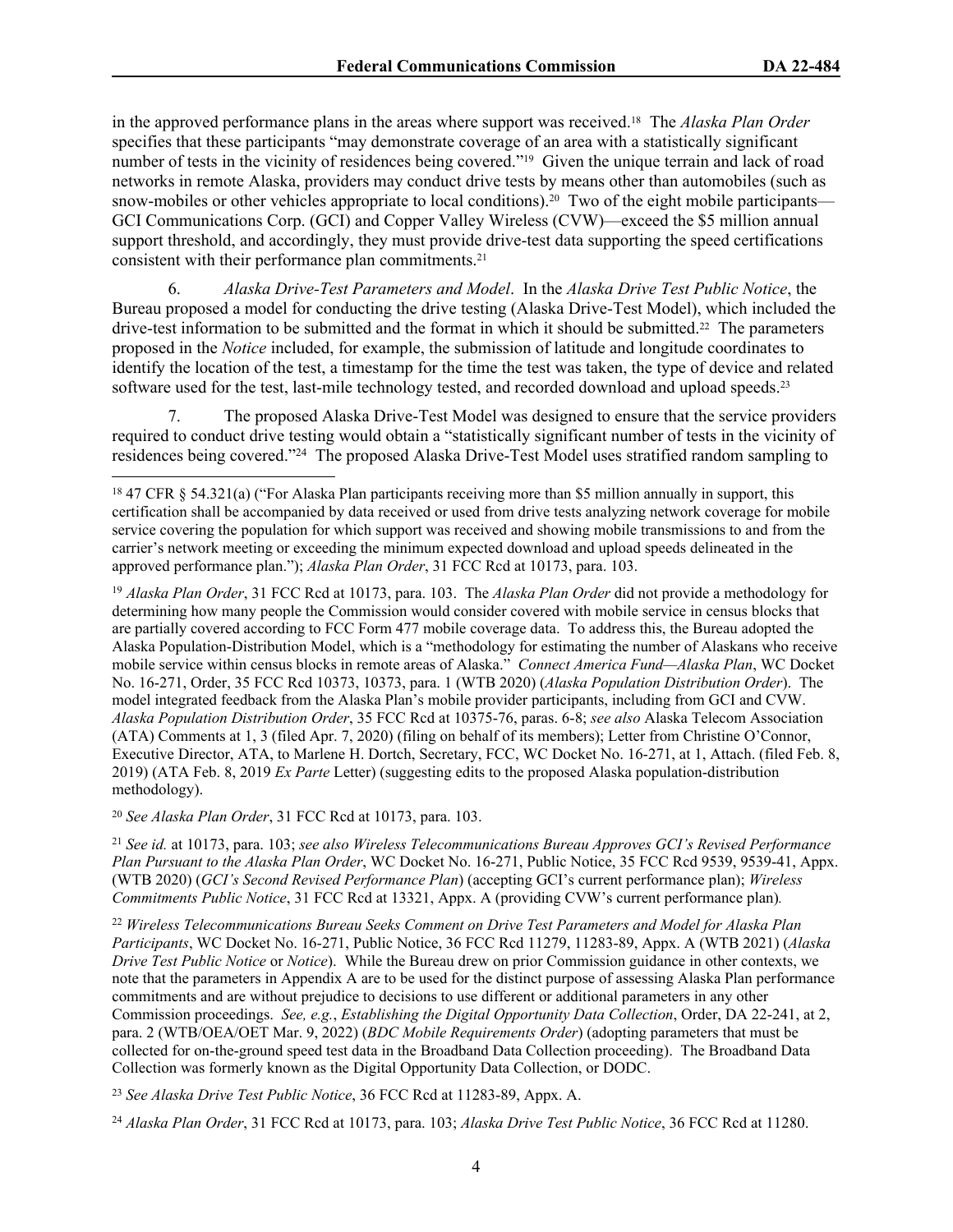determine test locations within a grid system based on the service provider's reported coverage area.<sup>25</sup> Under the proposal, the Commission would begin with the populated areas contained in the performance plans for each type of technology and backhaul26 and then overlay a one-square kilometer grid system to create a frame around the covered populated area corresponding with the performance commitments.<sup>27</sup> Staff would then stratify the frame into sets of grids determined by statistical formulae based on theoretical population of the grid cells (e.g., lowest population grid cells would be in the first stratum; highest population grid cells would be in the highest-numbered stratum) and would select a random sample of grid cells for testing from each stratum within the frame.<sup>28</sup> The Bureau proposed that, within each grid cell, a service provider would conduct a minimum of 20 tests, consisting of download and upload components, no less than 50% of which would be conducted from a vehicle while in-motion.29 To be considered valid, each test would have to be conducted between the hours of 6:00 a.m. and 10:00 p.m. within the selected grid cell, and the test data would have to report all relevant parameters.<sup>30</sup> Staff would construct a confidence interval for the drive-test results that would be used to verify that a provider's commitments have been met or to determine the percentage by which the provider has failed to meet its commitments.<sup>31</sup>

8. The Bureau sought comment on the parameters and proposed Alaska Drive-Test Model and on any alternatives that it should consider.32 GCI filed comments, and both GCI and CVW made *ex parte* presentations to staff about the proposed Alaska Drive-Test Model.33 No other party filed comments or made such presentations. Based on concerns that were expressed about the initial

<sup>27</sup> *Alaska Drive Test Public Notice*, 36 FCC Rcd at 11290, Appx. B, Sec. II.

<sup>28</sup> *Id.* at 11292, 11293, Appx. B, Secs. III, IV.

<sup>29</sup> *Alaska Drive Test Public Notice*, 36 FCC Rcd at 11293, Appx. B, Sec. V. The *Alaska Plan Order* further specifies that, as with Tribal Mobility Fund Phase I, these drive tests may be conducted by means other than in automobiles on roads due to the unique terrain and lack of road networks in remote areas of Alaska. *Alaska Plan Order*, 31 FCC Rcd at 10173, para. 103.

<sup>30</sup> *Alaska Drive Test Public Notice*, 36 FCC Rcd at 11293, Appx. B, Sec. V.

<sup>31</sup> *Id.* at 11295, Appx. B, Sec. VII.

<sup>32</sup> *Id.* at 11280.

<sup>25</sup> *See Alaska Drive Test Public Notice*, 36 FCC Rcd at 11292, Appx. B, Sec. III. Stratified random sampling is a process whereby a population is subdivided into nonoverlapping groupings, or strata, and a simple random sample is taken from each stratum. *See* William G. Cochran, Sampling Techniques ch. 5 (3d ed. 1977).

<sup>26</sup> *Alaska Population Distribution Order*, 35 FCC Rcd at 10376, para. 9 ("To assess a participating provider's satisfaction of its service commitments at the 5 and 10-year performance benchmarks, we will use 2010 block-level population census data and the provider's Form 477 data, in conjunction with the Alaska Population-Distribution Model, to estimate the number of Alaskans in remote parts of the state who are covered by the provider's network (using the technology identified in the commitment).").

<sup>33</sup> *See, e.g.*, GCI Comments; Letter from Jonathan Reeves, on behalf of CVW, to Marlene Dortch, Secretary, FCC, WC Docket No. 16-271 (filed July 21, 2021) (CVW July 21, 2021 *Ex Parte* Letter); Letter from Julie A. Veach, Counsel to GCI, to Marlene H. Dortch, Secretary, FCC, WC Docket No. 16-271 (filed Aug. 5, 2021) (GCI Aug. 5, 2021 *Ex Parte* Letter); Letter from Julie A. Veach, Counsel to GCI, to Marlene H. Dortch, Secretary, FCC, WC Docket No. 16-271 (filed Aug. 27, 2021) (GCI Aug. 27, 2021 *Ex Parte* Letter); Letter from Julie A. Veach, Counsel to GCI, to Marlene H. Dortch, Secretary, FCC, WC Docket No. 16-271 (filed Oct. 5, 2021) (GCI Oct. 5, 2021 *Ex Parte* Letter); Letter from Julie A. Veach, Counsel to GCI, to Marlene H. Dortch, Secretary, FCC, WC Docket No. 16-271 (filed Oct. 21, 2021) (GCI Oct. 21, 2021 *Ex Parte* Letter); Letter from Julie A. Veach, Counsel to GCI, to Marlene H. Dortch, Secretary, FCC, WC Docket No. 16-271 (filed Nov. 22, 2021); Letter from Julie A. Veach, Counsel to GCI, to Marlene H. Dortch, Secretary, FCC, WC Docket No. 16-271 (filed Dec. 17, 2021) (GCI Dec. 17, 2021 *Ex Parte* Letter).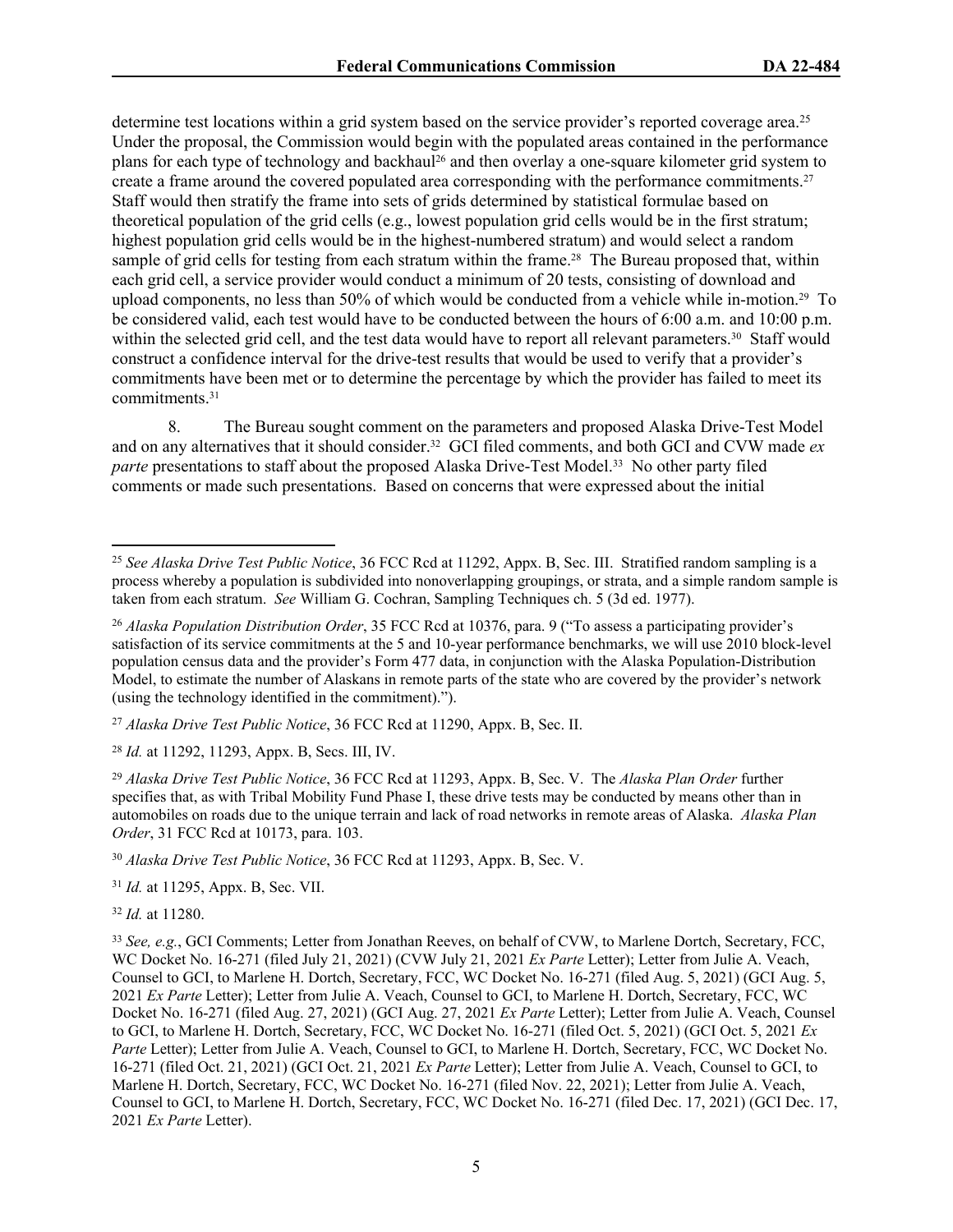deadline,<sup>34</sup> the Bureau extended the drive-test data-submission deadline, moving it from March 1, 2022 to September 30, 2022.<sup>35</sup>

#### **III. DISCUSSION**

9. We adopt the proposed parameters and the proposed Alaska Drive-Test Model with the modifications specified below. We will use data derived from these parameters, combined with FCC Form 477 coverage data and complementary middle-mile data, to verify that covered service providers have met their commitments. The submission of the drive test data that we discuss in this Order shall include a certification by a corporate officer of the mobile-provider participant of the data's accuracy, consistent with the obligations of 47 CFR  $\S$  54.321(a).<sup>36</sup>

#### **A. Drive-Test Parameters**

10. We adopt a modified version of the drive-test parameters proposed in the *Alaska Drive Test Public Notice* (attached as Appendix A). These parameters specify the categories of data to be collected as well as the data structure and format in which the data must be reported. In addition to the parameters the Bureau proposed, the Bureau adopts other changes to the parameters; most notably, we have altered the parameters in Appendix A with respect to the data to be collected for 2G/Voice.<sup>37</sup> In the *Notice*, the Bureau proposed that, for 2G, a data rate of 22.8 kbps or higher for download and upload tests would be appropriate because that should be a minimally sufficient speed to provide a serviceable voice call.38 GCI expressed concern that speed-test data would not accurately represent the ability to place a

<sup>34</sup> *See* GCI Comments at 2; GCI Aug. 5, 2021 *Ex Parte* Letter (expressing concern about the timing of the tests); GCI Aug. 27, 2021 *Ex Parte* Letter; GCI Oct. 5, 2021 *Ex Parte* Letter at 1-3.

<sup>35</sup> *Connect America Fund—Alaska Plan*, WC Docket No. 16-271, Order, DA 21-1394, at 1, para. 1 (WTB Nov. 8, 2021) (*Alaska Drive Test Extension Order*). The Commission will continue to monitor the situation and will remain flexible where warranted.

<sup>&</sup>lt;sup>36</sup> When submitting the drive test data, a corporate officer of the mobile-provider participant must submit this certification: "I certify that I am an officer of the reporting carrier; my responsibilities include ensuring the accuracy of certifications which are required to be reported pursuant to 47 CFR  $\S$  54.321(a). The reporting carrier certifies that the data received or used from drive tests analyzing network coverage for mobile service pursuant to 47 CFR § 54.321(a) are complete, accurate, and free from misrepresentation." Originally, the drive test data were to be submitted as part of the certification required in 47 CFR § 54.321(a) that the providers receiving more than \$5 million annually from the Alaska Plan have met their commitments. Because we granted an extension allowing the providers to submit the drive test data after that certification date, we require renewed certification language for submission of the drive test data. *Alaska Drive Test Extension Order* at 1, para. 1; *Alaska Plan Order*, 31 FCC Rcd at 10166, para. 85. The Commission staff will provide details to GCI and CVW on how to submit the drive test data.

<sup>37</sup> *Compare infra* Appendix A *with Alaska Drive Test Public Notice*, 36 FCC Rcd at 11283, Appx. A. We have made these changes because they will better aid our understanding of the drive test data. We also note that these alterations will keep the Alaska Plan data specifications closely aligned with the data specifications for mobile speed tests adopted in other contexts, such as the recently adopted specifications in the Broadband Data Collection proceeding. *See BDC Mobile Requirements Order*, Appx. A; *see also Alaska Drive Test Public Notice*, 36 FCC Rcd at 11280 & n.11 (stating that the proposed Alaska Plan parameters "draw on prior Commission guidance" and were designed to be "consistent with the requirements the Commission has established for mobile speed test data collected in other contexts"). Furthermore, we anticipate that using similar data specifications in the Alaska Plan proceeding will make the process administratively easier and will also simplify any work that the carriers may have to do to conform their data. *See BDC Mobile Requirements Order*, Appx. A. No one commented on the mobile speed test data specifications.

<sup>38</sup> *Alaska Drive Test Public Notice*, 36 FCC Rcd at 11294, Appx. B, Sec. VI, n.15.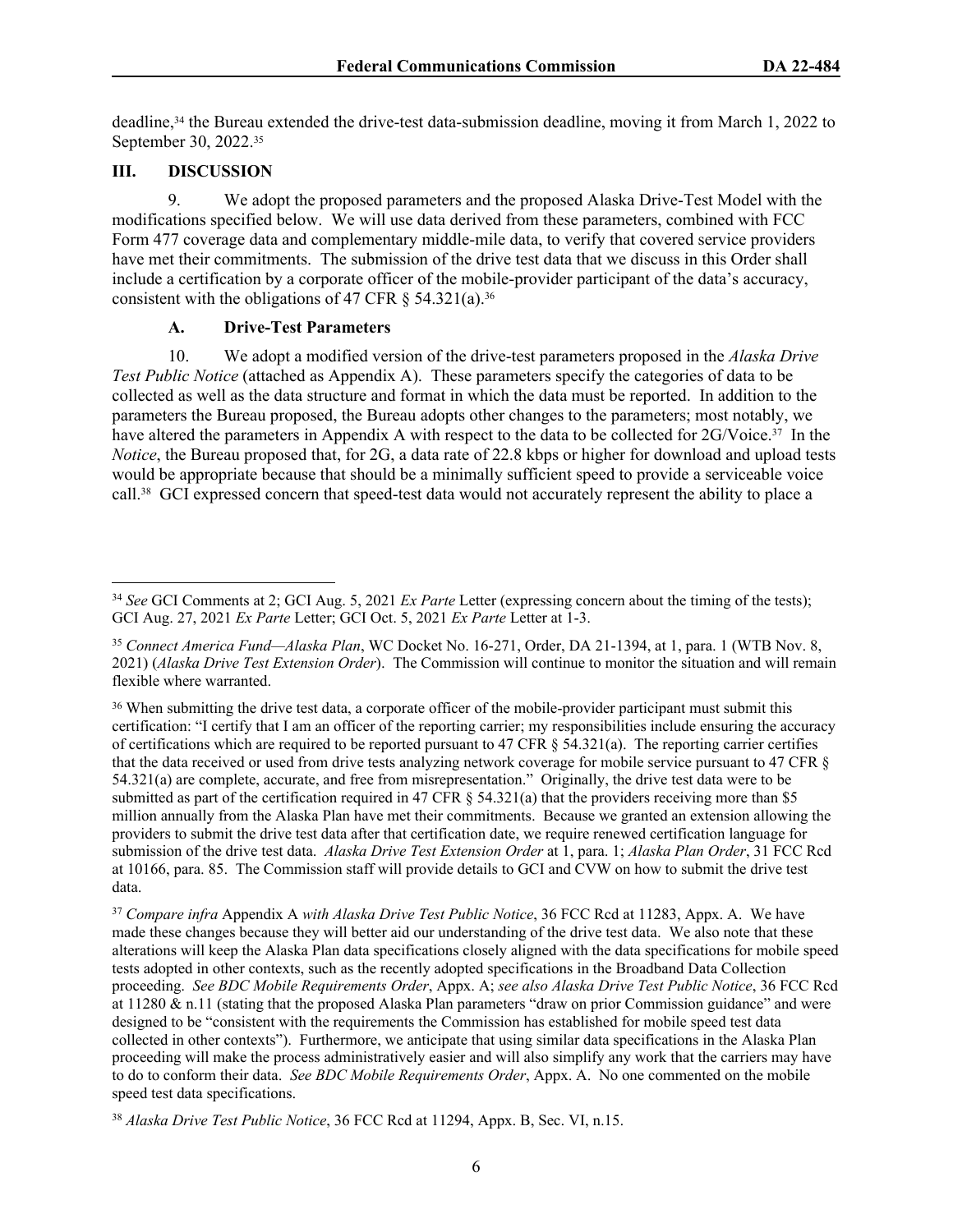voice call over a 2G network, particularly for non-GSM standards such as CDMA or UMTS.39 GCI proposed that, instead, providers demonstrate voice coverage by placing voice calls between five and 30 seconds in duration to a telephone number established for test calls.<sup>40</sup>

11. We find GCI's suggestion to be a reasonable approach, and therefore we will require it instead of the approach we proposed in the *Notice*. Because GCI is the only provider subject to drive testing that has a 2G commitment and GCI's particular 2G requirement is voice only, we agree with GCI that a test assessing the availability of voice service would be appropriate.41 Accordingly, GCI must use voice calls to demonstrate its "Voice/2G" coverage in areas that it is required to drive test, $42$  and Appendix A now includes parameters for voice-only testing.<sup>43</sup> This change from the original proposal enables GCI to enter information that records a successful call completion using 2G technology,<sup>44</sup> regardless of data rate, consistent with the voice-only commitment. The new fields for GCI's voice-only testing are the voice originating, voice terminating, rxlev, and rxqual fields. The voice originating field is a field for providing information for outbound calling and the voice terminating field is for receiving inbound calls for the testing. The rxlev and rxqual fields represent data elements that are necessary to determine the signal quality and strength and corresponding quality of the network for voice calls.

12. We also adopt other modifications to the proposed data specifications for mobile speed tests. As set forth in more detail in Appendix A, we modify the proposed data specifications to add new drive-test parameters within existing categories—specifically, device Type Allocation Code (TAC), warmup duration, warmup bytes transferred, spectrum band, and success flag.<sup>45</sup> Most of the parameters that we altered—device TAC, warmup duration, warmup bytes transferred, and spectrum band—resulted from the Bureau's experience constructing the Broadband Data Collection but will also aid understanding of the data derived from the Alaska Plan drive tests. The device TAC provides the type of device used in the testing and helps us better understand the results, particularly if results indicate a problem with a network that may be attributable to the type of device.<sup>46</sup> The warmup bytes and duration are the bits recorded during the testing ramp-up time, and collecting ramp-up bits as a separate field is required to ensure we are accurately measuring the network's maximum transmission data rate.47 The spectrum band

<sup>40</sup> GCI Comments at 10-11.

<sup>41</sup> GCI labeled its 2G commitment as "Voice/2G" and committed to provide this service at speeds of "<.2 Mbps." *GCI's Second Revised Performance Plan*, 35 FCC Rcd at 9541, Appx.

<sup>42</sup> CVW did not have any voice-only commitments, so this provision would only apply to GCI. *Wireless Commitments Public Notice*, 31 FCC Rcd at 13321, Appx. A (providing CVW's current performance plan); *GCI's Second Revised Performance Plan*, 35 FCC Rcd at 9541, Appx. (accepting GCI's current performance plan)*.*

<sup>43</sup> *See infra* Appendix A.

<sup>44</sup> GCI made voice-only commitments where it provides 2G GSM and CDMA. *See GCI's Second Revised Performance Plan*, 35 FCC Rcd at 9541, Appx. (providing "Voice/2G" commitments with speeds of <.2 Mbps).

<sup>45</sup> *Compare infra* Appendix A *with Alaska Drive Test Public Notice*, 36 FCC Rcd at 11283, Appx. A.

<sup>46</sup> *BDC Mobile Requirements Order* at 7, para. 13.

<sup>47</sup> *See id.* at 9-10, para. 17 & nn.63-64 (sharing Ookla's concern that "averaging the number of bits received over the entire duration of a throughput test may negatively affect the accuracy of any calculation, as that may not exclude an internet connection's known and expected 'ramp-up time'" and noting that Ookla defined "ramp-up time" as "the time period in which a congestion control algorithm—such as Transmission Control Protocol ('TCP') slow start gradually increases the amount of data transmitted over a connection until the algorithm finds the network's maximum carrying capacity."). The Bureau defines ramp-up bits as "the initial bits received during the initial warm-up time" and will apply to the following formula to remove the negative impact of ramp-up bits: "[(total bits received – ramp up bits) divided by (total test time – ramp up time)]." *Id*. at 10, para. 17 & n.64.

<sup>&</sup>lt;sup>39</sup> GCI Comments at 10 (noting that a data rate of at least 22.8 kbps is the only test for GSM technology, "but some of GCI's 2G areas actually employ CDMA or UMTS technology, as shown on GCI's Form 477 submissions"); GCI Dec. 17, 2021 *Ex Parte* Letter.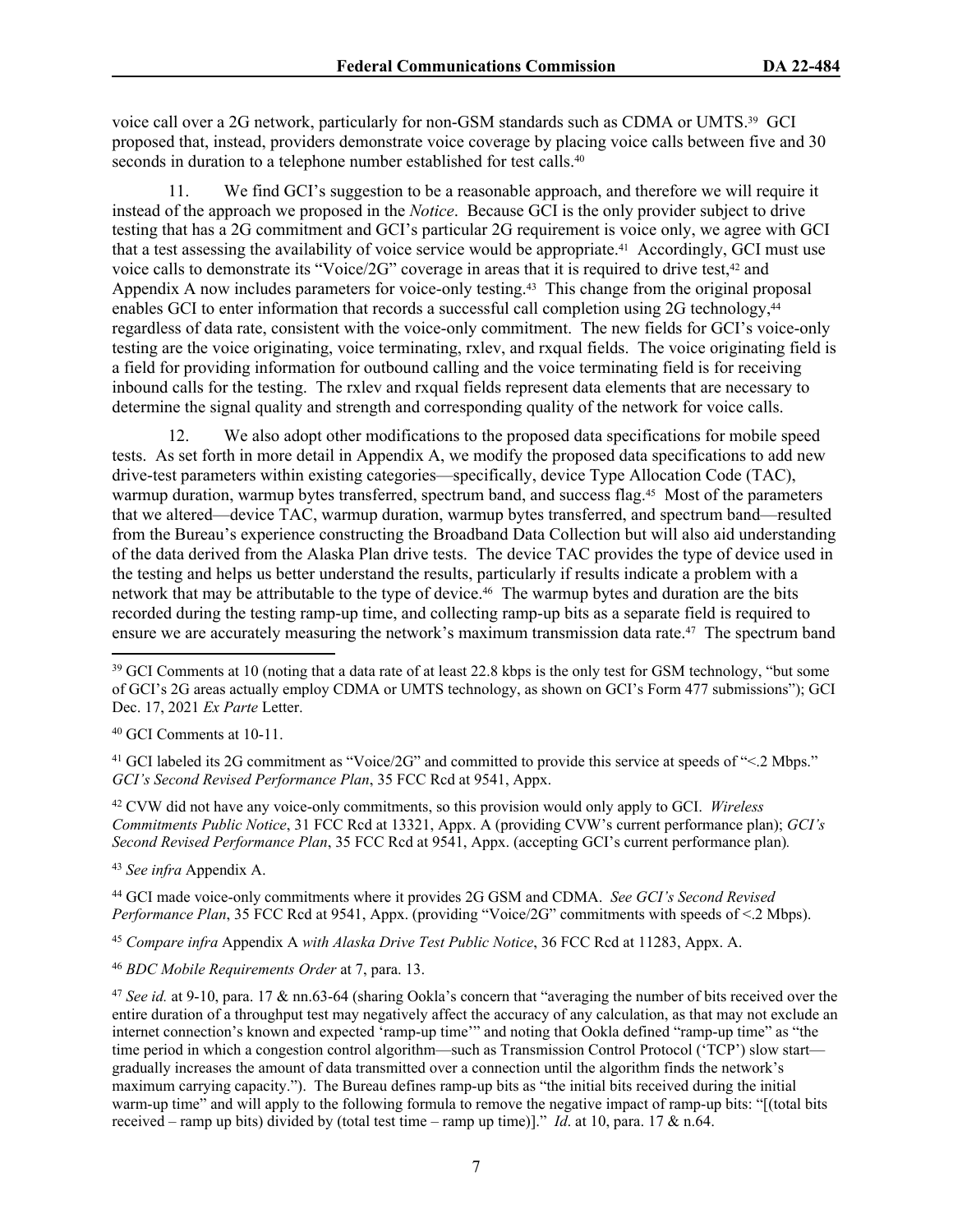records the spectrum band or bands utilized during the drive test, which can affect wireless performance.<sup>48</sup> Finally, because the drive tests need to exceed the minimum commitments in the mobile-provider participants' performance plans, the success flag field was added to record where the data indicate that the tests were successful to that end (or not).<sup>49</sup>

#### **B. Alaska Drive-Test Model**

13. We adopt the proposed Alaska Drive-Test Model (attached as Appendix B), with limited clarifications and modifications. The Alaska Drive-Test Model uses a stratified random sample of a frame.50 A frame consists of the complete set of units within a commitment eligible to be sampled, which for the purposes of the Alaska Plan drive testing are one-square kilometer grids in which a provider has at least 100,000 square meters of covered populated area.51 The construction of this frame is a multi-part process. First, we will create a set of "eligible populated areas."<sup>52</sup> Census blocks eligible for frozensupport funding would be included,<sup>53</sup> and these census blocks would be merged with the populated areas of the Alaska Population-Distribution Model.<sup>54</sup> Second, staff will merge the FCC Form 477 reported coverage areas (for which a provider committed to deploy and that are subject to testing) with the eligible populated areas to create a set of "covered populated areas."55 Third, Commission staff will overlay a grid of 1 km x 1 km squares onto the covered populated areas.<sup>56</sup> Lastly, any grid cell that contains fewer than 100,000 square meters of covered populated area, or 10% of the grid cell, will be excluded from the frame.<sup>57</sup>

14. The frame is divided into subsets of similar characteristics, called strata.58 This methodology allows fewer grid cells to be selected for testing while producing a statistically equivalent level of accuracy as sampling the entire frame, thus reducing the burden of testing.59 We will use the cumulative square root of the frequency (CSRF) method<sup>60</sup> to define the breaks between strata based on a scale along the cumulated square root of the frequency of grid cells belonging to equal intervals of the

<sup>49</sup> *See, e.g.*, GCI Comments at 11 (noting "call completion success/failure" should be collected and reported).

<sup>50</sup> *See Alaska Drive Test Public Notice*, 36 FCC Rcd at 11290-92, Appx. B, Sec. II.

<sup>51</sup> *See id.* at 11290-91, Appx. B, Sec. II.

<sup>52</sup> *See id.* at 11290, Appx. B, Sec. II.

<sup>53</sup> *See id.* (citing *Alaska Population Distribution Order*, 35 FCC Rcd at 10378, para. 15 and Letter from Julie A. Veach, Counsel to GCI, to Marlene H. Dortch, Secretary, FCC, WC Docket No. 16-271, Attach. (filed Nov. 29, 2016)).

<sup>54</sup> *See Alaska Drive Test Public Notice*, 36 FCC Rcd at 11290, Appx. B, Sec. II (citing *Alaska Population Distribution Order*, 35 FCC Rcd at 10373).

<sup>55</sup> *See Alaska Drive Test Public Notice*, 36 FCC Rcd at 11290, Appx. B, Sec. II.

<sup>56</sup> *See id.* at 11290, Appx. B, Sec. II. Staff will use this particular type of grid because census blocks are not of uniform geographic size, which could require a different number of speed tests for each block, and, in turn, could increase the testing burden on providers. Grids of smaller sizes and shapes are less likely to provide easily accessible areas for testing, given the nature of roads and population distribution in remote Alaska, and grids of larger sizes and shapes would provide more heterogeneous wireless performance, which would require more cumbersome rules for actually conducting drive testing to ensure geographic diversity of the sample within each grid.

<sup>57</sup> *See Alaska Drive Test Public Notice*, 36 FCC Rcd at 11291, Appx. B, Sec. II.

<sup>58</sup> *See id.* at 11292, Appx. B, Sec. III.

<sup>59</sup> *See id.*

<sup>60</sup> *See infra* Appendix B, Sec. III.

<sup>48</sup> *BDC Mobile Requirements Order* at 10, para. 18.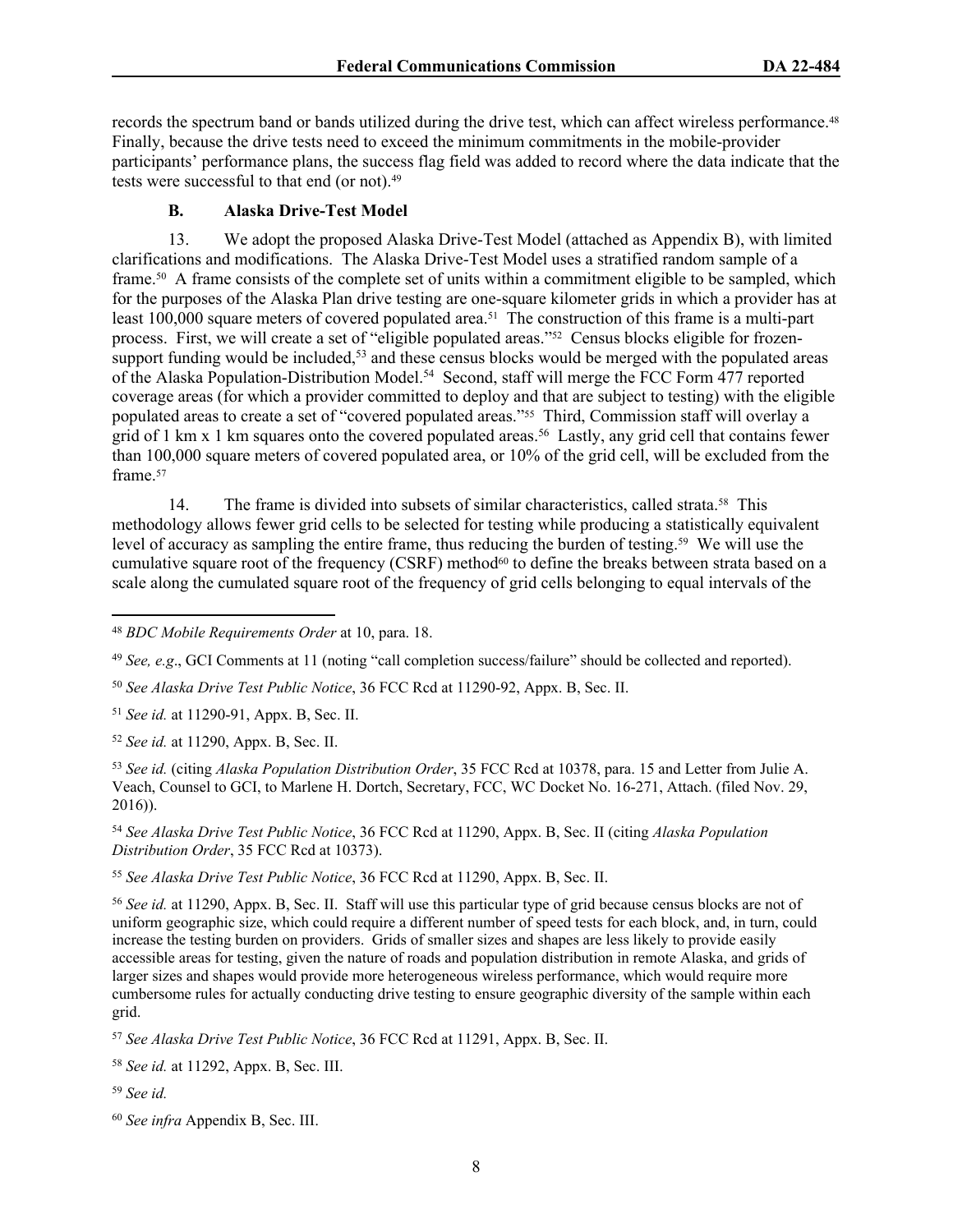stratification variable.61 Using the CSRF method will help to ensure that grid cells with low population are confined to a single stratum within each frame.<sup>62</sup> The number of strata for a frame depends on the number of grid cells in that frame and the distribution of the populations within the frame.<sup>63</sup> Two to eight strata are likely to be necessary per frame.<sup>64</sup>

#### **1. Commitment-Based Frames**

15. Frames are based on providers' commitments. In particular, Commission staff will create separate frames where a provider committed to different speeds based on different middle-mile or lastmile technologies in its Bureau-approved performance plan.<sup>65</sup> CVW is subject to one frame because it committed to 10/3 Mbps 4G LTE in all of the areas where it receives Alaska Plan support.<sup>66</sup> GCI is subject to five frames, as GCI committed to five different speeds based on various combinations of middle-mile and last-mile technologies:<sup>67</sup>

- Fiber-based 4G LTE at a minimum speed of 10/1 Mbps;
- Microwave-based 4G LTE at a minimum speed of 2/.8 Mbps;
- Satellite-based 4G LTE at a minimum speed of 1/.256 Mbps;
- 3G or better at a minimum speed of .2/.05 Mbps; and
- $\bullet$  Voice/2G.

16. GCI argues that, instead of basing frames on middle-mile and last-mile technologies, we should assign frames based only on the speeds a provider reports via its FCC Form 477 filings.<sup>68</sup> GCI

<sup>61</sup> *Alaska Drive Test Public Notice*, 36 FCC Rcd at 11292, Appx. B, Sec. III.

<sup>62</sup> *But see* GCI Comments at 11-14 (expressing concern that the drive test model would require GCI to test a substantial number of grid cells that are very sparsely populated).

<sup>63</sup> *See Alaska Drive Test Public Notice*, 36 FCC Rcd at 11292, Appx. B, Sec. III.

<sup>64</sup> *Alaska Drive Test Public Notice*, 36 FCC Rcd at 11292, Appx. B, Sec. III. GCI argues that this approach to testing is overly complicated and may not fairly represent its compliance with its commitments, and it would like to "have the option to submit drive tests for its entire Alaska Plan coverage area." GCI Comments at 18-19. GCI argues that the proposed sampling methodology might not accurately reflect a provider's compliance with its commitments and is too burdensome because some commitment areas that must be tested do not have roads. GCI Comments at 1, 18-19. GCI fails to explain, however, how it would drive test its "entire" coverage area. In reality, GCI's entire coverage area would have an infinite number of points to test; such a feat would be impossible without some sort of methodology or sampling of GCI's "entire" coverage area. Thus, GCI's offer to test its entire coverage area is implicitly an offer to provide a sampling of its network—as it is not offering to provide a census of coverage data both geographically and temporally—without indicating how it would demonstrate coverage of an area with a statistically significant number of tests in the vicinity of residences being covered. *See* GCI Comments at 18-19 (proposing that a provider should have the option to test "its entire Alaska Plan service area"). As GCI is actually suggesting another sampling methodology, it needs to, but does not, provide details of how it would (i) provide a statistically significant number of tests and (ii) select test locations under its alternative approach. *See* GCI Comments at 18-19; GCI Oct. 5, 2021 *Ex Parte* Letter at 3. Given that GCI has failed to explain how its proposed approach would satisfy the requirements of the *Alaska Plan Order*, we direct GCI and CVW to implement the Alaska Drive-Test Model.

<sup>65</sup> *See Alaska Drive Test Public Notice*, 36 FCC Rcd at 11291-92, Appx. B, Sec. II.

<sup>66</sup> *Wireless Commitments Public Notice*, 31 FCC Rcd at 13321, Appx. A (providing CVW's current performance plan)*.*

<sup>67</sup> *GCI Second Revised Performance Plan*, 35 FCC Rcd at 9541, Appx.; *see infra* Appendix C.

<sup>68</sup> GCI Comments at 3, 6 ("A clarification that cells will be assigned to frames based on Form 477 *speed* data would better reflect how GCI has performed on its five-year commitments.") (italics in original), 7 ("[I]nstead of assigning these cells in the first instance to the 'LTE fiber' frame (or whatever frame would apply to that cell under the

(continued….)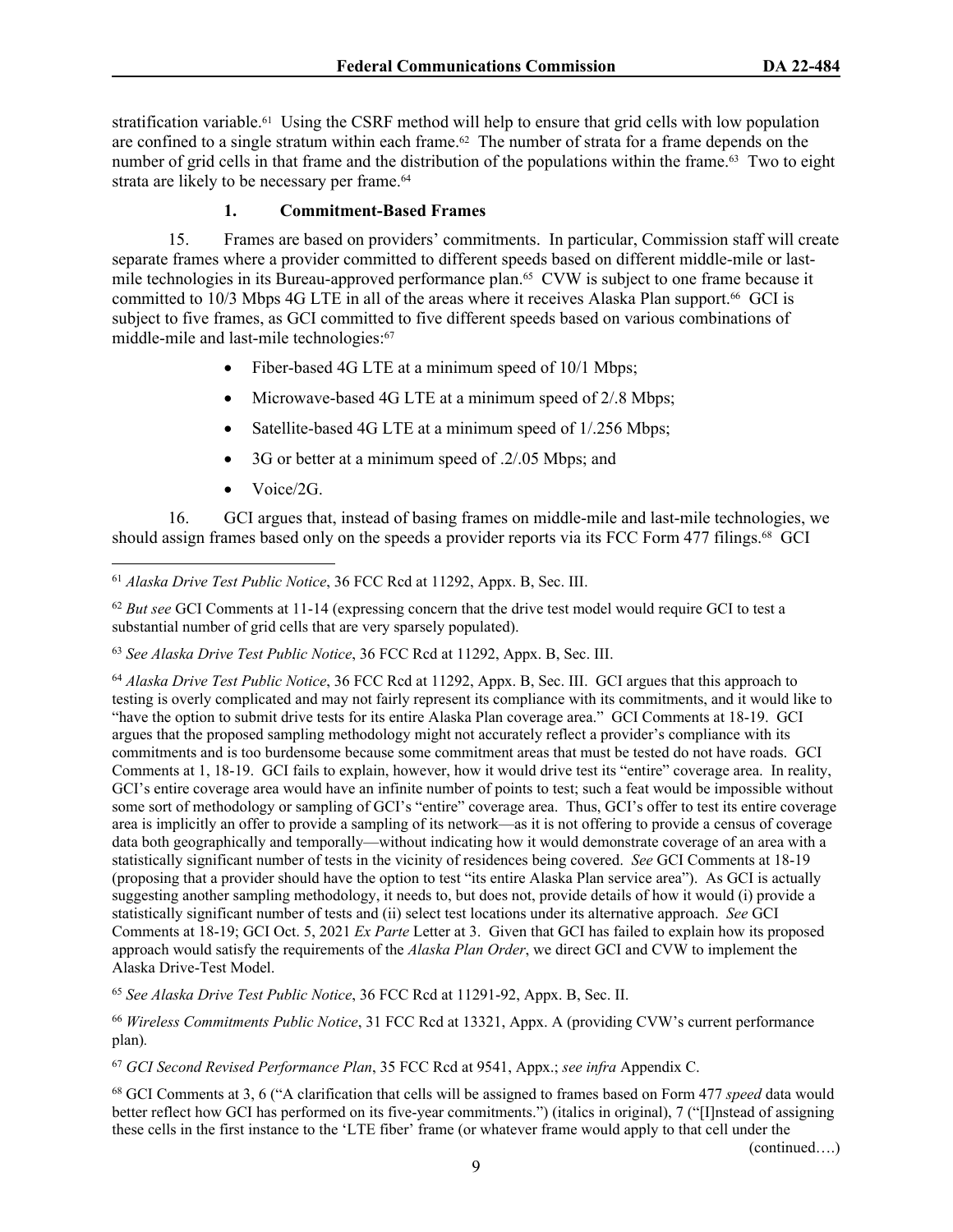asserts that a speed-only approach better reflects the intent of the *Alaska Plan Order*69 and that the Commission intended to use information about middle-mile and last-mile technologies only to determine whether mobile carriers' proposed speed commitments were reasonable.<sup>70</sup> Pointing to language in the *Alaska Plan Order*, which states that drive tests must show mobile transmissions that meet or exceed "the speeds delineated in the approved performance plans," GCI contends that the Bureau's drive-test proposal "changes the yardstick by which providers will be measured."<sup>71</sup>

17. We disagree. The Alaska Drive-Test Model's integration of middle-mile and last-mile technologies is consistent with the *Alaska Plan Order*, the Commission's rules, the provider performance plans that the Bureau approved, and the policy undergirding the Alaska Plan.72 In 2016, the Commission sought to advance, to the extent possible, the number of locations in Alaska that have access to at least 10/1 Mbps 4G LTE.73 It permitted the Bureau to approve lesser commitments "in particular circumstances" if a provider's ability to achieve 10/1 Mbps 4G LTE was limited, for example, by a lack of access to middle-mile infrastructure.74 In areas where such limitations did not exist, providers were expected to extend 4G LTE service,<sup>75</sup> which was the latest mass-market technology available at the time the Commission adopted the Alaska Plan.76 Additionally, if backhaul becomes newly available in an area where a provider has not committed to provide 10/1 Mbps 4G LTE, then that provider must submit revised commitments that take into account the new backhaul option.77 While GCI argues that the Commission only intended to use information about middle-mile and last-mile technologies to determine whether mobile providers' proposed speed commitments were reasonable,<sup>78</sup> GCI does not address how the Commission could determine whether a mobile provider has met those commitments without also collecting information about its speeds for each specified technology and middle-mile facility.

18. Contrary to GCI's assertions, we have not "change[d] the yardstick by which providers

(Continued from previous page)

Proposal), these cells should be assigned to the frame that reflects the speeds shown in the Form 477 data for that area."), 19, 23; GCI Oct. 5, 2021 *Ex Parte* Letter at 3-6; GCI Oct. 21, 2021 *Ex Parte* Letter at 1.

<sup>69</sup> GCI Comments at 1-3, 7 ("Whether Alaskans are experiencing improved speeds says much more about whether the purposes of the Alaska Plan are being met than whether the inputs for that speed involve a particular technology or type of middle mile."), 19.

<sup>70</sup> GCI Oct. 5, 2021 *Ex Parte* Letter at 4-5.

<sup>71</sup> GCI Comments at 23; *see also* GCI Oct. 5, 2021 *Ex Parte* Letter at 3 (citing *Alaska Plan Order*, 31 FCC Rcd at 10173, para. 103).

<sup>72</sup> 47 CFR §§ 54.317(f), 54.320(d); *Alaska Plan Order*, 31 FCC Rcd at 10166-67, 10172-73, paras. 85-86, 102; *GCI's Second Revised Performance Plan*, 35 FCC Rcd at 9541, Appx.; *Wireless Commitments Public Notice*, 31 FCC Rcd at 13320-23, Appx. A.

<sup>73</sup> *Alaska Plan Order*, 31 FCC Rcd at 10167, 10172-73, paras. 86 (contemplating deployment of 4G LTE by mobile wireless service providers participating in the Alaska Plan but allowing for older-generation technologies where middle-mile infrastructure does not adequately support 4G LTE), 102 (requiring additional filings from those not committing to at least 10/1 Mbps 4G LTE).

<sup>74</sup> *Id.* at 10167, para. 86; *see also id.* at 10172-73, para. 102.

<sup>75</sup> *Id.* at 10167, 10172-73, paras. 86, 102.

<sup>76</sup> *See Inquiry Concerning the Deployment of Advanced Telecommunications Capability to All Americans in a Reasonable and Timely Fashion*, GN Docket No. 15-191, 2016 Broadband Progress Report, 31 FCC Rcd 699, 731, 734-35, paras. 78, 82-83 (2016) (assessing Americans' access to mobile broadband services by analyzing the deployment of services using 4G LTE technology with minimum speeds of 10/1 Mbps).

<sup>77</sup> *Alaska Plan Order*, 31 FCC Rcd at 10172-73, para. 102.

<sup>78</sup> GCI Oct. 5, 2021 *Ex Parte* Letter at 4 ("In context, it is clear that the Commission intended to use the information about middle mile and technology to inform its judgment about whether the speeds in the proposed performance plans were reasonable and whether a reasonable amount of population would experience improved service.").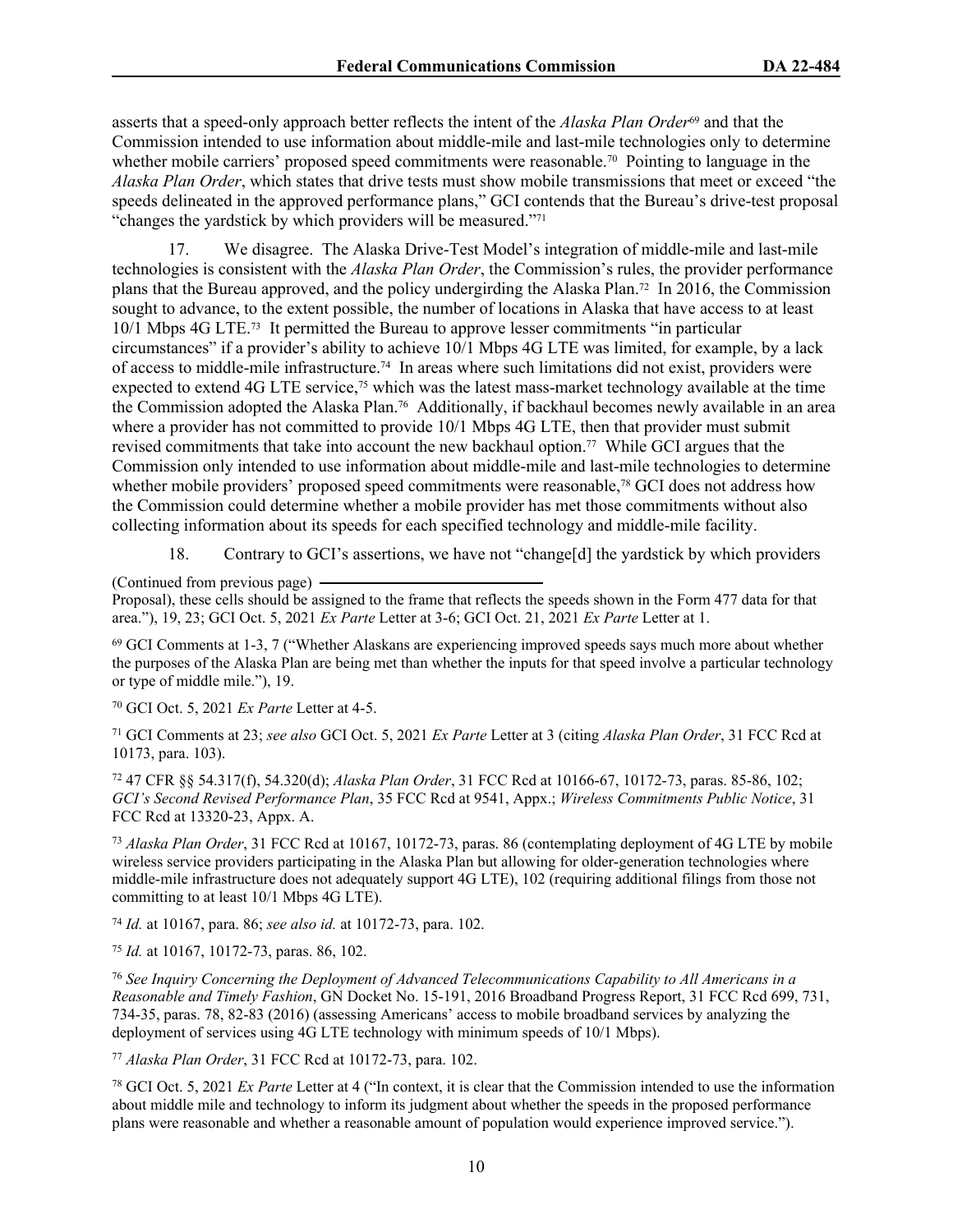will be measured."<sup>79</sup> To implement the framework described above, the Commission required providers to identify in their performance plans the populations that they proposed to cover at the five- and 10-year milestones, "broken down for each type of middle mile, and within each type of middle mile, for each level of data service offered."<sup>80</sup> This approach is mirrored in the Commission's rules, which require mobile providers to build out to the "population covered by the specified technology, middle mile, and speed of service in the carrier's approved performance plan, by the interim milestone."<sup>81</sup> In addition, every performance plan that providers submitted and the Bureau approved—including GCI's original plan and updated plans—identifies the providers' speed commitments based on available middle- and last-mile technology employed.<sup>82</sup>

19. The Alaska Drive-Test Model, by taking into account middle- and last-mile technologies, will allow CVW and GCI to show that they have met the speed commitments delineated in their approved performance plans.83 While GCI is correct that the drive-test data will demonstrate network throughput (i.e., speeds), the minimum speeds it is required to show are—and must be—"delineated" in its approved plan in terms of populations covered by specific combinations of middle- and last-mile technologies.<sup>84</sup> GCI's suggested reading of the Commission's rules, in contrast,<sup>85</sup> would require us to ignore the rules' repeated references to middle- and last-mile technologies in describing how providers are required to identify and meet their commitments.<sup>86</sup> The Commission could have required in the *Alaska Plan Order* that providers base their commitments solely on speed criteria, but it explicitly required the inclusion of middle-mile and last-mile technology for the population served as part of the performance plans,<sup>87</sup> consistent with the Commission's goal of expanding Alaskans' access to 10/1 Mbps 4G LTE technology

<sup>81</sup> 47 CFR § 54.320(d); *see also id.* § 54.317(f); *Alaska Plan Order*, 31 FCC Rcd at 10166-67, paras. 85-86.

83 *See* 47 CFR § 54.321(a), (b) (requiring drive test data to "show[] mobile transmissions to and from the carrier's network meeting or exceeding the minimum expected download and upload speeds *delineated in the approved performance plan*" (emphasis added); *accord Alaska Plan Order*, 31 FCC Rcd at 10173, para. 103.

 $84$  47 CFR § 54.317(f) (stating that the performance plan must delineate the minimum speeds that the provider will offer to a specified population "[f]or each level of wireless service offered (2G/Voice, 3G, and 4G LTE) and each type of middle mile used in connection with that level of service"); *accord Alaska Plan Order*, 31 FCC Rcd at 10166-67, 10172-73, paras. 85-86, 102-03; *see GCI's Second Revised Performance Plan*, 35 FCC Rcd at 9539-41, Appx. (accepting GCI's current performance plan). Indeed, GCI itself has referred to its provision of service at specific speeds using specific combinations of middle-mile and last-mile technologies as "commitments." *See, e.g.*, GCI Comments at 5 (stating that, in its first performance plan revision, "GCI noted that some areas were newly served by fiber" and that "GCI *committed* to provide 10/1 Mbps over LTE to 4,213 pops previously served by satellite LTE at 1/.256 Mbps and to 1,230 pops previously served by satellite 2G at <.2 Mbps" (emphasis added)).

<sup>85</sup> *See* GCI Oct. 5, 2021 *Ex Parte* Letter at 3 (arguing that drive test data should be used to confirm speeds shown on GCI's Form 477 submissions).

<sup>87</sup> *Alaska Plan Order*, 31 FCC Rcd at 10166, para. 85.

<sup>79</sup> GCI Comments at 23.

<sup>80</sup> *Alaska Plan Order*, 31 FCC Rcd at 10166, para. 85.

<sup>82</sup> *See, e.g.*, *GCI's Second Revised Performance Plan*, 35 FCC Rcd at 9539-40, 9541, Appx. (accepting GCI's current performance plan); *Wireless Telecommunications Bureau Approves ASTAC's and GCI's Revised Performance Plans Pursuant to the Alaska Plan Order*, WC Docket No. 16-271, Public Notice, 34 FCC Rcd 12183, 12184, 12186, Appx. (WTB 2019) (*GCI's First Revised Performance Plan*) (approving GCI's first revised performance plan); *Wireless Commitments Public Notice*, 31 FCC Rcd at 13320-23, Appx. A (providing the original performance plans of the Alaska Plan's eight mobile-carrier participants).

<sup>86</sup> *See, e.g.*, 47 CFR § 54.320(d)(1)(i) (defining an Alaska Plan mobile-carrier participant's compliance gap in terms of the "population covered by the specified technology, middle mile, and speed of service in the carrier's approved performance plan, by the interim milestone"); *see also* 47 CFR §§ 54.317(f), 54.320(d)(1)(ii)-(iv).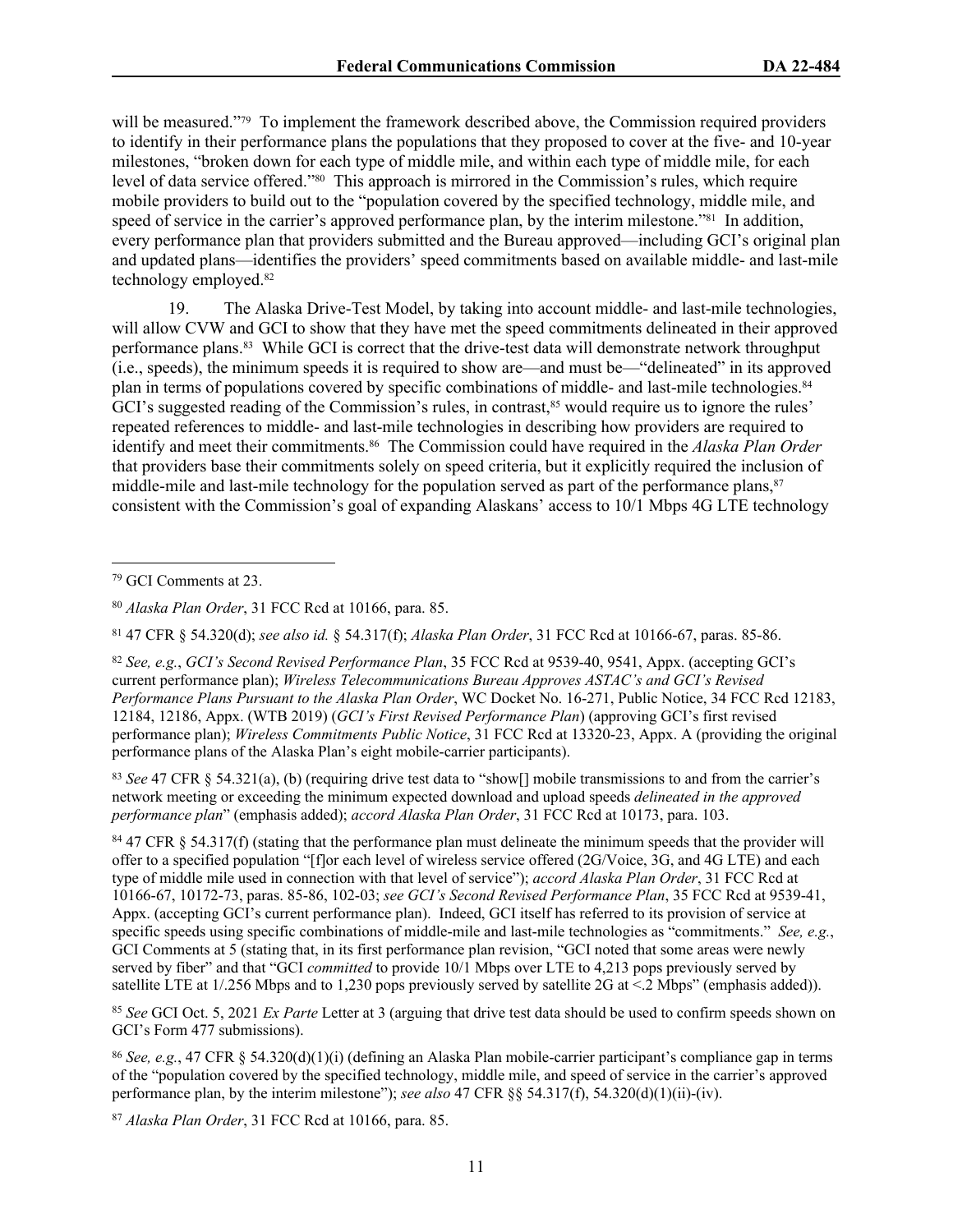to the greatest extent possible, unless an exception was warranted.<sup>88</sup>

20. Moreover, failing to account for last-mile and middle-mile technologies in the Alaska Drive-Test Model could allow participants to skirt their commitments.<sup>89</sup> For example, speed tests conducted in close proximity to a tower providing 3G service using microwave backhaul could produce test results of 10/1 Mbps or better.90 If that grid cell's population is credited toward a provider's fiber-fed 4G LTE performance obligation, this would offset the need for the provider to demonstrate 10/1 Mbps 4G LTE service in another area that should otherwise receive this level of service based on fiber-based middle-mile facilities.

21. Finally, we note that, under the Alaska Plan, approval of a provider's plan to maintain lower levels of technology "in particular circumstances . . . to a subset of locations" is limited to those locations; it is not a fungible token to provide lower levels of service anywhere in the provider's service area.91 In other words, a provider may not underperform in areas where it committed to 10/1 Mbps 4G LTE, even if it overperforms in areas where it was allowed a lesser commitment due to "unique limitations" in those areas.<sup>92</sup> To the extent "unique limitations" no longer prevent a provider from achieving 10/1 Mbps 4G LTE in an area, the appropriate course of action would be for the provider to update its performance plan, as required under the terms of the *Alaska Plan Order*. 93

#### **2. Grid Cells with No Roads**

22. Some parts of remote Alaska lack any roads, and some large areas have a low population density.94 Nonetheless, providers committed to serve many of these areas, and they receive support from the Alaska Plan to do so. As discussed further below, we cannot ignore these areas when evaluating CVW's and GCI's performance commitments, and thus we find it necessary to include in the testing

<sup>91</sup> *Alaska Plan Order*, 31 FCC Rcd at 10167, para. 86.

<sup>92</sup> *Id.* at 10166-67, 10172-73, paras. 85 ("*minimum* download and upload speeds at each technology level by each type of middle mile") (emphasis added), 86 (permitting lesser commitments where there is limited middle mile), 102 (requiring updated commitments where commitments are less than 10/1 Mbps LTE where new middle mile becomes commercially available), 103 (requiring "minimum download and upload speeds as stated in the approved performance plans"); *see also, e.g*., *Wireless Commitments Public Notice*, 31 FCC Rcd at 13320-23, Appx. A (providing the original performance plans of the Alaska Plan's eight mobile-carrier participants, which show that populations with fiber-based 4G LTE generally had higher speed commitments than populations served by other combinations of middle-mile and last-mile technologies).

<sup>93</sup> *See, e.g*., *Alaska Plan Order*, 31 FCC Rcd at 10167, 10172-73, paras. 86 (instructing the Bureau to approve lesser commitments if "unique limitations" prevent a provider from extending 4G LTE), 102 (requiring additional obligations for those providers unable to commit to 4G LTE at 10/1 Mbps in their performance plans). GCI argues against the Alaska Drive-Test Model in an *ex parte* filing by noting that "an area served with 'short hop' microwave and LTE technology might receive 10/1 Mbps, but under the *Proposal* that area would not count toward GCI's 10/1 Mbps commitments because the area is not served by fiber." GCI Oct. 5, 2021 *Ex Parte* Letter at 3. The Bureau permitted GCI to serve an area with microwave backhaul with a lesser speed commitment than 10/1 Mbps based on the implicit claim in GCI's performance plan that it needed relief from the 10/1 Mbps requirement due to the difficulty resulting from non-fiber (i.e., more limited) middle-mile infrastructure. *See Alaska Plan Order*, 31 FCC Rcd at 10167, 10172-73, paras. 86, 102. If GCI did not (and does not now) need the exception provided for lesser speed commitments, then it should raise its speed commitments in microwave areas to  $10/1$  Mbps—as otherwise required by the *Alaska Plan Order*. *See Alaska Plan Order*, 31 FCC Rcd at 10167, 10172-73, paras. 86, 102.

<sup>94</sup> *See Alaska Plan Order*, 31 FCC Rcd at 10162-63, para. 72.

<sup>88</sup> *See, e.g.*, *Alaska Plan Order*, 31 FCC Rcd at 10167, para. 86 ("We expect that Alaska Plan participants will work to extend 4G LTE service to populations who are currently served by 2G or 3G.").

<sup>89</sup> *See* 47 CFR § 54.320(d).

<sup>90</sup> *See, e.g*., GCI Comments at 16 (observing that tests taken closer to the cell tower would produce faster speed results).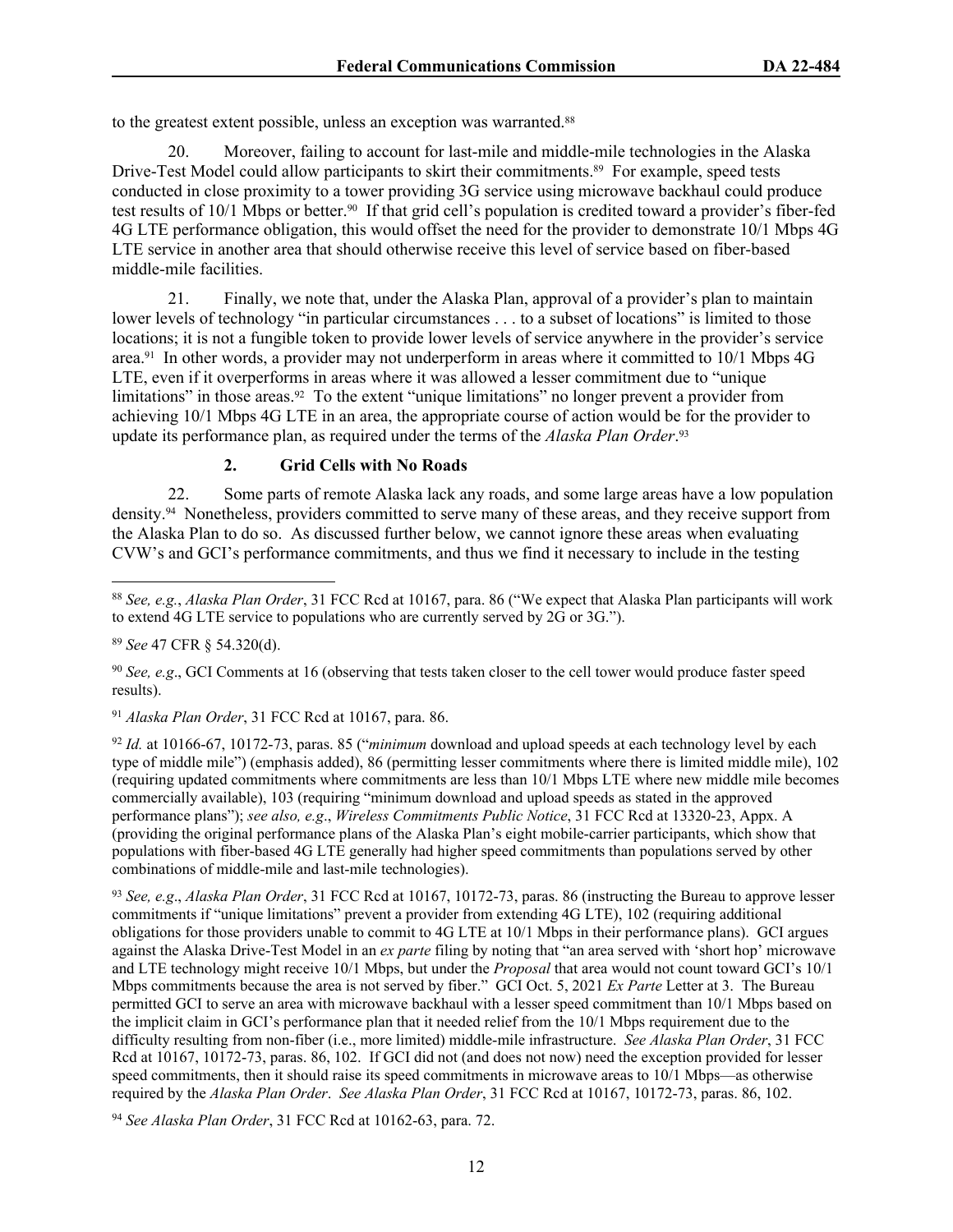sample grid cells with no roads as well as grid cells with low populations, consistent with the *Alaska Plan Order* and our proposals in the *Alaska Drive Test Public Notice*. <sup>95</sup> While we cannot ignore these areas when evaluating CVW's and GCI's performance commitments,<sup>96</sup> we note that the Alaska Drive-Test Model includes a number of design features that should limit the areas without roads or with little population that the two providers must test, as we detail below.

23. We acknowledge that remote Alaska has unique challenges, including roadless areas, <sup>97</sup> and these unique challenges are the reason the Commission created a separate universal service support mechanism for Alaska.<sup>98</sup> Some of the roadless remote areas, however, are in the vicinity of covered residences99 and must be tested to achieve statistically significant testing of each provider's coverage sufficient to enable the Bureau to determine whether a provider has satisfied its commitments.<sup>100</sup> A quality communications network is all the more essential where the local population lacks roads, and to the extent that providers have received universal service support to cover such populated areas, they are required to demonstrate their claimed coverage.<sup>101</sup>

24. We also find it necessary to include in the testing sample grid cells with a modeled population of less than one person—including such grid cells with no roads—consistent with the *Alaska Plan Order* and our proposals in the *Alaska Drive Test Public Notice*. Providers committed to cover delineated eligible populations in their performance plans,<sup>102</sup> including some areas that are sparsely

<sup>96</sup> *See Alaska Plan Order*, 31 FCC Rcd at 10159, 10162-63, 10173, paras. 66, 72, 103.

<sup>97</sup> *Id.* at 10159, 10162-63, 10167, 10173, paras. 66, 72, 86, 103.

<sup>98</sup> *Id.* at 10140, 10159, 10162-63, 10169, paras. 1, 66, 72, 91.

<sup>100</sup> *See Alaska Plan Order*, 31 FCC Rcd at 10173, para. 103. The more complete the universe that is eligible for sampling, the more the risk of sampling bias is reduced. Reducing such bias is necessary to achieve statistical significance. Therefore, we do not exclude roadless grid cells, regardless of population, as such areas comprise the universe that is eligible for sampling.

<sup>101</sup> *Id.* at 10173, para. 103.

<sup>102</sup> *Id.* at 10166, para. 85.

<sup>95</sup> *See id.* at 10173, para. 103 (indicating that providers may demonstrate coverage "with a statistically significant number of tests in the vicinity of residences being covered.") To the extent that providers ask that drive testing of roadless grid cells not be required, we find that such request is an untimely request for reconsideration of the Commission's decision to require a statistically significant number of tests in the vicinity of residences being covered. *Alaska Plan Order*, 31 FCC Rcd at 10173, para. 103 (requiring statistically significant number of tests); *Alaska Population Distribution Order*, 35 FCC Rcd 10373 (adopting a "methodology for estimating the number of Alaskans who receive mobile service within census blocks in remote areas of Alaska"); *but see* ATA Feb. 8, 2019 *Ex Parte* Letter, Attachs (suggesting changes to the Alaska Population-Distribution Model on behalf of all of its members, including GCI and CVW); GCI Comments at 14 (suggesting "the Bureau modify the sampling methodology to eliminate grid cells with less than one pop."); CVW July 21, 2021 *Ex Parte* Letter at 1-2 (expressing concern over testing areas where "there are no roadways" and discussing a plan to resolve such situations should they arise). The failure to test roadless grid cells would not result in a statistically valid sample.

<sup>99</sup> For mobile-provider participants, the *Alaska Plan Order* does not make a distinction between covered population and residences. *Compare* 47 CFR § 54.321(a) ("[T]his certification shall be accompanied by data received or used from drive tests analyzing network coverage for mobile service covering the population for which support was received . . . ."), *with Alaska Plan Order*, 31 FCC Rcd at 10173, para. 103 (stating that "[p]roviders may demonstrate coverage of an area with a statistically significant number of tests in the vicinity of residences being covered"). The Alaska Population-Distribution Model combines census population data with other data of residences to model where people are likely to reside in remote Alaska. *Alaska Population Distribution Order*, 35 FCC Rcd at 10373, 10374-76, 10376-77, paras. 1, 4-6, 9-12 (using census population, residential address data, and aerial imagery of buildings to determine where the population resides); *Alaska Drive Test Public Notice*, 36 FCC Rcd at 11292, Appx. B, Sec. II (proposing to rely on the Alaska Population-Distribution Model for construction of frames used in the drive tests).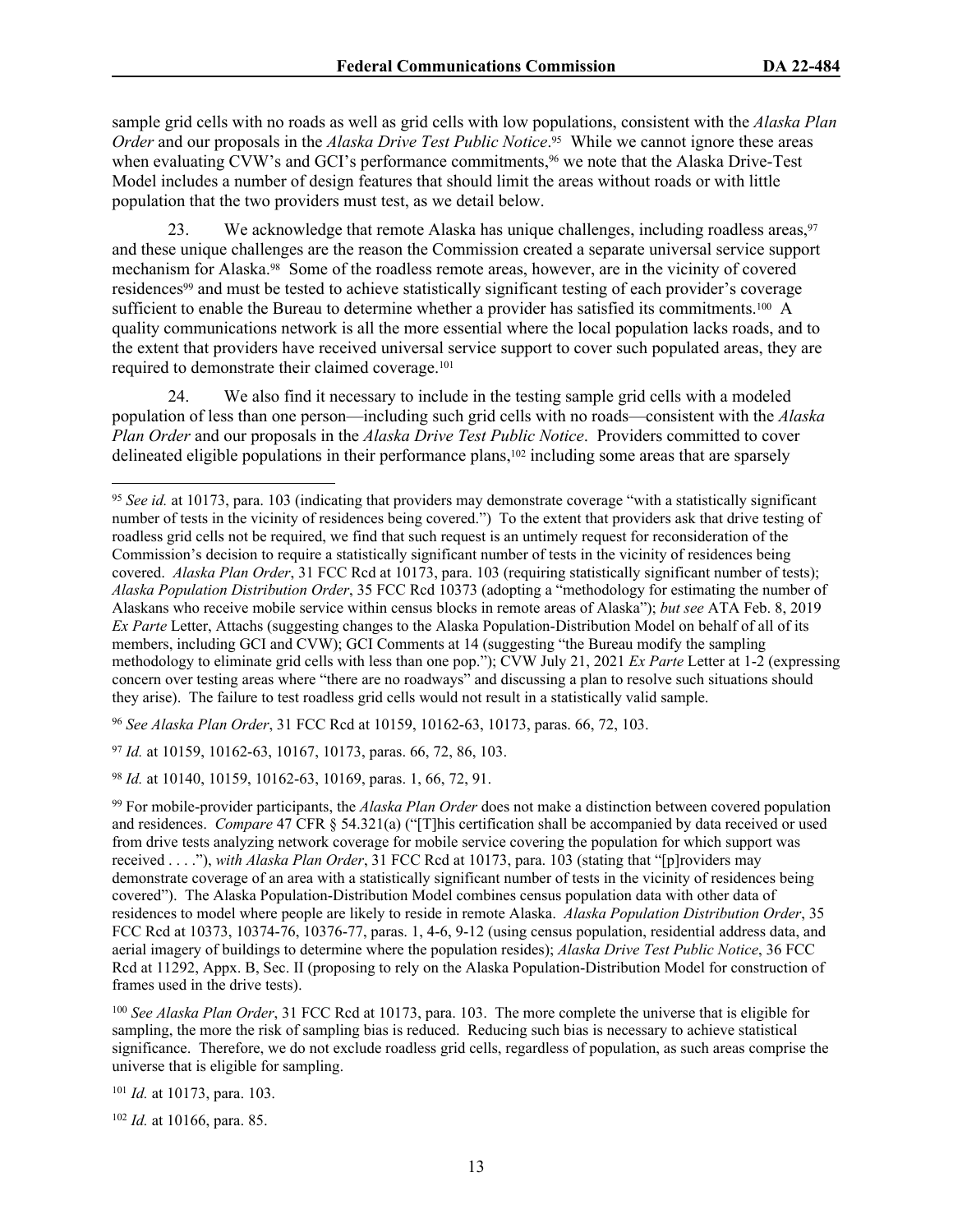populated.<sup>103</sup> While providers only test populated areas,<sup>104</sup> in some instances, the number of grid cells within the populated area of a census block can outnumber the people. Where the aggregate number of grid cells in a covered populated area exceed the number of people in that area, such grid cells will appear to have less than one person. However, to "demonstrate coverage of an area with a statistically significant number of tests in the vicinity of residences being covered," these areas are necessary to test as part of the coverage that the provider committed to and receives support to provide mobile service.<sup>105</sup>

25. GCI argues that it should not be required to test sparsely populated grid cells, and both GCI and CVW express concern that testing in grid cells with no roads will be extremely difficult.<sup>106</sup> But the Alaska Drive-Test Model has design features that should help address concerns about these grid cells. The model stratifies each frame using CSRF based on grid-level estimates of covered population.107 This includes creating a single stratum within each frame of all grid cells with a population of less than one person. Further, the sample is apportioned across a frame using Neyman allocation, a technique that draws more samples from more highly populated strata relative to lower populated strata.108 Accordingly, the stratum containing grid cells with a population of one person or more will have a greater number of grid cells compared to strata containing grid cells of population less than one,109 and more samples will be drawn from the higher populated strata. This has a compounding effect that limits the number of grid cells with a population less than one that will be selected for testing.110 In addition, the Alaska Population-Distribution Model distributes population near roadways for census blocks that contain roads, making it more likely that areas near roads will be covered populated areas and selected for testing.<sup>111</sup>

<sup>103</sup> *Alaska Drive Test Public Notice*, 36 FCC Rcd at 11290, Appx. B, Sec. I ("Remote Alaska is extraordinarily sparsely populated; virtually all its county-level geographies have population densities of three or fewer people per square mile. Accordingly, testing every location for a provider's coverage would be unduly burdensome, and testing a sample of locations is required."); *see also Alaska Plan Order*, 31 FCC Rcd at 10162, para. 72 (noting the remoteness of communities and low population bases as part of the need for the Alaska Plan).

<sup>104</sup> *Alaska Population Distribution Order*, 35 FCC Rcd at 10373, 10374-75, 10377, paras. 1, 5-6, 10-12; *Alaska Plan Order*, 31 FCC Rcd at 10166, para. 85 (requiring performance plans for delineated eligible populations).

<sup>105</sup> *Alaska Plan Order*, 31 FCC Rcd at 10173, para. 103.

<sup>106</sup> GCI Comments at 11-14; CVW July 21, 2021 *Ex Parte* Letter at 1.

<sup>107</sup> *Alaska Drive Test Public Notice*, 36 FCC Rcd at 11292, Appx. B, Sec. III.

<sup>108</sup> *Id.* at 11293, Appx. B, Sec. IV.

<sup>109</sup> Only the first stratum of each frame will have grids with less than one person. *Alaska Drive Test Public Notice*, 36 FCC Rcd at 11292, Appx. B, Sec. III (explaining the proposed approach "ensures that grid cells that have a high population within a given stratum are tested; this should prevent the testing results of the stratum from being skewed by outlier results from low-weighted grid cells").

<sup>110</sup> GCI raises a separate concern regarding grid cells that are removed from testing. GCI asks the Bureau to confirm that grid cells that are removed from testing are not removed as attributable to the commitments. GCI Comments at 17-18. The Alaska Drive-Test Model provides a statistically significant representation of overall deployment for the committed populations; excluding some grid cells from the testing frame does not remove them from attribution to commitments. *See infra* Appendix B: Sec. II and Sec. VII.

<sup>111</sup> *Alaska Population Distribution Order*, 35 FCC Rcd at 10375, para. 5. The Alaska Population-Distribution Model indicates where the providers are respectively accountable for testing. *Id.* The Alaska Plan's mobileprovider participants, including CVW and GCI, had an opportunity to provide feedback on the Alaska Population-Distribution Model, and in fact, they did provide feedback to account for the population in certain areas. *See* ATA Feb. 8, 2019 *Ex Parte* Letter at 1 (recommending changes to the Alaska Population-Distribution Model "on behalf of its members that are participating in the Alaska Plan as mobile carriers," including CVW and GCI); *see also Wireless Telecommunications Bureau Seeks Comment on Population Distribution Model and Eligible Census Block List to be Applied in the Alaska Plan*, WC Docket No. 16-271, Public Notice, 35 FCC Rcd at 1520, para. 1 (WTB 2020) (*Alaska Population-Distribution Public Notice*) (seeking comment on the Alaska Population Distribution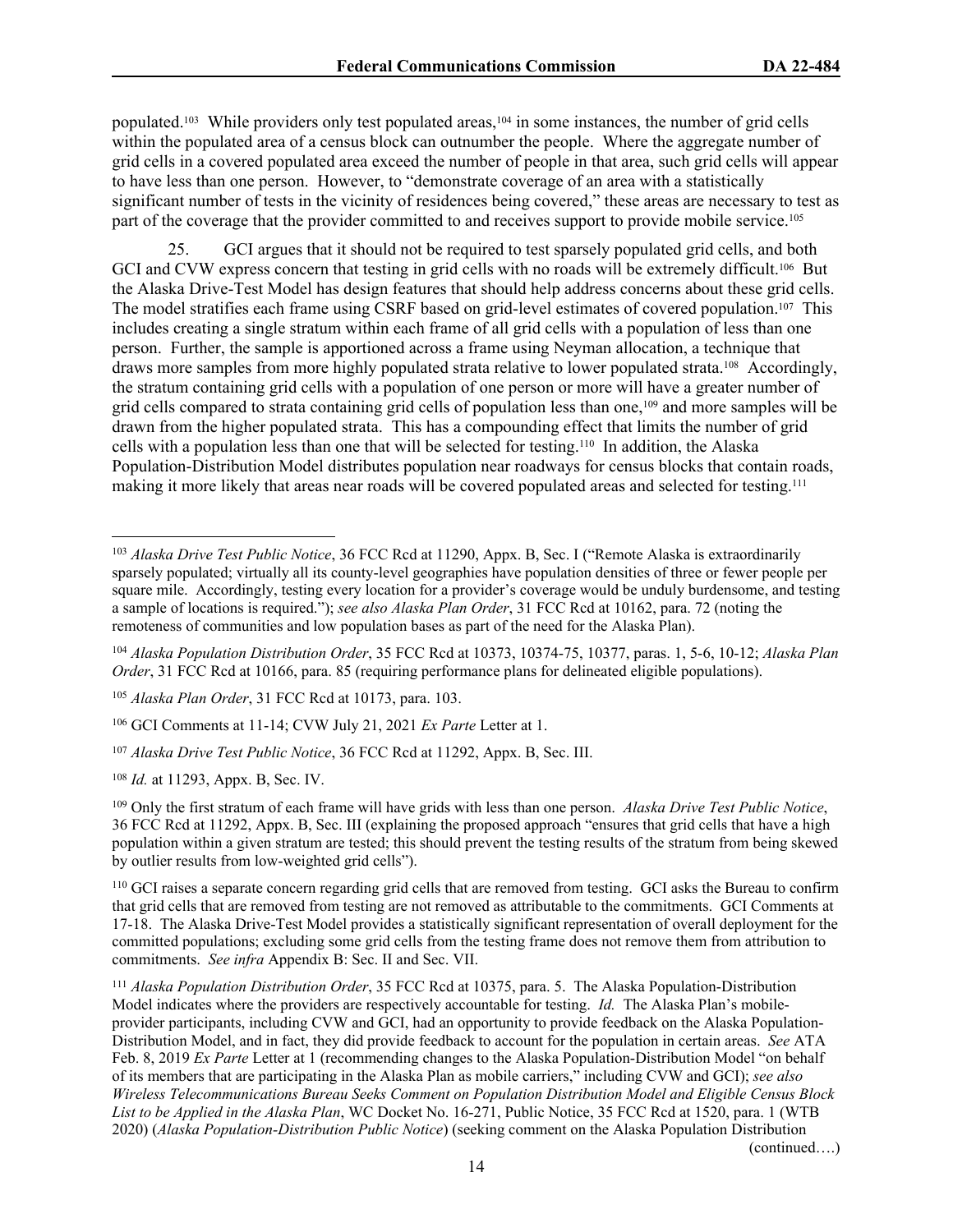26. GCI claims that many testable grid cells are too sparsely populated for worthwhile testing.112 GCI's analysis of the Alaska Drive-Test Model claims that 53% of the grid cells would have less than one person and that based on GCI's analysis, 48% of grid cells would have less than one person per grid cell and no roads.113 GCI argues that grid cells with less than one person should be eliminated from testing and grid cells with no roads should be required sparingly, given the burdens of conducting drive testing.114 Similarly, CVW notes that some grid cells would be inaccessible mountains or islands with no public access.<sup>115</sup> GCI evaluated the grid cells in its coverage areas and determined that 59% of the grid cells would have no roads,116 that 49% of the grid cells would be more than a mile from the nearest road, and that 12% of the grid cells would be more than ten miles from the nearest road.<sup>117</sup>

27. GCI has not presented its data or the methodology underlying its calculations, and we were not able to reproduce it. However, for several reasons, we believe that GCI's calculations result in significant over-estimates. First, the Alaska Drive-Test Model's *de minimis* population standard has the effect of reducing the number of grid cells without roads that would otherwise be included in the testing frame.118 Second, as noted above, we designed the sample and stratification so that there would be substantially more grid cells that are populated compared with grid cells with population less than one in the sampling methodology to increase the probability that a populated grid cell would be selected for testing compared with a grid cell with population less than one. Third, because there is a high correlation between populated grid cells and grid cells with roads, our sampling methodology should not only increase the percentage of populated grid cells that are tested but also increase the percentage of tested

(Continued from previous page)

<sup>113</sup> *Id.* at 12.

<sup>114</sup> *Id.* at 11-14. GCI states that these areas are much more expensive to test as well. *Id*. at 13-14.

<sup>115</sup> CVW July 21, 2021 *Ex Parte* Letter at 1.

<sup>116</sup> GCI Comments at 12.

<sup>117</sup> *Id.* at 13.

<sup>118</sup> *See Alaska Drive Test Public Notice*, 36 FCC Rcd at 11291, Appx. B, Sec. II. *De minimis* grid cells are grid cells excluded from the frame based on their having fewer than 100,000 square meters of covered populated area—i.e., 10% of the grid cell. *Id.* In the Alaska Population-Distribution Model, the covered population is modeled as being evenly distributed from 100 meters of each side of a road. *Alaska Population Distribution Order*, 35 FCC Rcd at 10375, para. 5. As one side of a grid cell is 1,000 meters long, removing from testing those grid cells with fewer than 100,000 (100 x 1,000) square meters of covered populated area ensures that a grid cell with only a road running parallel to its border would not be selected, nor would many grid cells with even less proximity to roads. Removing these *de minimis* grid cells reduces the burden on testers, but does not (and should not) eliminate all roadless grid cells from testing, as providers have committed to serve (and receive support to serve) populations in areas with challenging terrain and no roads. *See, e.g*., *Alaska Plan Order*, 31 FCC Rcd at 10167, 10173, paras. 86, 103. The Alaska Population-Distribution Model says that in census blocks where there is some population but no roads, the Bureau will distribute the population throughout the entire area of the block. *See Alaska Population Distribution Order*, 35 FCC Rcd at 10375, para. 5. The model also allowed essentially an exception to four areas, which amounted to over 100 census blocks where roads may not have been used in the determination of the location of populations. *See id.* at 10377, para. 12 (adopting an exception for the Copper Valley area, among others, because "alternate data sources better reflect the location of population than the Alaska Population-Distribution Model"). CVW, which serves this Copper Valley area, submitted census blocks indicating where the populations in their coverage area lived. ATA—on behalf of all mobile-provider participants of the Alaska Plan—submitted a list of census blocks accompanied with manually modified population polygons where local data was superior to relying on Alaska Population-Distribution Model methodology, including for census blocks in areas covered by CVW and GCI. ATA Feb. 8, 2019 *Ex Parte* Letter, Attachs.

Model); ATA Comments at 1 (filed Apr. 7, 2020) (affirming its previously recommended changes to the Alaska Population-Distribution Model with no further recommended changes).

<sup>112</sup> *See* GCI Comments at 11-14.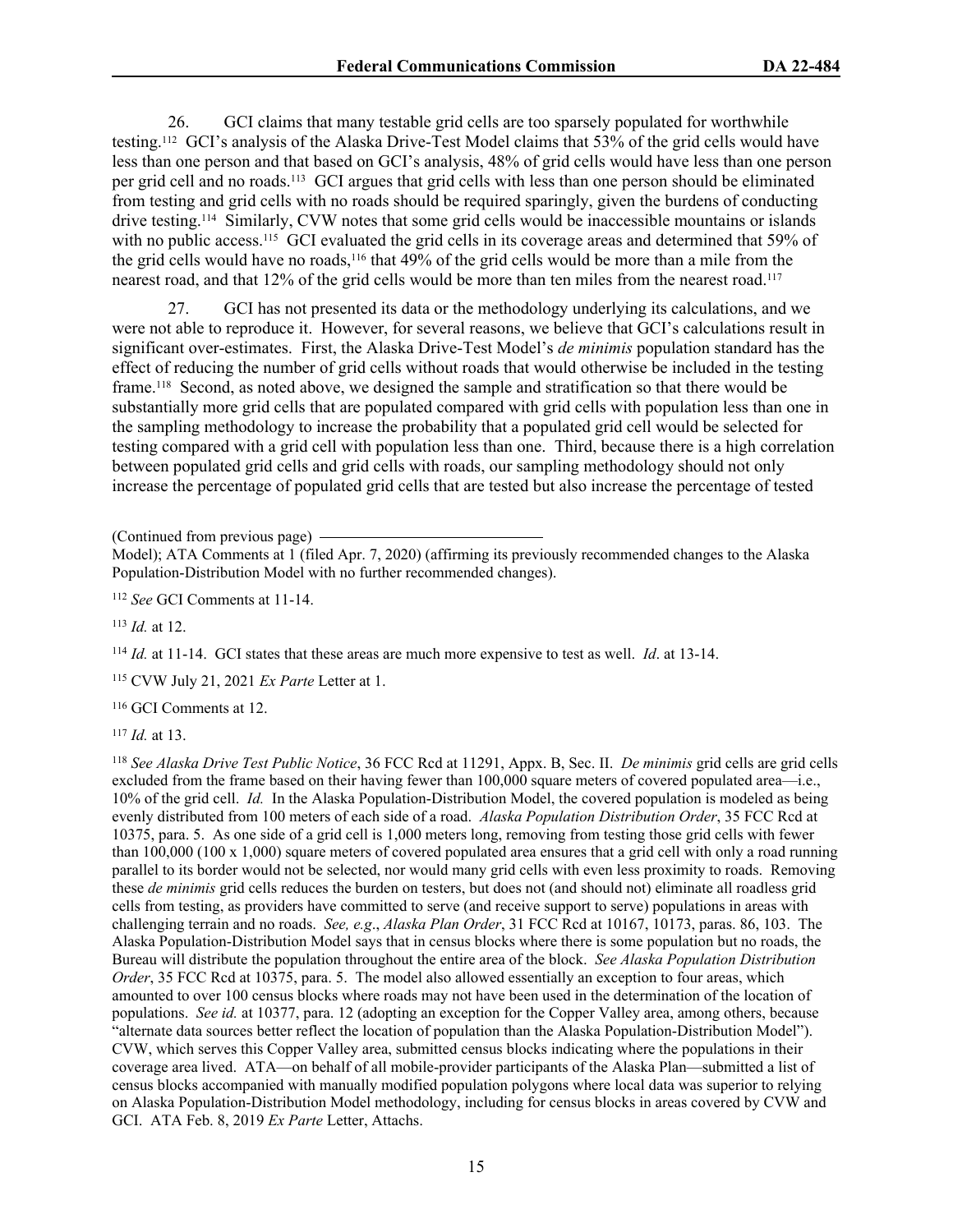grid cells that have roads. Accordingly, for all of these reasons, we believe that GCI's calculations result in over-estimates.

28. We also disagree with GCI that the burdens of testing in these areas outweigh the benefits of testing in areas where GCI is receiving universal service support.119 If we excluded such grid cells in the sampling, GCI would continue to receive Alaska Plan support in remote areas of Alaska without adequate means to verify coverage, which runs contrary to the principles outlined in the *Alaska Plan Order*<sup>120</sup> Low population density and areas with no roads are features in many parts of remote Alaska—a fact of which CVW and GCI were aware when they elected to participate in the Alaska Plan—yet these providers nonetheless committed to covering these remote areas using universal service support. For these reasons, we decline to eliminate testing for grid cells with no roads, including those grid cells with a population of less than one. Although CVW and GCI must drive test some grid cells that do not have roads, the Commission foresaw this potential issue and accounted for it by allowing drive tests to be conducted "by means other than in automobiles on roads."121 We provide further relief for the providers by allowing use of unmanned aircraft systems (UASs), subject to the waivers we describe below.

#### **a. Grid Cells with No Roads and Population of One or Greater**

29. For the reasons described above, we find it necessary to require testing of grid cells with no roads and population of one or greater. To the extent a grid cell with a population of one or greater does not include an accessible road, the accommodation to use off-road vehicles should improve testability.122 If there are instances where a mobile-provider participant claims that it cannot use on-theground, off-road vehicles to test such a grid cell,<sup>123</sup> it may seek a waiver from the Bureau to use a UAS to test that particular grid cell.124 This waiver request should provide a statement regarding why good cause exists to waive the on-the-ground testing requirement for that grid cell, contain evidence supporting that claim, and be filed in WC Docket No. 16-271.125 UASs should mirror on-the-ground vehicles to the extent possible, matching on-the-ground vehicle speed (for example, matching nearby speed limits) and flying at the lowest, safest possible elevation, to best reflect on-the-ground usage. Additionally, UASs performing drive tests must: (1) at all times operate at less than 200 feet above ground in remote areas of Alaska where road-based testing is impractical/impossible; (2) limit power to the minimum necessary to accomplish testing; and (3) upon receipt of a complaint of interference from a co-channel licensee, notify the Commission and either remedy the interference or cease operations.

30. To the extent that a mobile provider seeks to use UASs to conduct testing, it may do so if the allocation and service rules permit airborne use of the spectrum that will be used to provide the mobile

<sup>122</sup> *Id.*

<sup>123</sup> *See, e.g.*, CVW July 21, 2021 *Ex Parte* Letter at 1 (arguing that some grid cells are inaccessible for testing because they consist of mountains, islands, or areas without public access).

<sup>124</sup> We require on-the-ground testing for grid cells with a population of one or greater, as these grid cells are more likely to have habitable terrain, and on-the-ground testing is more reflective of the user experience. *Alaska Plan Order*, 31 FCC Rcd at 10166-67, para. 85 (delegating authority to the Bureau "to require additional information, ... from individual participants that it deems necessary to establish clear standards for determining whether or not they meet their five- and 10-year commitments").

<sup>125</sup> *See* 47 CFR § 1.3 (providing that the Commission may waive its rules for "good cause shown"). The waiver request must meet the two-part standard by (1) "show[ing] special circumstances warranting a deviation from the general rule"; and (2) "show[ing] that such a deviation will serve the public interest." *Ne. Cellular Tel. Co. v. FCC*, 897 F.2d 1164, 1166 (D.C. Cir. 1990).

<sup>119</sup> *See* GCI Comments at 11-14.

<sup>120</sup> *Alaska Plan Order*, 31 FCC Rcd at 10159-60, 10162-63, 10173, paras. 66, 68, 72, 103.

<sup>121</sup> *Id.* at 10173, para. 103.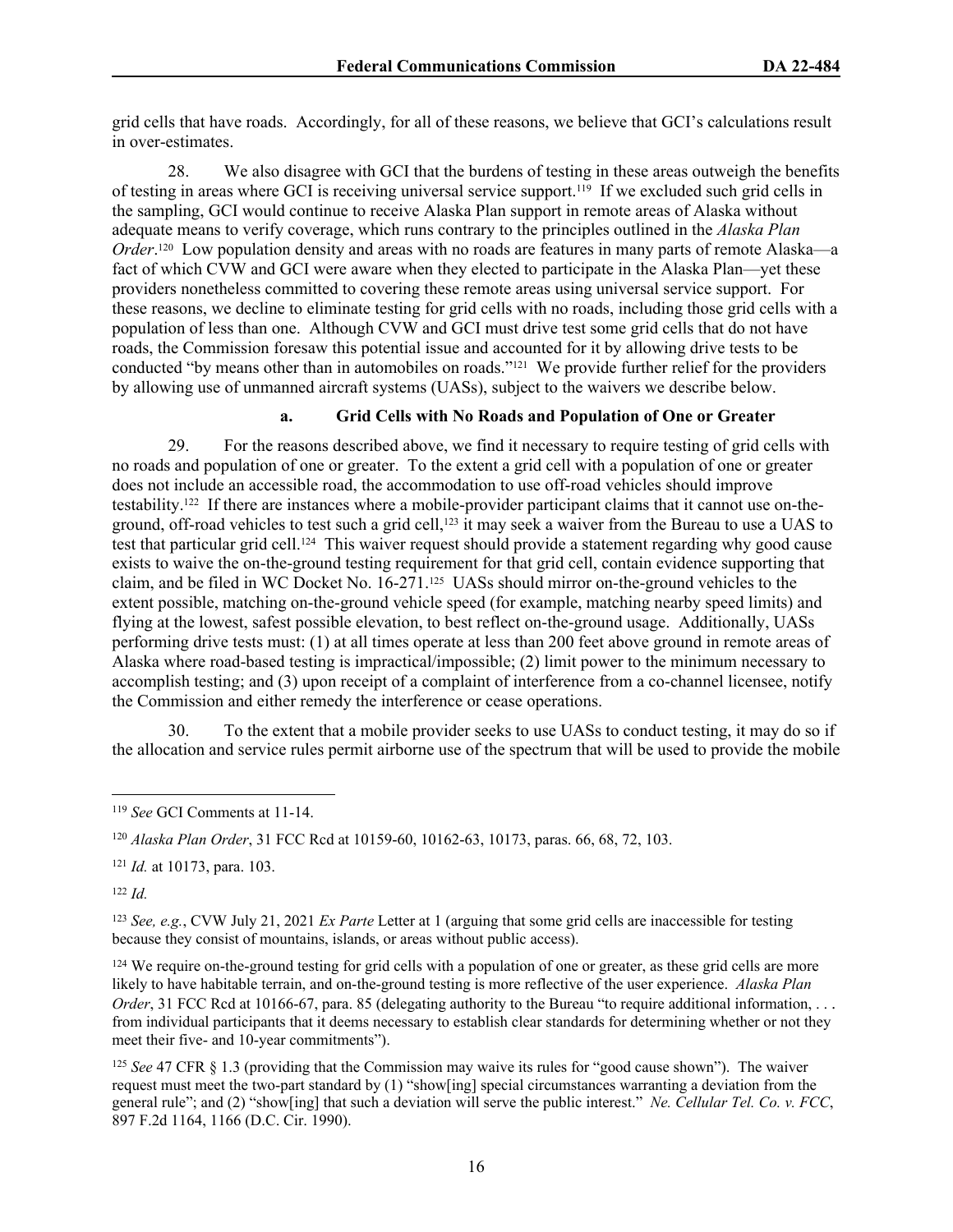service to be tested as part of the drive tests.126 Otherwise, the provider must additionally obtain a waiver from the Commission (pursuant to section 1.925) of any airborne limitations.<sup>127</sup>

#### **b. Grid Cells with No Roads and Population of Less than One**

31. For the reasons described above, we also find it necessary to require testing of certain grid cells with no roads and population of less than one. However, as an alternative to testing with an automobile or other terrestrial off-road vehicle (e.g., snowmobile or all-terrain vehicle), we will allow use of UASs for the first, and least densely populated, stratum without requiring the waiver that we will require GCI and CVW to obtain to use UASs for testing grid cells with one or more people. GCI and CVW both express concern with drive testing where no roads exist.<sup>128</sup> This additional UAS option is provided to address their concerns. Of the two to eight strata per frame, the first stratum contains the grid cells with less than one person per grid cell and no roads.129 As these grid cells are likely the most logistically difficult to test and may contain uninhabitable or untraversable terrain, the added flexibility offered by a UAS without a waiver should make the testing easier for these areas.130 UAS performing drive tests must: (1) at all times operate at less than 200 feet above ground in remote areas of Alaska where road-based testing is impractical/impossible; (2) limit power to the minimum necessary to accomplish testing; and (3) upon receipt of a complaint of interference from a co-channel licensee, notify the Commission and either remedy the interference or cease operations. We note that while we will not require a waiver for use of UASs for testing these grid cells, we will require a waiver for use of any allocation or service rules that prohibit airborne use of the spectrum that will be used to provide the mobile service to be tested as part of the drive tests (consistent with the requirement we adopt above for use of UAS to test grid cells with no roads and a population of one or more people).<sup>131</sup>

<sup>128</sup> GCI Comments at 11-14; CVW July 21, 2021 *Ex Parte* Letter at 1 ("[T]here are still remote mountain and island areas that would fall within these requirements and could still be identified as eligible blocks for testing, even though there are no roadways or access to the areas. The access limitations could be due to the nature of the area rugged, inaccessible mountains, or no public access.").

<sup>129</sup> *See Alaska Drive Test Public Notice*, 36 FCC Rcd at 11292, Appx. B, Sec. III (explaining stratification which "ensures that grid cells that have a high population within a given stratum are tested"); *see also Uniendo a Puerto Rico Fund and the Connect USVI Fund et al*., WC Docket No. 18-143 et al., Report and Order and Order on Reconsideration, 34 FCC Rcd 9109, 9173, para. 128 (2019) (allowing drone testing).

<sup>130</sup> We require no waiver for the use of UASs in these grid cells with no roads and less than one person in recognition that these grid cells are more likely to be uninhabitable and untraversable; by contrast, grid cells with no roads but at least one person are more likely to be inhabitable and traversable, unless the provider demonstrates otherwise through its waiver request. *See Alaska Plan Order*, 31 FCC Rcd at 10166-67, para. 85 (delegating authority to the Bureau to require additional information).

<sup>131</sup> *See supra* paragraphs 29-30. Additionally, mobile-provider participants must use UASs consistent with all federal and state laws. *See, e.g*., 49 U.S.C. §§ 44711, 44801-10. These laws include all applicable FAA rules. *See, e.g*., 14 CFR, pt. 107; *see also* FCC, Report on Section 374 of the FAA Reauthorization Act of 2018, submitted to the Senate Committee on Commerce, Science, and Transportation; House of Representatives Committee on Energy

(continued….)

<sup>126</sup> For example, 47 CFR part 22 imposes a prohibition on the airborne use of 800 MHz Cellular service. *See* 47 CFR § 22.925; *see also* 47 CFR § 90.1205(c) (limiting or prohibiting aeronautical operations in some public safety bands); 47 CFR § 2.106, Table of Frequency Allocations (restricting aeronautical use in underlying allocation at 1670-1675 MHz, 1695-1710 MHz, 2305-2310 MHz, 2500-2655 MHz, and 3550-3700 MHz).

 $127$  47 CFR § 1.925. For spectrum bands with airborne restrictions, the waiver would necessarily need to specify the spectrum bands where UAS testing would occur and for which the waiver is sought, provide the grid cell at issue, and give a point of contact available at all times during testing. *See* 47 CFR §§ 1.3, 1.925. A licensee may seek waiver of service rules limiting airborne operations by filing a license modification application in the Bureau's Universal Licensing System pursuant to Section 1.913, including a waiver showing as required by Section 1.925. 47 CFR §§ 1.913, 1.925. For waivers in the Cellular Radiotelephone Service, the UAS operator must notify all other co-channel Cellular Radiotelephone Service licensees authorized within 50 miles and include the dates and location of testing. *See* 47 CFR § 22.925 (prohibiting airborne operation of cellular telephones).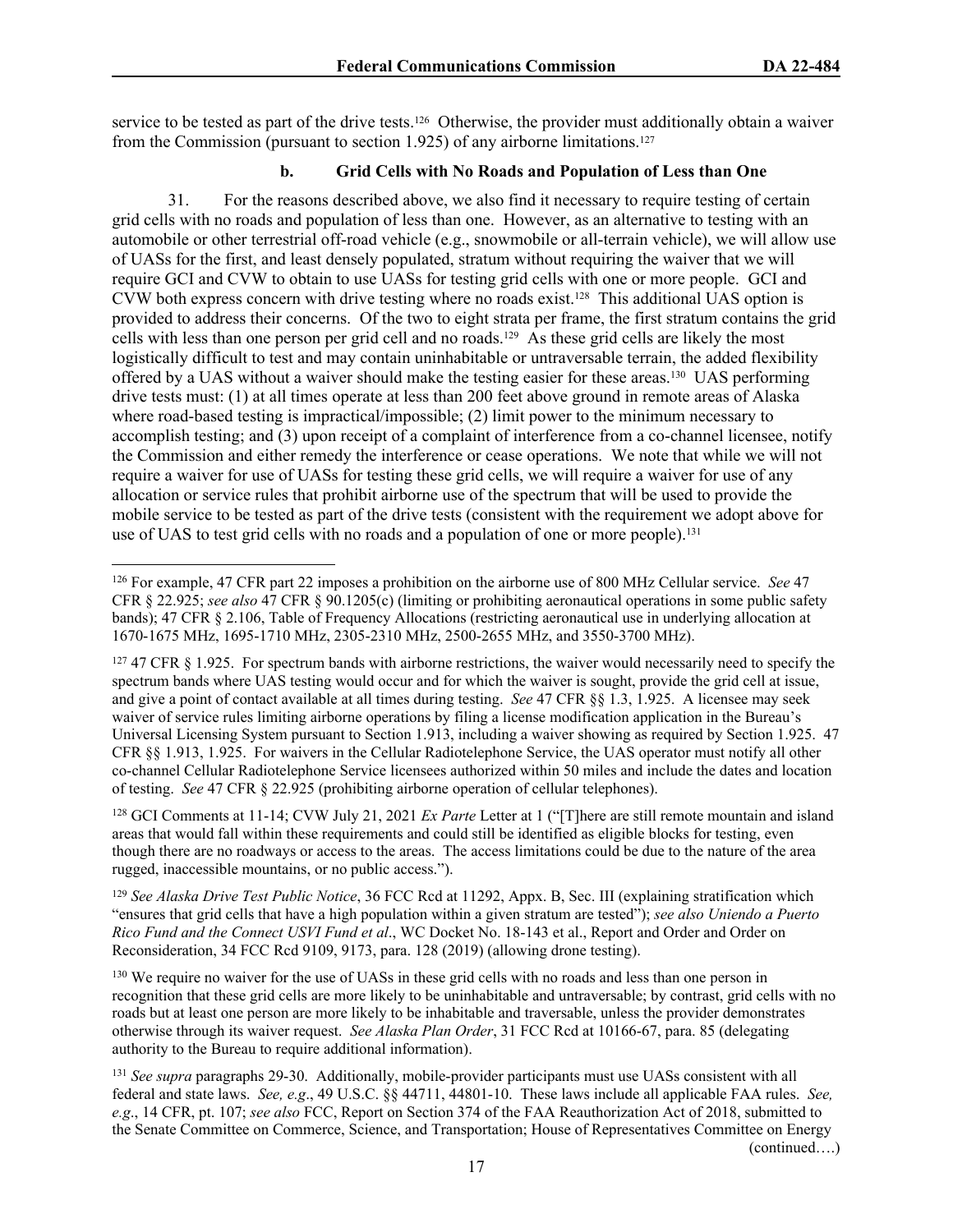#### **3. Distant Communities**

32. GCI expresses concern that the number of "communities" that it needs to travel to is the biggest driver of its testing costs.132 GCI notes that there are 205 communities within its footprint and that, while GCI may be able to drive to some communities, "given the distances between communities and the lack of interconnected roads, [GCI's testing teams must] often [travel to these communities] by small aircraft."<sup>133</sup> To the extent GCI has to charter a flight to many of these communities, this would increase the costs and complexities associated with drive testing all of its assigned grid cells.<sup>134</sup>

33. To help reduce the burdens of traveling to many different communities, we have added an optimization to the sampling process that will likely reduce the number of incorporated and census designated places<sup>135</sup> where GCI and CVW would have to travel.<sup>136</sup> Given that GCI did not provide a definition of "communities,"137 we believe incorporated and census designated places are the closest proxy, as there are 284 incorporated and census designated places in GCI's footprint, and incorporated and census designated places are integrated into census data, which are used throughout this modeling.<sup>138</sup> We implement these additional steps in direct response to GCI's concerns and describe this additional process in Appendix B, *infra*. 139

#### **4. In-Motion Testing Requirement**

34. We adopt the proposal to require at least 50% of drive tests to be conducted while in motion.140 Requiring that 50% of the drive tests be conducted while in motion strikes a balance of ensuring that the drive tests are a sufficient representation of how consumers use their mobile devices, which is both in a stationary and in-motion environment. Requiring some in-motion tests also helps ensure that tests are conducted in multiple locations within the grid cell.<sup>141</sup>

(Continued from previous page)

and Commerce; and House of Representatives Committee on Transportation and Infrastructure (Aug. 20, 2020); Alaska, Unmanned Aircraft Systems, <https://dot.alaska.gov/uas/>; Alaska UAS Legislative Task Force, Drone/UAS Operator Safety Guidelines and FAQs about Privacy (2015), <https://www.commerce.alaska.gov/web/Portals/6/pub/UAS%20Operator%20Guidelines%2010-1-15.pdf>.

<sup>132</sup> GCI Comments at 18 ("The biggest driver of costs in GCI's experience is the number of communities that must be tested."); *id.* at 18-19 ("The use of a sampling methodology will reduce the number of specific areas that must be tested, but if it does not also reduce the number of communities that must be planned out and traveled to, the testing burden is not substantially less.").

<sup>133</sup> *Id.* at 18, 20.

<sup>134</sup> *Id.* at 18-20.

<sup>135</sup> *See* Census, Places,<https://www2.census.gov/geo/pdfs/reference/GARM/Ch9GARM.pdf>.

<sup>136</sup> *See infra* Appendix B.

<sup>137</sup> *See* GCI Comments at 20 (noting that there are 205 communities within GCI's areas of Alaska).

<sup>138</sup> *See infra* Appendix B, Secs. II, III.

<sup>139</sup> *See infra* Appendix B. We set forth specific proposals for the Alaska Drive-Test Model in the *Notice* and sought comment on those proposals. *Alaska Drive Test Public Notice*, 36 FCC Rcd at 11280. As noted, GCI raised concerns that our proposals related to sampling did not go far enough to reduce the burden of testing, given that its greatest cost relates to the number of communities GCI would have to test. GCI Comments at 18-19. This approach attempts to address GCI's concern without overhauling the methodology we proposed in the *Notice*.

<sup>140</sup> *See Alaska Drive Test Public Notice*, 36 FCC Rcd at 11293, Appx. B, Sec. V.

<sup>141</sup> Testers should "attempt to conduct a mobile test within a single grid cell as much as is reasonably safe and possible;" where it is not possible (e.g., where the testing area is too small), the drive test may conclude outside of the test area. *Alaska Drive Test Public Notice*, 36 FCC Rcd at 11293, Appx. B, Sec. V. As we explain in Appendix B, mobile tests "should initiate when moving away from the location of a stationary test after having reached the

(continued….)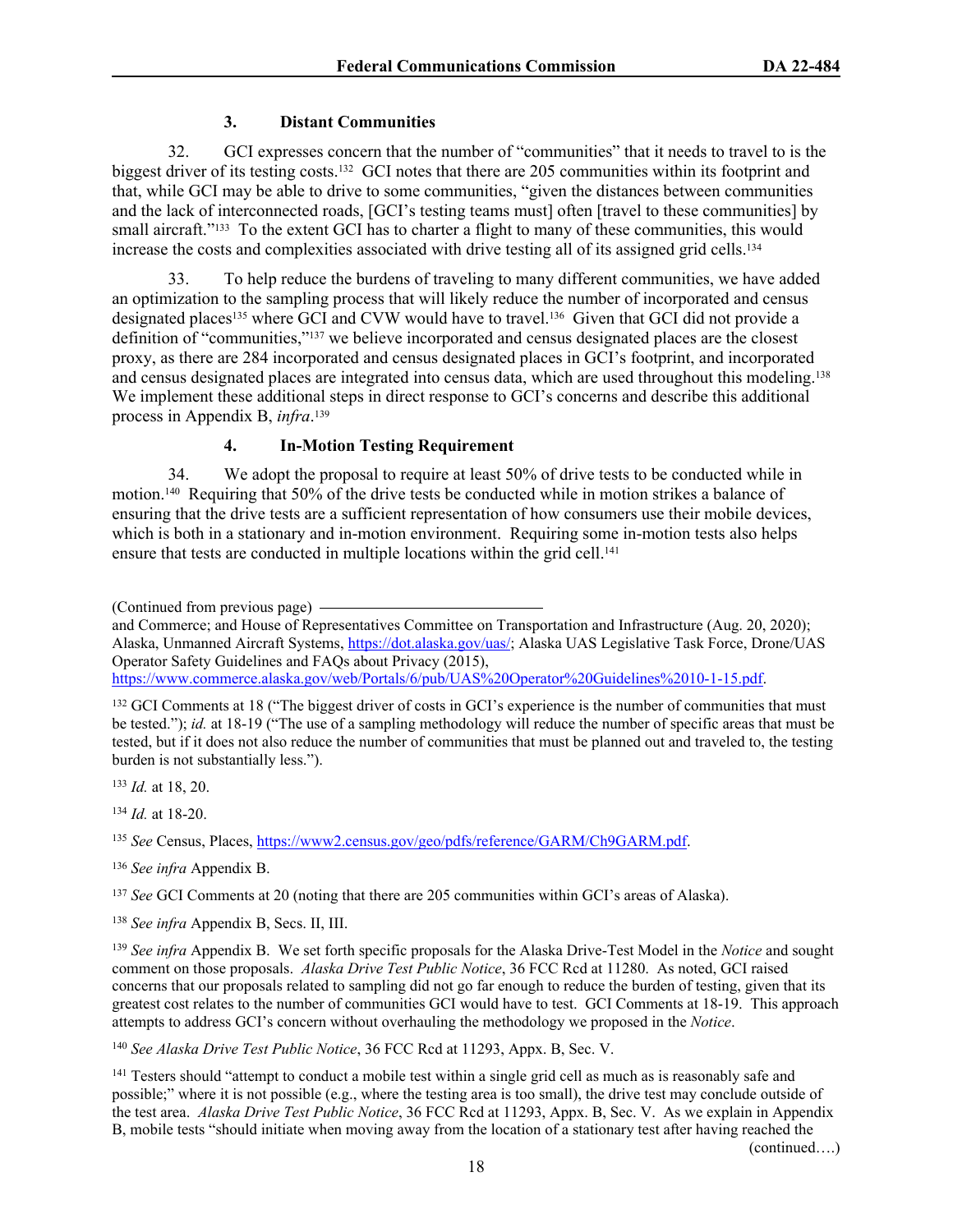35. We disagree with GCI that the proposed in-motion requirement is unnecessary.<sup>142</sup> The *Alaska Plan Order* referred to these as "drive tests," which suggests some degree of motion consistent with a driving experience.<sup>143</sup> The drive testing data to be submitted is to "show[] mobile transmissions to and from the network meeting or exceeding the speeds delineated in the approved performance plans."<sup>144</sup> Mobile service, as defined in the Communications Act and the Commission's rules, supports an in-motion requirement for at least some drive tests.145 Moreover, requiring drive tests in motion is also consistent with the in-vehicle mobile propagation modeling that mobile broadband service providers must submit as part of the Broadband Data Collection, which providers could verify through on-the-ground data submitted in response to cognizable challenges and/or verification inquiries initiated by Commission staff.146 The Commission also explained for the Broadband Data Collection that it was important for consumers to be able to challenge mobile broadband service providers' coverage in both stationary and in-vehicle (i.e., in-motion) environments.147 Because mobile service assumes a service that works with mobile stations that are designed to move and ordinarily do move,<sup>148</sup> in-motion tests are necessary to ensure that mobile service is being provided.

36. GCI contends that in-motion tests from a non-standard road or a trail could be hazardous with little daylight and winter weather.<sup>149</sup> The concerns posed by drive testing during winter weather are no longer relevant because we have moved the deadline for the data from March 1, 2022, to September 30, 2022.150 GCI further argues that an in-motion requirement is unnecessary because many grid cells lack roads and may not reasonably accommodate in-motion tests and, similarly, that many grid cells with roads have small populated areas, which makes it difficult to conduct a sufficient number of in-motion tests.<sup>151</sup> As noted previously, where roads are insufficient, the drive test model allows tests to be

(Continued from previous page)

<sup>142</sup> GCI Comments at 14  $\&$  n.22 ("GCI suggests that the requirement for a specific percentage of tests to be done while in motion is not necessary and should not be included.").

<sup>143</sup> *See Alaska Plan Order*, 31 FCC Rcd at 10173, para. 103.

<sup>144</sup> *See id.*

<sup>145</sup> *See, e.g*., 47 U.S.C. § 153(33)-(34) ("The term 'mobile service' means a radio communication service carried on between mobile stations[—'radio-communicatio[n station\[s\] c](https://www.law.cornell.edu/definitions/uscode.php?width=840&height=800&iframe=true&def_id=47-USC-1897135820-1952898718&term_occur=999&term_src=title:47:chapter:5:subchapter:I:section:153)apable of being moved and which ordinarily do[ ] move'—]or receivers and land stations, and by mobile stations communicating among themselves . . . ."); 47 CFR § 2.1 (defining "mobile station" as "[a] station in the mobile service intended to be used while in motion or during halts at unspecified points").

<sup>146</sup> *See BDC Mobile Requirements Order* at 24-25, 28-29, 79, paras. 38, 47, Appx. A & n.7; *see also, e.g*., T-Mobile USA, *Methodology for T-Mobile Drive Tests to Verify Compliance with T-Mobile/Sprint Merger Commitments*, at 11 (Jan. 8, 2020) (describing T-Mobile's commitment to perform one mobile test for each stationary test in the relevant grids (i.e., 50% in-motion tests)), [https://www.fcc.gov/sites/default/files/t-mobile-drive-test-methodology-](https://www.fcc.gov/sites/default/files/t-mobile-drive-test-methodology-01082021.pdf)[01082021.pdf.](https://www.fcc.gov/sites/default/files/t-mobile-drive-test-methodology-01082021.pdf)

<sup>147</sup> *Establishing the Digital Opportunity Data Collection; Modernizing the FCC Form 477 Data Program,* WC Docket Nos. 19-195, 11-10, Third Report and Order, 36 FCC Rcd 1126, 1166, para. 102. In implementing the challenge process, the Bureau, OEA, and the Office of Engineering & Technology explained that it was important for the mobile challenge process to consider the environments that consumers use mobile service, which is why they maintained an in-vehicle challenge process for consumers. *See BDC Mobile Requirements Order*, at 24, para. 38.

<sup>148</sup> 47 U.S.C. § 153(33)-(34).

speed of the surrounding traffic," which would result in tests occurring in different locations within the grid cell. *See infra* Appendix B, Sec. V.

<sup>149</sup> GCI Comments at 14 n.22.

<sup>150</sup> *Alaska Drive Test Extension Order* at 2-3, paras. 5-6.

<sup>151</sup> GCI Comments at 14 & n.22.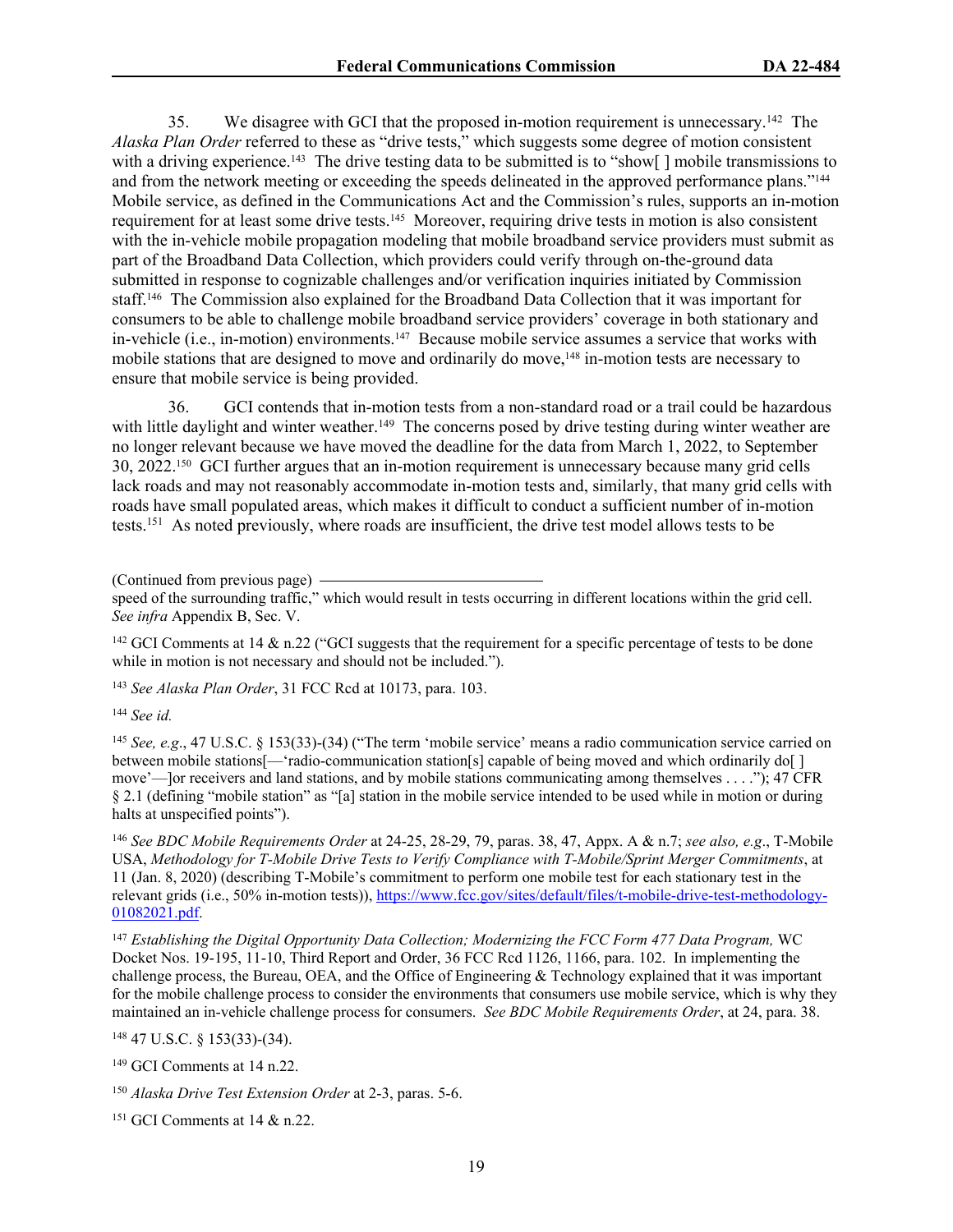conducted by vehicles other than automobiles on roads.152 Further, we have limited the grid cells with small testing areas by removing from drive testing the *de minimis* grid cells with less than 100,000 square meters of covered populated area.<sup>153</sup>

#### **5. Early Upgraded Areas**

37. Mobile service providers participating in the Alaska Plan are free to upgrade areas early with technologies beyond what they have committed to, notwithstanding the commitments set out in their performance plans. In the *Alaska Drive Test Public Notice*, the Bureau stated, for instance, that where providers have deployed 5G-NR, it would be included in the "LTE" frame.<sup>154</sup> Moreover, GCI updated its performance plan twice based on commercial availability of new middle-mile infrastructure, consistent with the *Alaska Plan Order* requirements,<sup>155</sup> but it did not commit to improve those areas by the five-year milestone (positioning itself to be able to upgrade those areas by the final, 10-year milestone instead).<sup>156</sup>

38. GCI has noted that, in some areas, it "has deployed a more advanced technology but does not yet provide the speed associated with that technology or frame. For example, "an area served with fiber may have LTE technology, but the locations more distant from the tower . . . do not receive 10/1 Mbps."157 GCI claimed it "never expected that pops served with less than 10/1 Mbps would count toward the number of pops served at 10/1 Mbps but also never expected the Commission to disregard them completely for the purpose of assessing the number of pops served with 2/.8 Mbps or lower speeds."<sup>158</sup> GCI also claimed that, if it believed all fiber areas upgraded to 4G LTE were required to have 10/1 Mbps or better, it would have delayed some of its 4G LTE deployments until year six or later and excluded those areas as appearing on its FCC Form 477 submission as having 4G LTE.<sup>159</sup>

39. We agree with GCI that we should not punish providers for deploying 4G LTE to some areas earlier than they committed to in their performance plan at the five-year milestone. Accordingly, where 4G LTE is indicated on FCC Form 477 at less than  $10/1$  Mbps in fiber-based areas, those areas will be included in the 3G frame (3G or better frame) and will be attributed to 3G commitments. If we were to include these areas (which may not yet be engineered to achieve 10/1 Mbps) in the fiber-based 4G LTE frame, then it could lead to higher fail rates in the frame. These higher fail rates would make GCI appear as if it had not met its commitments in places where GCI actually met (or exceeded) its five-year commitments. The approach we adopt will therefore avoid punishing GCI where it deployed 4G LTE early but was not ready to add those areas to its five-year commitments of 10/1 Mbps fiber-based LTE service. We will follow a similar approach for 4G LTE areas that would be included in the microwave and satellite 4G LTE frames. For example, if GCI deployed 4G LTE to a microwave-based area, as indicated by FCC Form 477 and corresponding middle-mile data, but GCI's FCC Form 477 filing shows minimum expected speeds as less than 2/.8 Mbps for such areas, then those areas will be included in the

<sup>158</sup> GCI Comments at 7.

<sup>159</sup> *Id.* at 8.

<sup>152</sup> *Alaska Plan Order*, 31 FCC Rcd at 10173, para. 103.

<sup>153</sup> *See supra* Section III.B.2.

<sup>154</sup> *Alaska Drive Test Public Notice*, 36 FCC Rcd at 11291, Appx. B, Sec. II.

<sup>155</sup> *Alaska Plan Order*, 31 FCC Rcd at 10172-73, para. 102.

<sup>156</sup> *See GCI's Second Revised Performance Plan*, 35 FCC Rcd at 9541, Appx.; *GCI's First Revised Performance Plan*, 31 FCC Rcd at 12186, Appx.

<sup>157</sup> GCI Comments at 7.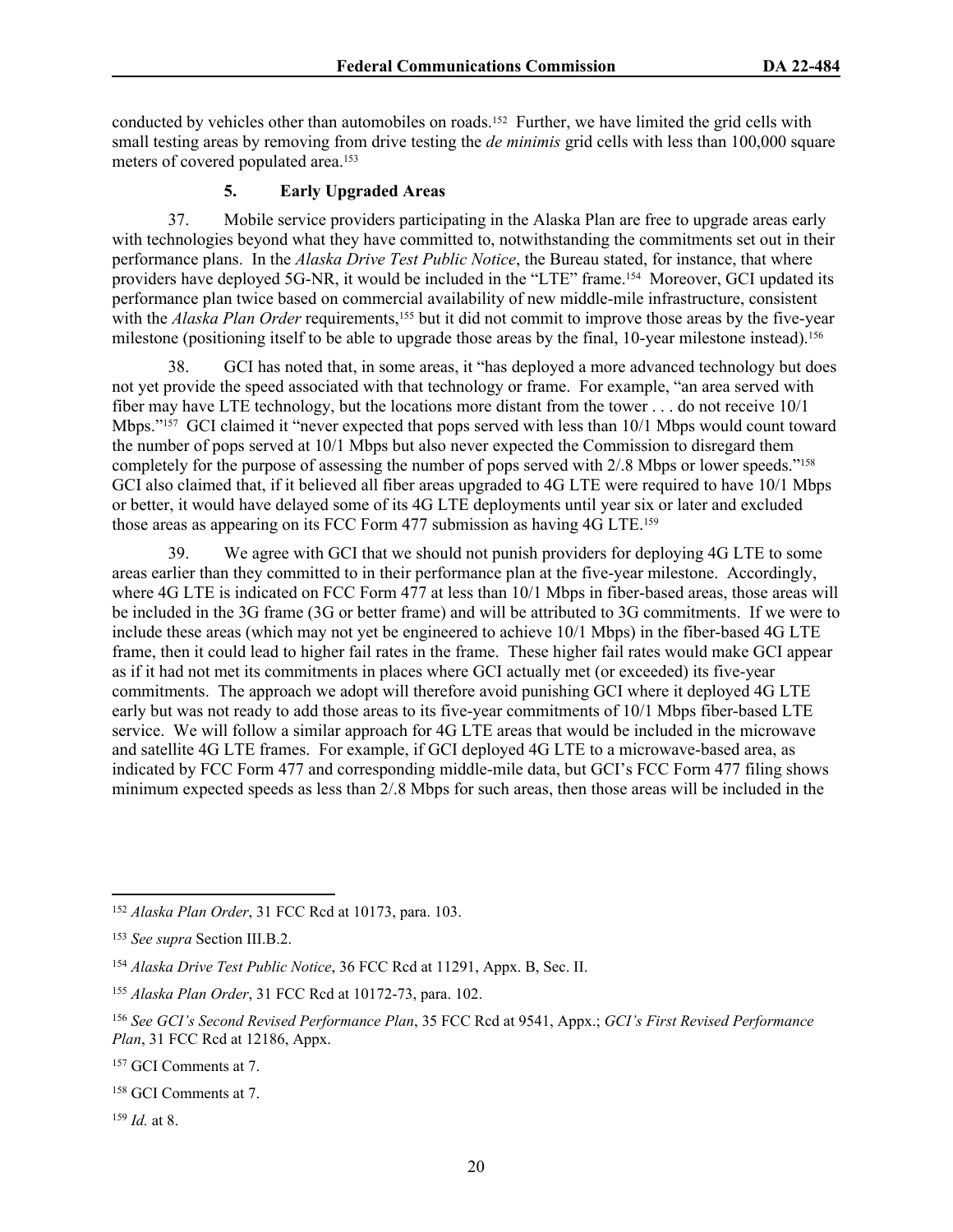3G or better frame.160 This clarification should ensure that GCI is being held to its commitments while not being penalized for deploying more advanced technology ahead of schedule.<sup>161</sup>

#### **6. Multiple Last-Mile Technologies in a Grid Cell**

40. When multiple technologies overlap within a grid cell, Commission staff will attribute the overlapped area to the frame with the more advanced technology.162 For example, in grid cells where fiber-based 4G LTE at 10/1 Mbps and 3G completely overlap in a grid cell, staff will attribute the grid cell to the fiber-based 4G LTE frame for satisfaction of the fiber-based 4G LTE commitments. Attribution to the more advanced technology allows the provider to receive due credit where it has built out consistent with its most rigorous performance requirements. Alternatively, in grid cells where fiberbased 4G LTE at 10/1 Mbps only partially overlaps 3G coverage, staff will attribute the grid cell portion covered by fiber-based 4G LTE to the fiber-based 4G LTE frame and the remaining covered area of the grid cell to the 3G frame. In this instance, a grid cell could be contained in multiple frames.<sup>163</sup>

41. GCI claimed that more than half of the cells within its covered populated areas have multiple or overlapping technologies.164 GCI argued that, where a grid cell is both in a 4G LTE and 3G frame, once it passes for 4G LTE, the grid cell should be removed from the 3G frame so that pops in the 3G frame are not attributed as a "fail."<sup>165</sup>

42. We clarify that if a grid cell is selected for both 4G LTE and 3G testing, staff would evaluate both selections from the same drive tests. If the drive tests show that GCI passes the 4G LTE standard for that grid cell, then GCI will also receive credit for that grid cell passing the 3G standard; thus, GCI would not receive a "fail" for the 3G selection, obviating the need to remove the grid cell from the 3G frame. If, however, the testing threshold only passes for the 3G requirements, then the grid cell would be attributed as a "pass" to 3G but a "fail" as to 4G LTE, consistent with the pass/fail approach described below.

#### **7. Pass/Fail Approach**

43. We adopt the pass/fail approach to testing for the Alaska Drive-Test Model proposed in the *Alaska Drive Test Public Notice*. <sup>166</sup> For each grid cell in the sampling frame, the results of the tests will establish whether the provider delivers coverage at the minimum speeds to which it committed.<sup>167</sup> When replicated throughout all of the randomly selected grid cells that are required for testing, the Commission will evaluate the percentage of the provider's coverage area where it has met its

<sup>&</sup>lt;sup>160</sup> GCI's 2G is a voice-only service and will be tested with voice-only calling, as it requested. GCI Comments at 10-11. Consequently, while there is a 3G or better frame for speed tests, there is not a "2G or better" frame, only a "2G frame." Where we discuss a 3G frame, we are referring to the "3G or better" frame.

<sup>&</sup>lt;sup>161</sup> Because CVW's five-year milestone commitments are the same as its ten-year milestone commitments and it only has one frame based on having one speed commitment with LTE, this concern and solution does not apply to it. *Wireless Commitments Public Notice*, 31 FCC Rcd at 13321, Appx. A.

<sup>162</sup> *See Alaska Drive Test Public Notice*, 36 FCC Rcd at 11291, Appx. B, Sec. II.

<sup>163</sup> *See id.* at 11291-92, Appx. B, Sec. II; *see also* GCI Comments at 9.

<sup>164</sup> GCI Comments at 9. CVW committed to provide 4G LTE in all relevant areas at the five-year milestone. *Wireless Commitments Public Notice*, 31 FCC Rcd at 13321, Appx. A (providing CVW's performance plan).

<sup>&</sup>lt;sup>165</sup> GCI Comments at 9 ("If 85 percent of the tests show speeds at or above the requirement for the LTE frame, then the cell is counted as a passing cell in the LTE frame. Importantly, the cell must be removed at that point from the 3G frame so that the pops are not counted as 'fails' in that frame.").

<sup>166</sup> *Alaska Drive Test Public Notice*, 36 FCC Rcd at 11294, Appx. B, Sec. VI.

<sup>167</sup> *Id*.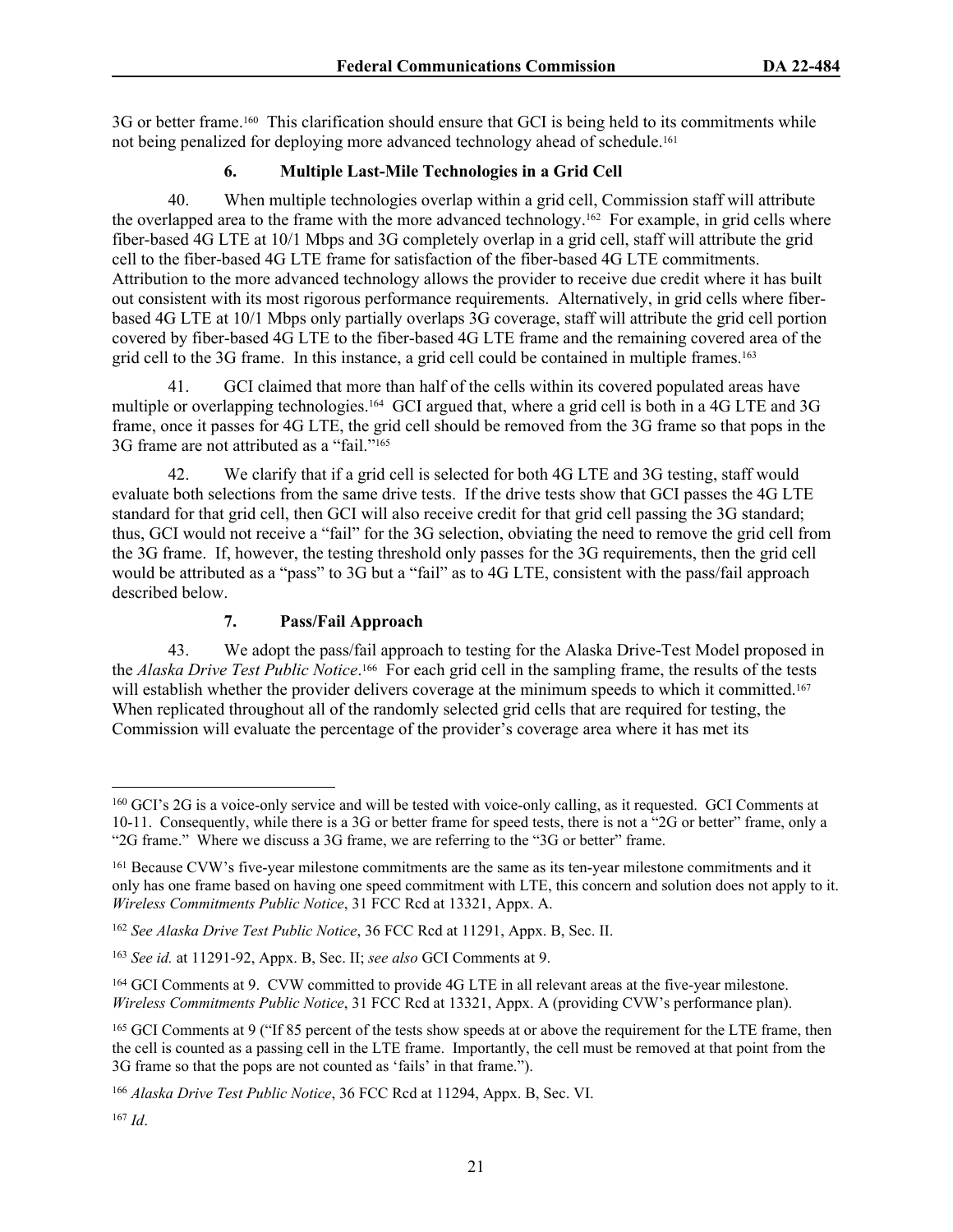commitments.168 To demonstrate coverage in an area with a statistically significant number of tests, the Alaska Drive-Test Model requires the tests to pass at a rate capable of ensuring that the provider has met its milestones.<sup>169</sup>

#### **a. Pass/Fail Testing**

44. We adopt the following pass/fail methodology for the Alaska Drive-Test Model: 85% of drive test results in a grid cell must show speeds that meet or are above the minimum committed-to speed for that frame in order for the service to be considered "available" in that grid cell.170 Successful tests measure whether a mobile-provider participant meets a minimum expected speed in a given grid cell, with "expected" defined as being available at least 85% of the time.171 It does not mean that 85% of the population of that grid cell can expect to receive the tested speed 100% of the time.172 Although the *Alaska Plan Order* required mobile-provider participants to commit to a minimum download and upload speed(s),<sup>173</sup> we do not expect mobile-provider participants to meet the minimum speed requirements on every single test, given that the performance of wireless networks is highly variable.174 Accordingly, we have set the pass rate at 85% to account for this variability.

45. To the extent that GCI may intimate that the 85% pass rate is too high, we do not alter it.175 The 85% pass rate we adopt for the Alaska Plan drive tests is similar to—but more lenient than both the propagation modeling standard and the on-the-ground challenge data threshold adopted for the Broadband Data Collection. In the *Second Report and Order* in that proceeding, the Commission defined the parameters that service providers must use when modeling whether broadband is available using technology-specific minimum download and upload speeds with a cell edge probability of at least 90% and assuming minimum 50% cell loading.<sup>176</sup> Additionally, mobile providers that submit on-the-ground speed test data to rebut a challenge to their coverage data are required to meet analogous thresholds to those required of challengers and demonstrate that sufficient coverage exists at least 90% of the time through a challenged area.177 These defined parameters in the Broadband Data Collection are more stringent than the propagation coverage relied on for the Alaska Plan drive test methodology, which uses the *provider*-defined propagation coverage from Form 477. Given that the provider has more discretion to set coverage parameters more favorably for itself in its Form 477 filings, it would have actually been appropriate for us to adopt a higher pass rate percentage than the Broadband Data Collection; we nonetheless adopt the 85% pass rate here to eliminate all doubt about the fairness of the pass rate.<sup>178</sup>

<sup>169</sup> *Id*.

<sup>170</sup> *Id*.

<sup>171</sup> *Alaska Drive Test Public Notice*, 36 FCC Rcd at 11294, Appx. B, Sec. VI.

<sup>172</sup> *Id*.

<sup>173</sup> *Alaska Plan Order*, 31 FCC Rcd at 10166, para. 85.

<sup>174</sup> *See Inquiry Concerning Deployment of Advanced Telecommunications Capability to All Americans in a Reasonable and Timely Fashion*, GN Docket No. 20-269, Fourteenth Broadband Deployment Report, 36 FCC Rcd 836, 843-44, para. 15 (2021).

<sup>175</sup> *See, e.g*., GCI Comments at 6 ("GCI is concerned that the Proposal's 85 percent test would ignore substantial improvements that GCI has made."), 7, 9, 15 ("The 85 Percent 'All or Nothing' Threshold is Unreasonable").

<sup>176</sup> *Establishing the Digital Opportunity Data Collection; Modernizing the FCC Form 477 Data Program*, WC Docket Nos. 19-195, 11-10, Second Report and Order and Third Further Notice of Proposed Rulemaking, 35 FCC Rcd 7460, 7477, 7479-80, paras. 39, 44-45 (2020).

<sup>177</sup> *BDC Mobile Requirements Order* at 39-40, para. 64.

<sup>178</sup> In another context in the *Alaska Plan Order*, the Commission used 85% as the threshold to conclude that a population was covered by 4G LTE service. *Alaska Plan Order*, 31 FCC Rcd at 10167, 10168-69, paras. 87, 90

(continued….)

<sup>168</sup> *Id*.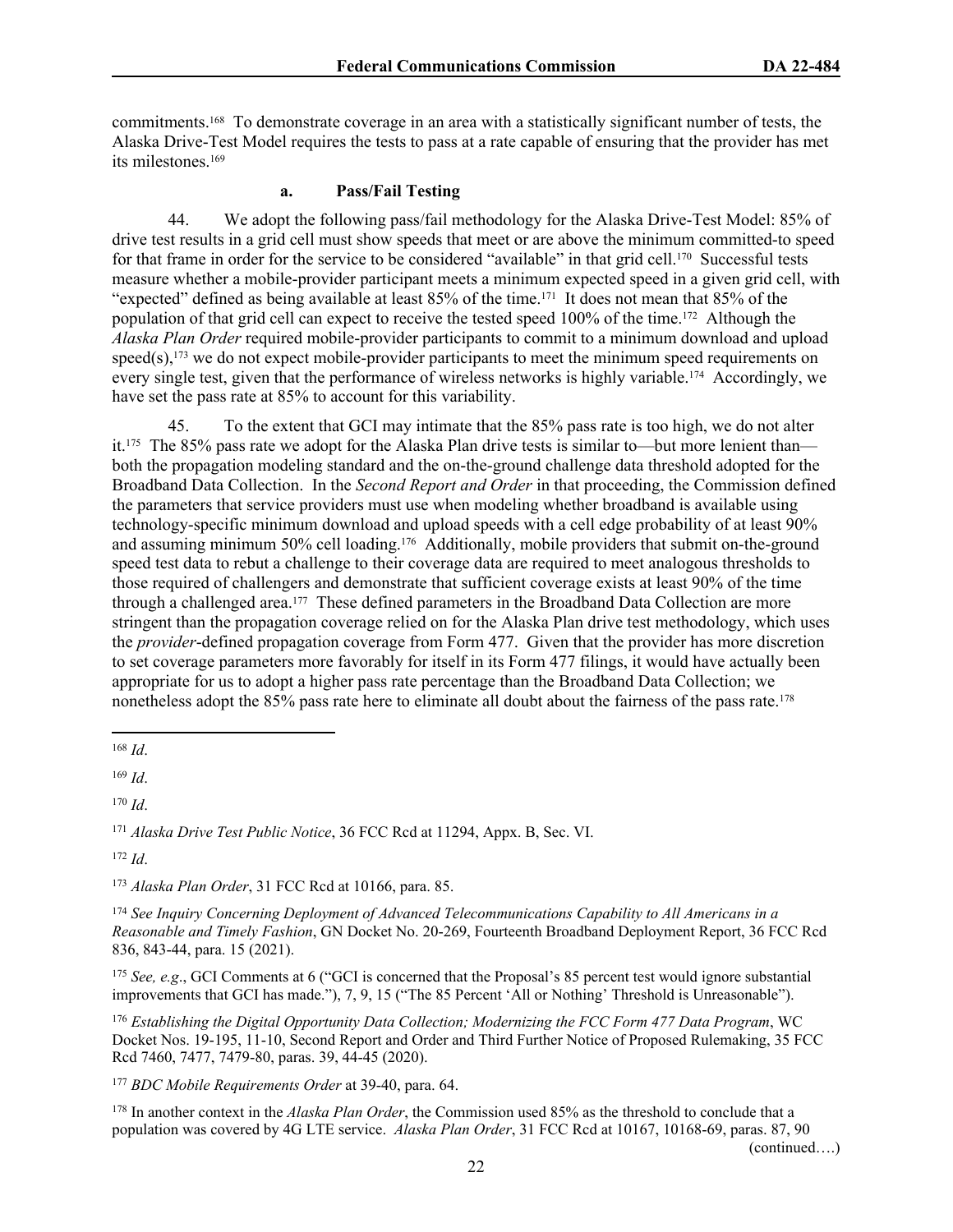Neither GCI nor CVW propose an alternative percentage as more appropriate for the pass rate as applied by the model.179 We find compelling reasons to adopt an 85% pass rate, as we proposed, for Alaska Plan drive test data.<sup>180</sup>

46. GCI argues that it should receive partial credit for the percentage of tests recorded above the minimum threshold when that percentage is below 85%.181 GCI states that "rather than applying the 85 percent pass rate as an 'all or nothing' bar for allowing a cell to be deemed covered, pops could count toward the commitment levels in proportion to the speeds that the speed tests confirm."<sup>182</sup> GCI provides the example that, "if 50 percent of the drive tests show speeds at or above 10/1 Mbps and 50 percent of the tests show speeds of .2/.05 Mbps, then 50 percent of the pops associated with that cell would count toward compliance with the 10/1 Mbps commitments, and 50 percent of the pops would count toward compliance with the  $\leq$  2/.05 Mbps commitments."<sup>183</sup>

47. We do not find GCI's arguments persuasive. Our statistical framework is designed around grid cells being the smallest unit of testing and is not designed to measure partial grid cells. GCI's example of counting a 50% pass rate as indicative of 50% of the population receiving service is an incorrect interpretation of what testing represents—rather, a 50% pass rate indicates that service is available 50% of the time. Further, GCI's proposal to count failed tests toward a lesser standard is incompatible with random sampling as it would apply results to a standard that was not selected for testing in a given grid cell. This would mean that results are no longer random.

48. Moreover, GCI and CVW committed to provide "*minimum* expected upload/download speeds" in their performance plans.<sup>184</sup> In addition, GCI was the only provider to emphasize in its performance plans that it would be responsible for this minimum speed throughout all of its committed-to coverage area to the edge.185 Thus, GCI's own commitments emphasize that it needs to provide the minimum speeds throughout the coverage area of the specified commitment and should not receive partial credit to the extent it did not provide its minimum committed-to speed to the edge of such coverage.<sup>186</sup>

49. In addition, GCI's suggested "partial credit" approach would require an alternative drivetest methodology with a corresponding assessment regarding how that methodology would be

<sup>179</sup> *See generally* CVW July 21, 2021 *Ex Parte* Letter (not discussing the pass rate percentage); GCI Comments at 6- 7, 9, 15 (discussing the 85% threshold without proposing an alternative percentage for pass/fail assessment of grid cells). GCI states that it "is concerned that these areas with good LTE service that, for example, show 10/1 Mbps for 65 percent rather than 85 percent of tests will be considered entirely uncovered, even though their service is better than 3G or 2G." GCI Comments at 7. However, this was not an argument for using 65% as the pass rate, nor does GCI attempt to justify using 65% as the pass rate.

<sup>180</sup> *Alaska Drive Test Public Notice*, 36 FCC Rcd at 11294, Appx. B, Sec. VI.

<sup>181</sup> GCI Comments at 8-10, 15-17.

<sup>182</sup> *Id*. at 9.

<sup>183</sup> *Id*.; *see also id*. at 15-17; GCI Oct. 5. 2021 *Ex Parte* Letter at 3.

<sup>184</sup> See Wireless Commitments Public Notice, 31 FCC Rcd at 13320-23, Appx. A (providing the initial performance plans, all of which use the same or similar language) (emphasis added).

<sup>185</sup> *GCI Second Revised Performance Plan*, 35 FCC Rcd at 9541, Appx. (specifying "minimum expected download/upload speeds *at edge*) (emphasis added); *see also GCI's First Revised Performance Plan*, 34 FCC Rcd at 12186, Appx.; *Wireless Commitments Public Notice*, 31 FCC Rcd at 13322, Appx. A.

<sup>186</sup> *See GCI Second Revised Performance Plan*, 35 FCC Rcd at 9541, Appx. We accordingly disagree with GCI's suggestion that it should receive partial credit due to locations more distant from the tower having slower speeds. *See* GCI Comments at 16.

<sup>(</sup>Continued from previous page)

<sup>(</sup>determining areas eligible for Alaska Plan support based upon an 85% coverage rate of 4G LTE by unsubsidized providers or providers that are not eligible for frozen support); *see also Alaska Drive Test Public Notice*, 36 FCC Rcd at 11294, Appx. B, Sec. VI & n.16 (citing *Alaska Plan Order*, 31 FCC Rcd at 10167-69, paras. 87, 90).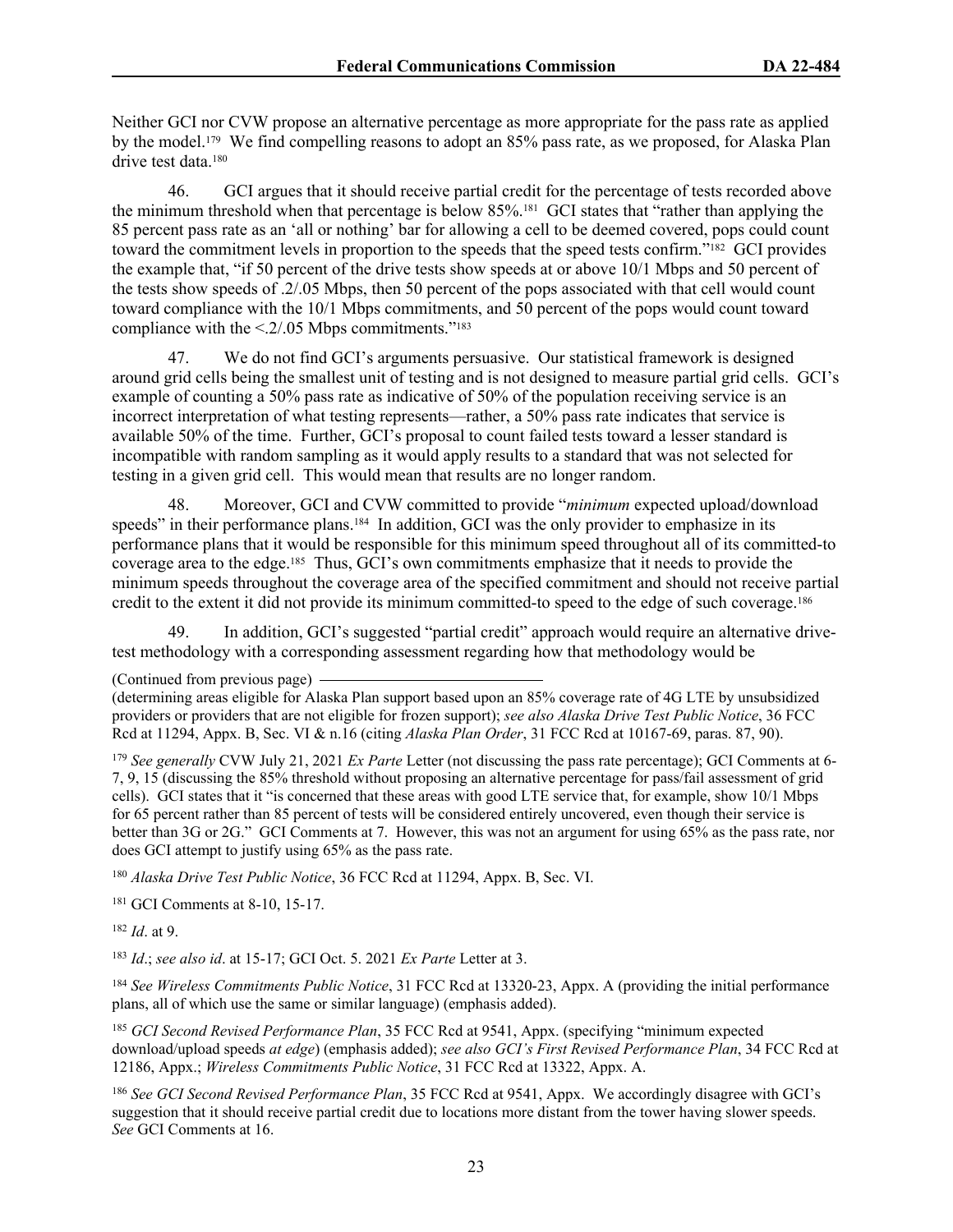"statistically significant."187 But GCI does not provide a usable alternative methodology to replace the proposed drive test model.188 GCI's edit to the proposed drive-test methodology lacks a statistical basis from which, based on a limited set of tests, we could infer whether GCI had met its commitments. Partial credit also is inconsistent with the approach adopted in the Broadband Data Collection proceeding.<sup>189</sup>

50. Finally, while we acknowledge that service declines farther away from the cell site, this service quality deterioration can be addressed in a number of ways, including adding more cell sites. GCI receives support to meet its commitments, and if it does not meet them initially, the drive tests can help it understand where improvements are needed in its network, which will help it deliver the services it committed to Alaskans.<sup>190</sup>

#### **b. No Lower Speed Tier Credit for Failed Grid Cells**

51. The Alaska Drive-Test Model's use of frames will allow providers to separately test the areas where they committed to different minimum speeds based on middle-mile availability and last-mile technology used, consistent with how the providers delineated these speeds in their performance plans.<sup>191</sup> In doing so, the Alaska Drive-Test Model will ensure that the drive tests yield data that allow Commission staff to assess whether the providers have met their commitments.

52. GCI expresses concern that the Alaska Drive-Test Model disregards data that show improvement, if fewer than 85% of tests in a grid cell are below the minimum speed threshold for a frame.192 GCI provides the example that, "if 80 percent of tests in a cell reflect speeds of 10/1 Mbps, and 20 percent of tests reflect speeds of 9/1 Mbps, the cell is deemed unserved at any speed—even though all tests reported far faster speeds than required in the next lower speed tier (2/.8 Mbps.)."193 Where GCI fails a 4G LTE/3G grid cell for 4G LTE, GCI argues that, if the speeds are sufficiently above the 3G commitment, the grid cell should be a "pass" for the 3G frame.<sup>194</sup>

53. Where a grid cell is selected for only 4G LTE testing, we cannot credit the grid cell to 3G if it fails the 4G LTE speed tier. This suggestion, if adopted, would result in an under-sampling for the 4G LTE frame and an oversampling for the 3G frame. Further, this would have the effect of removing population from one frame and adding it to a different frame, thereby disturbing the original distribution of the grid cells across stratum as calculated prior to testing. For example, suppose there is a grid cell for which one of the providers has claimed 100 people are covered by 4G LTE, but for which testing shows only 80% of the results exceed the minimum performance threshold. GCI's proposal would reallocate the

<sup>190</sup> *See* 47 CFR § 54.320(d)(1)(i)-(v) (withholding support for failures at the interim milestone until the provider reports that it is eligible for Tier 1 status, at which point, all of the withheld funds are restored).

<sup>191</sup> *See Alaska Drive Test Public Notice*, 36 FCC Rcd at 11290-92, Appx. B, Sec. II; *Alaska Plan Order*, 31 FCC Rcd at 10166, para. 85; *Wireless Commitments Public Notice*, 31 FCC Rcd at 13321-22, Appx. A (providing the initial performance plans); *GCI Second Revised Performance Plan*, 35 FCC Rcd at 9541, Appx.

<sup>192</sup> GCI Comments at 15.

<sup>193</sup> *Id*. at 15.

<sup>187</sup> *See Alaska Plan Order*, 31 FCC Rcd at 10173, para. 103.

<sup>&</sup>lt;sup>188</sup> *See* GCI Comments at 18 (advocating for an alternate drive-testing model without elaborating a methodology amounting to "statistically significant number of tests in the vicinity of residences being covered," as required).

<sup>&</sup>lt;sup>189</sup> See BDC Mobile Requirements Order at 39-40, para. 64 ("[W]hen a challenged mobile service provider submits on-the-ground speed test data to rebut a challenge, the provider will be required to meet analogous thresholds to those required of challengers, adjusted to reflect the burden on providers to demonstrate that sufficient coverage exists at least 90% of the time in the challenged hexagon(s)."); *see id*. at 39-41, paras. 64-65.

<sup>&</sup>lt;sup>194</sup> *Id*. at 9 ("If fewer than 85 percent of the tests show speeds at or above the requirement for the LTE frame but show speeds at or above the requirement for the 3G frame, then the cell should be counted as a passing cell in the 3G frame and removed from the LTE frame.").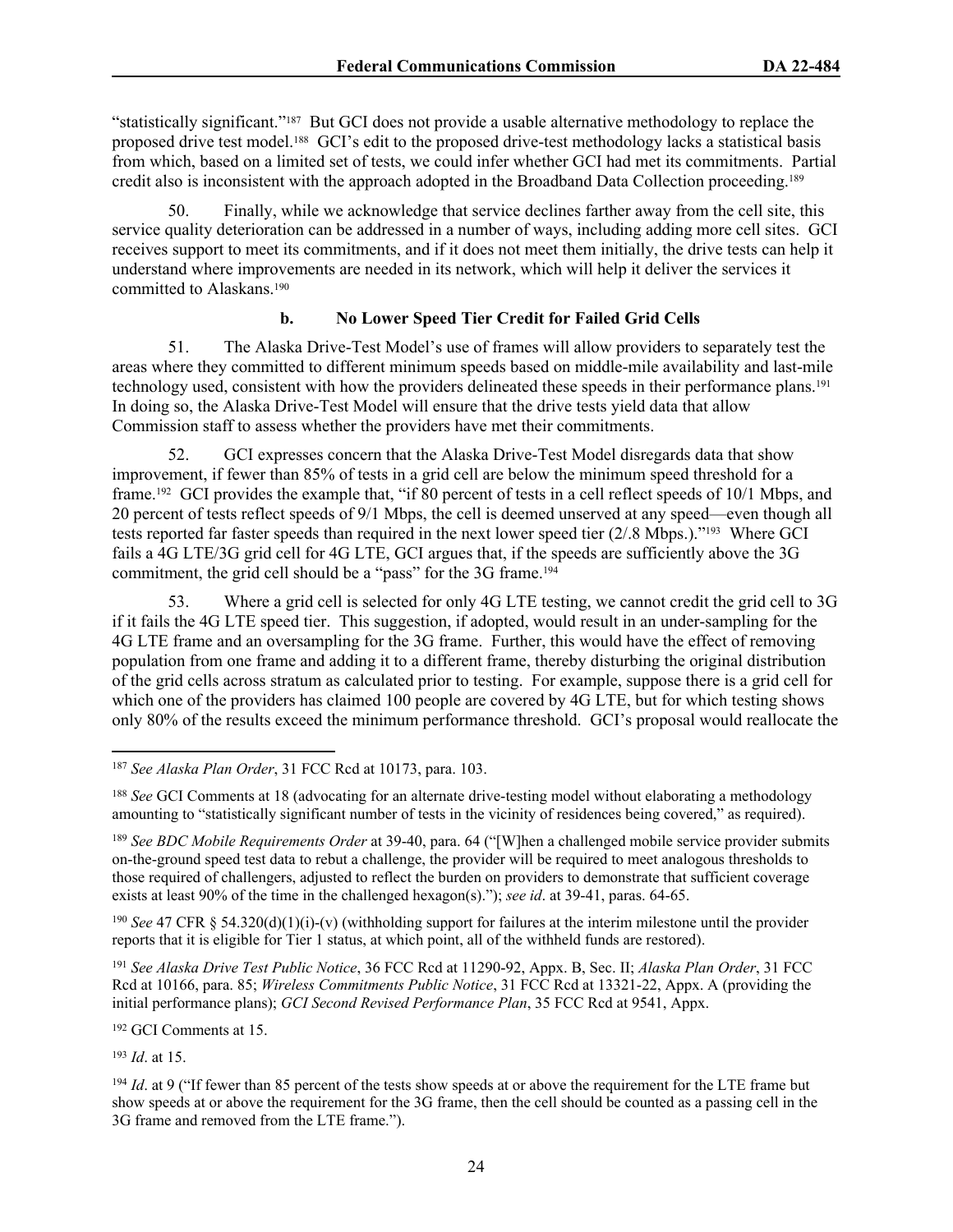population from the 4G LTE frame (and the stratum within the 4G LTE frame to which that grid cell is assigned) to a different frame and stratum for which the testing would show that the performance benchmarks have been met (in this case, the 3G frame). However, as the stratification and sample allocation processes primarily consider population, this would mean that, after testing was completed, the total populations of the strata would have changed and, accordingly, the strata within each frame would no longer have the correct distribution of grid cells. Additionally, the number of samples optimally selected in each frame would also no longer be correct. This, in turn, would mean that the results could no longer be measured at the specified 90% confidence interval the Alaska Drive-Test Model sets for statistical significance.<sup>195</sup>

#### **c. Waterfall Model**

54. For the reasons described above, the Alaska Drive-Test Model does not allow for partial credit where a mobile-provider participant fails a test in a higher performance tier.196 Frames are created based on the population covered at a particular minimum speed by technology from FCC Form 477 data set plus additional middle-mile data.<sup>197</sup> If, however, the FCC Form 477 data show population coverage beyond what is committed to at the five-year mark, then the testing of that frame could show that the mobile-provider participant covered more people than it committed to in its performance plan.198 Where this happens, the commitments for the next lower tier last-mile technology will be accredited with the excess covered population of the higher technology tier.<sup>199</sup>

55. GCI suggests that it should receive partial credit for providing service at lower speeds if it does not meet the 85% successful testing standard at the sampled technology, and for support, it cites to the Alternative Connect America Model (ACAM) waterfall methodology.200 For the ACAM waterfall methodology, a provider must satisfy a particular number of locations at a particular speed tier, and if a provider satisfies more than that, then the credit flows to the satisfaction of the next lower speed tier.<sup>201</sup> For example, if 60 locations need to have 25/3 Mbps performance, 10 locations must have 10/1 Mbps performance, and 30 locations must have 4/1 Mbps performance, and the provider supplies 80 locations

<sup>197</sup> *See id.* at 11290-92, Appx. B, Sec. II.

<sup>198</sup> *See id.* at 11295, Appx. B, Sec. VII.

<sup>199</sup> *See id.* We note that the Commission established a framework that assesses Alaska Plan mobile provider compliance gaps on a per-commitment basis. Section 54.320(d) states that, "in the case of Alaska Plan mobilecarrier participants," performance obligations are based on "population covered by the specified technology, middle mile, and speed of service in the carrier's approved performance plan, by the interim milestone." 47 CFR § 54.320(d)(1)(i)-(iv). For example, if a provider committed to cover 100 people with 10/1 Mbps 4G LTE and covered only 70 of them according to December 31, 2021 FCC Form 477 data, then it would have a 30% compliance gap, and USAC would withhold 25% of the monthly support the service provider receives to serve these 100 people. *See* 47 CFR § 54.320(d)(1)(iii) (requiring 25% of support withheld for a compliance gap that is at least 25% but less than 50%). If the provider also committed to cover an additional 100 people with 2G and data indicate that that population is 100% covered with 2G, then that provider would receive a letter that it has a greater than 30% compliance gap for its 4G LTE commitment, but the monthly support that would be withheld—while still 25% of the 4G LTE support—would be 12.5% its total monthly support. *See* 47 CFR § 54.320(d)(1).

<sup>200</sup> GCI Comments at 15 (citing *Wireline Competition Bureau Provides Guidance Regarding Alternative Connect America Model Final Deployment Obligations*, Public Notice, 34 FCC Rcd 5337, 5343 (WCB 2019) (*ACAM Guidance Notice*)), 16 ("Similarly, in cells with tests reflecting multiple speeds, the results should reflect the speeds that the tests actually show—if 60 percent of tests show speeds of 15/3 Mbps and 40 percent of tests show speeds of 8/1 Mbps, then 60 percent of pops in that cell should be considered to have 10/1 Mbps or better and 40 percent of pops should be considered to have 2/.8 Mbps or better.").

<sup>201</sup> *ACAM Guidance Notice*, 34 FCC Rcd at 5343.

<sup>195</sup> *See Alaska Drive Test Public Notice*, 36 FCC Rcd at 11295, Appx. B, Sec. VII.

<sup>196</sup> *See id*.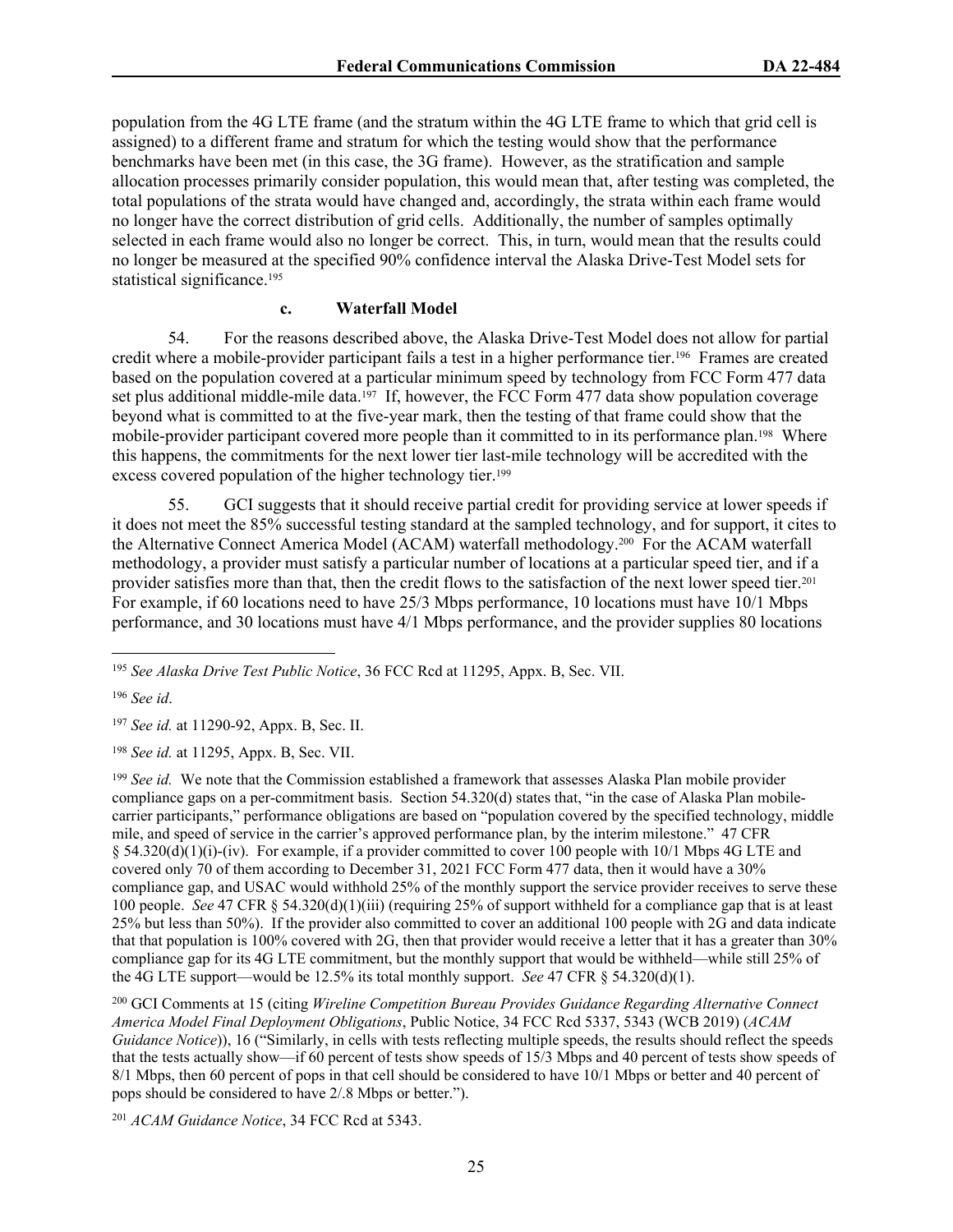with 25/3 Mbps, then the 25/3 Mbps and 10/1 Mbps speed tier commitments would be fully satisfied, and 4/1 Mbps speed tier would be partially satisfied.<sup>202</sup>

56. The ACAM waterfall methodology does not, as GCI suggests, support allowing failed performance at higher speed tiers and receiving credit for those failed tests in the lower speed tiers. The ACAM waterfall methodology requires complete satisfaction of the higher performance tier, and if the provider connects locations beyond the minimum required in the higher performance tier, the excess coverage would flow down to the next level tier. If the provider does not completely satisfy the higher tier, then no excess is present, and no "waterfall" occurs: the provider needed to deploy to more locations in that tier and does not receive credit in other tiers for this failure.<sup>203</sup> GCI's proposal is thus inconsistent with the ACAM waterfall methodology.

57. The Alaska Drive-Test Model, as originally proposed and adopted here, includes a waterfall methodology similar to the one used in ACAM that is tailored to the drive-test requirement.<sup>204</sup> Specifically, where a provider has committed to multiple tiers of technology (i.e., 2G, 3G, and 4G LTE), any excess coverage would be applied to the next lower tier of technology.205 In the *Alaska Drive Test Public Notice*, the Bureau provided the example: "if a provider has committed to cover 25,000 people with 4G LTE and the upper limit of the confidence interval shows adequate coverage for 30,000 people, then the remaining 5,000 [population] coverage can be applied to its 3G commitment."206 The *Alaska Drive Test Public Notice* further stated that "[t]his process is iterative, so any further excess coverage can be applied to its 2G commitment."<sup>207</sup> In other words, the Alaska Drive-Test Model includes a waterfall methodology that would credit lower tier commitments when there is excess performance of the higher tier commitments.

#### **IV. REQUEST FOR COMMENT**

58. This Request for Comment seeks comment on an approach for mobile providers that receive more than \$5 million annually from the Alaska Plan to address compliance gaps under Section 54.320(d)(1) of the Commission's rules.<sup>208</sup> Section 54.320(d)(1) establishes a framework to assess any compliance gaps for Alaska Plan mobile providers' commitments.209 To ensure that mobile providers

<sup>204</sup> *Alaska Drive Test Public Notice*, 36 FCC Rcd at 11295, Appx. B, Sec. VII.

<sup>205</sup> *Id*.

<sup>206</sup> *Id*.

<sup>207</sup> *Id*.

<sup>202</sup> *Id*.

<sup>203</sup> *Id.* at 5338 ("If an A-CAM I carrier has not deployed 25/3 Mbps service to the requisite number of locations, it will have failed to meet its milestone, even if it has deployed 10/1 Mbps service to a number of locations in excess of its requirements. However, if an A-CAM I recipient deployed 25/3 Mbps service to a number of locations in excess of its requirement, those excess locations could be applied to meet the requirement to provide at least 10/1 Mbps service.")

<sup>208</sup> *See* 47 CFR § 54.320(d)(1)(i)-(iv) (requiring mobile-provider participants in the Alaska Plan to demonstrate coverage to a certain population "by the specified technology, middle mile, and speed of service in the [provider's] approved performance plan[] by the interim milestone").

 $^{209}$  Section 54.320(d)(1) divides compliance gaps into four tiers, based on the percentage of the gap, with the highest gap in compliance being relegated to the highest tier—Tier 1: compliance gap of at least 5% but less than 15%; Tier 2: gap of at least 15% but less than 25%; Tier 3: gap of at least 25% but less than 50%; Tier 4: gap of 50% or more. *See* 47 CFR § 54.320(d)(1)(i)-(iv); *see also Alaska Plan Order*, 31 FCC Rcd at 10184-86. For compliance gaps of 5% or more, the mobile provider must file quarterly reports to identify "the populations to which [it] has extended or upgraded service meeting [its] approved performance plan and obligations." *See* 47 CFR § 54.320(d)(1)(i); *see also id.* § 54.320(d)(1)(ii)-(iv). The provider "must continue to file quarterly reports until [it] reports that it has reduced the compliance gap to less than five percent . . . and [WTB] issues a letter to that effect." 47 CFR  $\S$  54.320(d)(1)(i);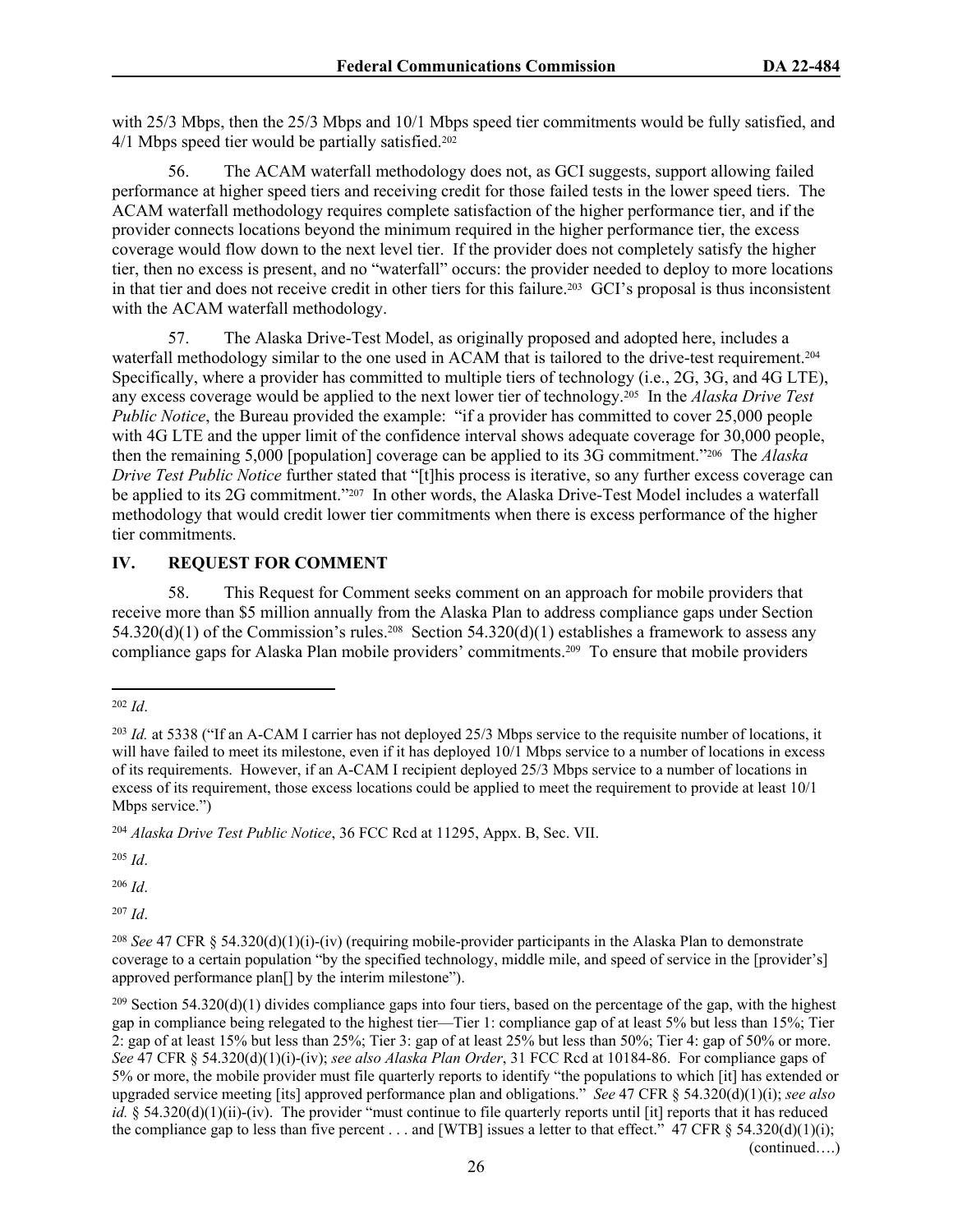receiving more than \$5 million annually for the Alaska Plan have met their interim milestone commitments, the Commission will analyze the drive test data discussed in this Order, in addition to other data, to determine whether they have any compliance gaps and, if so, the extent of the compliance gap per commitment (i.e., which compliance gap tier the mobile provider falls into). We seek comment on requiring these mobile providers to submit new drive-test data if they fail to demonstrate compliance with their approved performance plan by the five-year interim milestone.<sup>210</sup>

59. To the extent that a mobile-provider participant subject to the drive-test requirement is shown through the results of the testing to have failed to meet its five-year performance requirement, and seeks to cure a compliance gap, we propose to require the provider to submit new drive-test data consistent with the Alaska Drive-Test Model we adopt today.211 Under this proposal, the provider would submit updated coverage data, including middle-mile data if applicable, whenever it seeks to improve its compliance gap tier<sup>212</sup> until it has less than a 5% compliance gap.<sup>213</sup> Commission staff then would provide new grid cells to test based on this updated coverage data. For example, if a provider that had a compliance gap of 30% (and is thus in Tier 3) reports that it reduced its compliance gap to 10%, which would warrant a move to Tier 1, then the provider would submit its updated coverage and middle-mile data to the Commission. Staff would provide the mobile-provider participant new grid cells to test, consistent with the mobile-provider participant's updated coverage data. The mobile-provider participant would need to provide new drive-test data consistent with the Alaska Drive-Test Model as verifying evidence that it has moved compliance tiers. For a mobile-provider participant with multiple frames (if there is a compliance gap for its fiber-based 4G LTE population, for example), it would need to provide supporting drive-test data for all affected frames. This would ensure that new compliance gaps are not created when other compliance gaps are reduced.214 We seek comment on this proposal. We also seek comment on whether we should adopt any additional requirements for retesting beyond what is required under the Alaska Drive-Test Model.

#### **A. Digital Equity and Inclusion**

60. Finally, as part of the Commission's continuing effort to advance digital equity for all, including people of color and others who have been historically underserved, marginalized, and adversely affected by persistent poverty and inequality, we invite comment on any equity-related considerations and benefits (if any) that may be associated with the issues discussed herein. Specifically, we seek comment on how these matters may promote or inhibit advances in diversity, equity, inclusion, and accessibility.

(Continued from previous page)

<sup>211</sup> *See* 47 CFR § 54.320(d)(1)(i)-(iv) (requiring quarterly progress reports tracking the providers' progress in coming into compliance).

<sup>212</sup> *See* 47 CFR § 54.320(d)(1)(iv)(B) (providing further penalties if the carrier does not report as eligible for Tier 3 or one of the other lower tiers within six months).

<sup>213</sup> 47 CFR § 54.320(d)(1)(i).

<sup>214</sup> If the Bureau determines more frames would be affected, then it would ask for additional drive-test data for the additional frames. However, in the example of a compliance gap for fiber-based 4G LTE, the two remaining frames—microwave-based 4G LTE and satellite-based 4G LTE—are unlikely to be affected as this would entail deploying expensive fiber middle mile to hard to reach locations.

*see also id.* § 54.320(d)(1)(ii)-(iv). Through this quarterly reporting, a mobile provider may move from higher tiers to lower tiers as it comes into compliance with its commitments. *See* 47 CFR § 54.320(d)(1)(i)-(iv).

<sup>210</sup> As the Request for Comment only affects two parties and only deals with one issue—testing after a compliance gap—a 14 day comment cycle and 7 day reply cycle is appropriate here.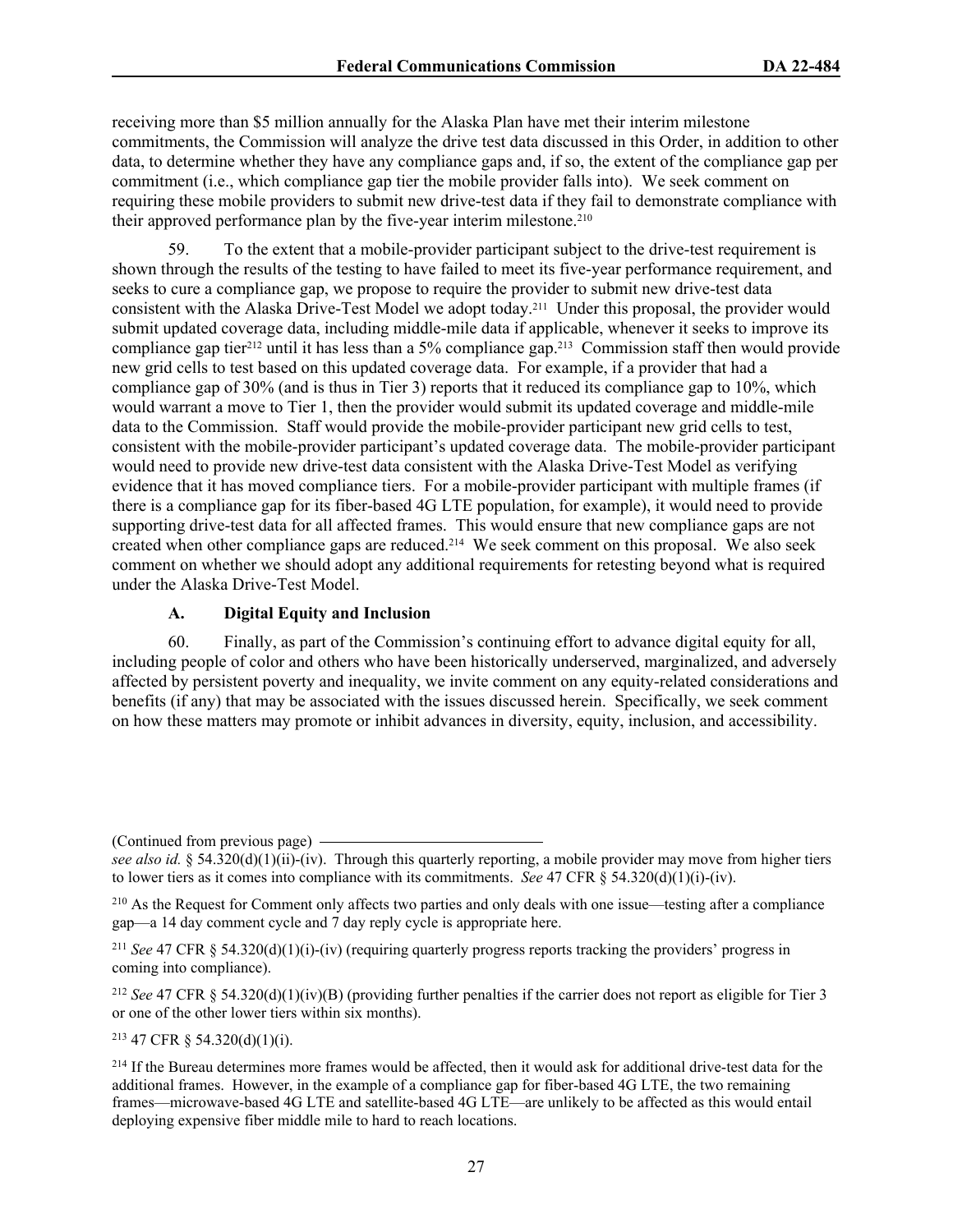#### **V. PROCEDURAL MATTERS**

#### **A. Initial Regulatory Flexibility Certification**

61. The Regulatory Flexibility Act of 1980, as amended (RFA),215 requires that an initial regulatory flexibility analysis be prepared for notice-and-comment rule making proceedings, unless the agency certifies that "the rule will not, if promulgated, have a significant economic impact on a substantial number of small entities."<sup>216</sup> The RFA generally defines the term "small entity" as having the same meaning as the terms "small business," "small organization," and "small governmental jurisdiction."<sup>217</sup> In addition, the term "small business" has the same meaning as the term "small business" concern" under the Small Business Act.<sup>218</sup> A "small business concern" is one which: (1) is independently owned and operated; (2) is not dominant in its field of operation; and (3) satisfies any additional criteria established by the Small Business Administration (SBA).<sup>219</sup>

62. This Request for Comment seeks comment on the drive testing proposals required by the Alaska Plan for those wireless participants receiving more than \$5 million in annual Alaska Plan support, excluding the smaller wireless participants that receive less than that in annual support.<sup>220</sup> The proposals, if adopted, would apply to only two entities, one of which does not qualify as a small entity.<sup>221</sup> Therefore, we certify that the proposals in this Request for Comment, if adopted, will not have a significant economic impact on a substantial number of small entities.

63. The Commission will send a copy of the Request for Comment, including a copy of this Initial Regulatory Flexibility Certification, to the Chief Counsel for Advocacy of the SBA.222 This initial certification will also be published in the Federal Register.<sup>223</sup>

#### **B. Final Regulatory Flexibility Certification**

64. The Regulatory Flexibility Act of 1980, as amended (RFA),<sup>224</sup> requires that a regulatory flexibility analysis be prepared for notice-and-comment rule making proceedings, unless the agency certifies that "the rule will not, if promulgated, have a significant economic impact on a substantial number of small entities."<sup>225</sup> The RFA generally defines the term "small entity" as having the same

 $216$  5 U.S.C. § 605(b).

<sup>217</sup> 5 U.S.C. § 601(6).

<sup>218</sup> 5 U.S.C. § 601(3) (incorporating by reference the definition of "small-business concern" in the Small Business Act, 15 U.S.C. § 632). Pursuant to 5 U.S.C. § 601(3), the statutory definition of a small business applies "unless an agency, after consultation with the Office of Advocacy of the Small Business Administration and after opportunity for public comment, establishes one or more definitions of such term which are appropriate to the activities of the agency and publishes such definition(s) in the Federal Register."

<sup>219</sup> 15 U.S.C. § 632.

<sup>220</sup> *Alaska Plan Order*, 31 FCC Rcd at 10173, para. 103.

<sup>221</sup> *See* 13 CFR § 121.201; NAICS Code 517312 (specifying that a wireless telecommunications carrier is a small entity if it has 1500 or fewer employees). GCI has over 2,000 employees. *See* GCI, Executive Team, <https://www.gci.com/about/executiveteam> (observing that GCI has over 2,000 employees) (last visited Mar. 30, 2022).

<sup>222</sup> 5 U.S.C. § 605(b).

<sup>223</sup> *Id*.

<sup>224</sup> The RFA, *see* 5 U.S.C. §§ 601–612, has been amended by the Small Business Regulatory Enforcement Fairness Act of 1996 (SBREFA), Pub. L. No. 104-121, Title II, 110 Stat. 857 (1996).

 $225$  5 U.S.C. § 605(b).

<sup>215</sup> *See* 5 U.S.C. § 603. The RFA, *see* 5 U.S.C. §§ 601-12, has been amended by the Small Business Regulatory Enforcement Fairness Act of 1996 (SBREFA), Pub. L. No. 104-121, Title II, 110 Stat. 857 (1996).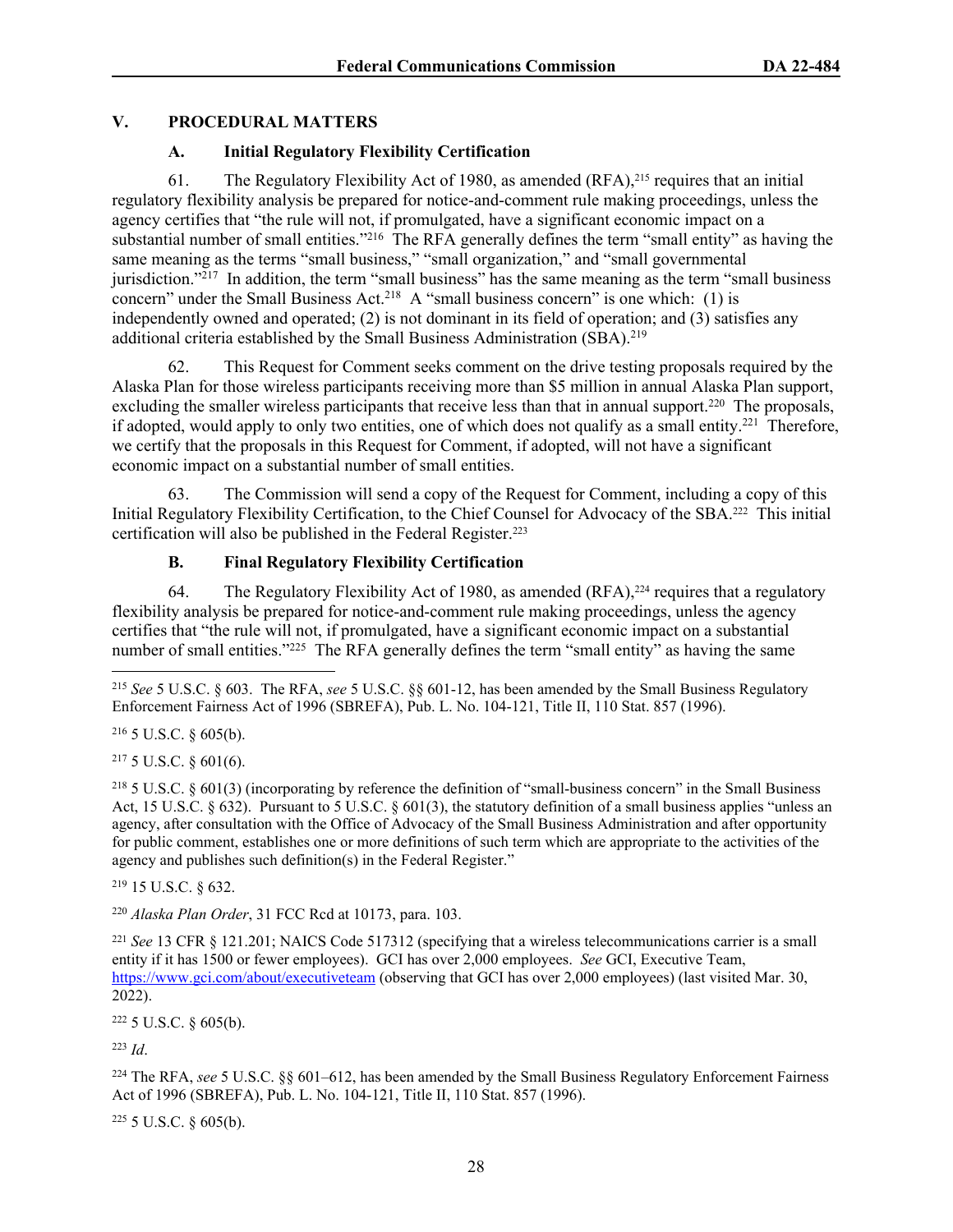meaning as the terms "small business," "small organization," and "small governmental jurisdiction."<sup>226</sup> In addition, the term "small business" has the same meaning as the term "small business concern" under the Small Business Act.<sup>227</sup> A "small business concern" is one which: (1) is independently owned and operated; (2) is not dominant in its field of operation; and (3) satisfies any additional criteria established by the Small Business Administration (SBA).<sup>228</sup>

65. An Initial Regulatory Flexibility Certification (IRFC) was incorporated in the *Notice* in this proceeding.229 In the *Notice*, the Bureau observed that the drive testing proposals required by the Alaska Plan apply only to wireless participants receiving more than \$5 million in annual Alaska Plan support, excluding the smaller wireless participants that receive less than that amount in annual support.<sup>230</sup> And, the proposals, if adopted, would apply to only two entities, one of which does not qualify as a small entity.<sup>231</sup> Therefore, we certify that the requirements of the Order will not have a significant economic impact on a substantial number of small entities.

66. The Commission will send a copy of the Order, including a copy of the Final Regulatory Flexibility Certification, in a report to Congress pursuant to the Congressional Review Act.232 In addition, the Order and this final certification will be sent to the Chief Counsel for Advocacy of the SBA and will be published in the Federal Register.<sup>233</sup>

#### **C. Congressional Review Act**

67. The Commission has determined, and the Administrator of the Office of Information and Regulatory Affairs, Office of Management and Budget, concurs, that this rule is "non-major" under the Congressional Review Act, 5 U.S.C. § 804(2). The Commission will send a copy of this Order to Congress and the Government Accountability Office pursuant to 5 U.S.C.  $\S 801(a)(1)(A)$ .

#### **D. Ex Parte Presentations**

68. This proceeding shall be treated as a "permit-but-disclose" proceeding in accordance with the Commission's *ex parte* rules.<sup>234</sup> Persons making *ex parte* presentations must file a copy of any written presentation or a memorandum summarizing any oral presentation within two business days after the presentation (unless a different deadline applicable to the Sunshine period applies). Persons making oral *ex parte* presentations are reminded that memoranda summarizing the presentation must (1) list all persons attending or otherwise participating in the meeting at which the *ex parte* presentation was made, and (2) summarize all data presented and arguments made during the presentation. If the presentation

<sup>228</sup> 15 U.S.C. § 632.

<sup>229</sup> *Alaska Drive Test Public Notice*, 36 FCC Rcd at 11282.

<sup>230</sup> *Alaska Plan Order*, 31 FCC Rcd at 10173, para. 103.

<sup>231</sup> *See* 13 CFR § 121.201; NAICS Code 517312 (specifying that a wireless telecommunications carrier is a small entity if it has 1500 or fewer employees). GCI has over 2,000 employees. *See* GCI, Executive Team, <https://www.gci.com/about/executiveteam> (observing that GCI has over 2,000 employees) (last visited July 15, 2021).

<sup>232</sup> *See* 5 U.S.C. § 801(a)(1)(A).

<sup>233</sup> *See* 5 U.S.C. § 605(b).

234 47 CFR § 1.1200 *et seq.*

 $226$  5 U.S.C. § 601(6).

 $227$  5 U.S.C. § 601(3) (incorporating by reference the definition of "small-business concern" in the Small Business Act, 15 U.S.C. § 632). Pursuant to 5 U.S.C. § 601(3), the statutory definition of a small business applies "unless an agency, after consultation with the Office of Advocacy of the Small Business Administration and after opportunity for public comment, establishes one or more definitions of such term which are appropriate to the activities of the agency and publishes such definition(s) in the Federal Register."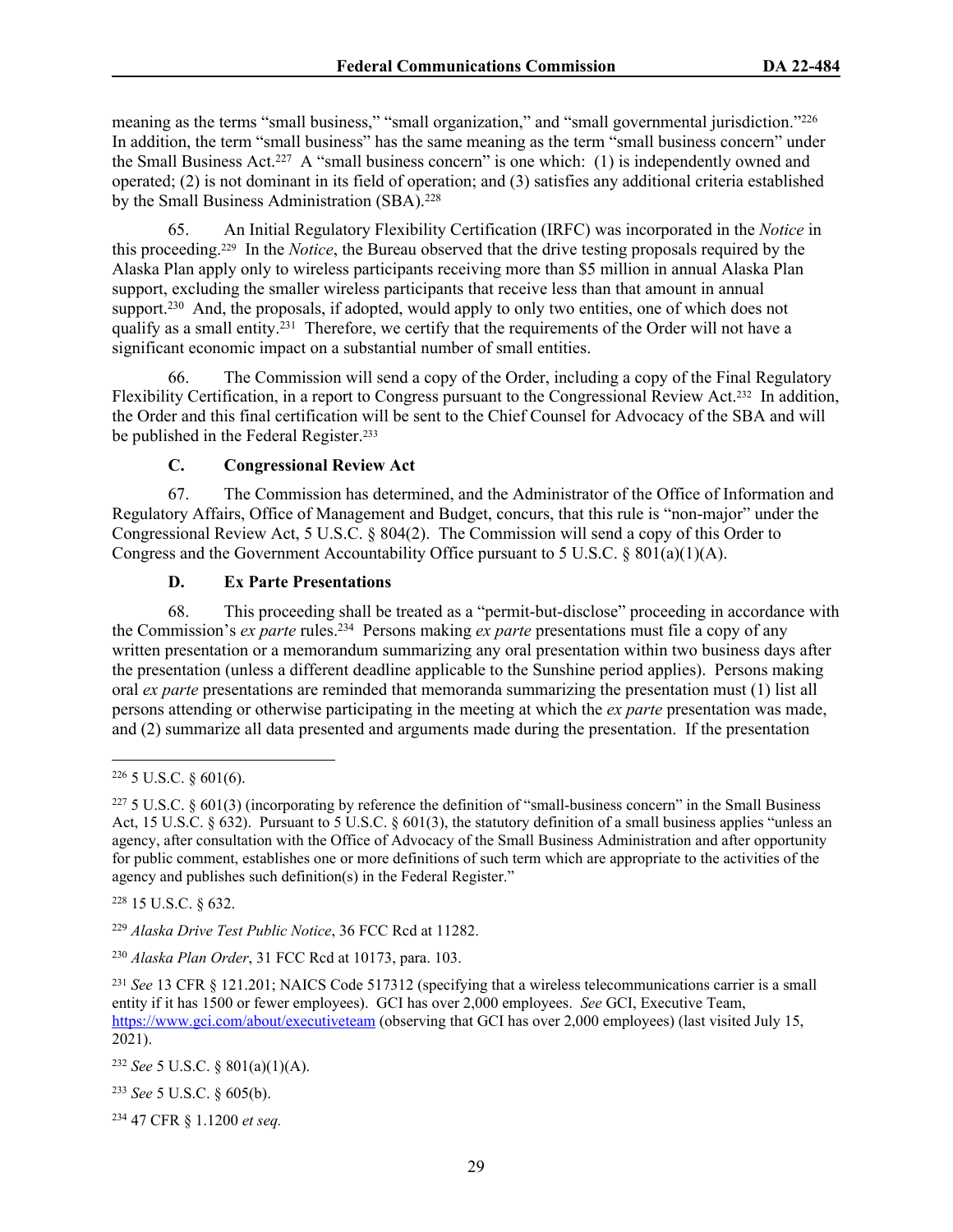consisted in whole or in part of the presentation of data or arguments already reflected in the presenter's written comments, memoranda or other filings in the proceeding, the presenter may provide citations to such data or arguments in his or her prior comments, memoranda, or other filings (specifying the relevant page and/or paragraph numbers where such data or arguments can be found) in lieu of summarizing them in the memorandum. Documents shown or given to Commission staff during *ex parte* meetings are deemed to be written *ex parte* presentations and must be filed consistent with rule 1.1206(b). In proceedings governed by rule 1.49(f) or for which the Commission has made available a method of electronic filing, written *ex parte* presentations and memoranda summarizing oral *ex parte* presentations, and all attachments thereto, must be filed through the electronic comment filing system available for that proceeding, and must be filed in their native format (*e.g.*, .doc, .xml, .ppt, searchable .pdf). Participants in this proceeding should familiarize themselves with the Commission's *ex parte* rules.

#### **E. Filing Requirements**

69. *Comments*. Interested parties may file comments and reply comments on or before the dates indicated on the first page of this document and must reference WC Docket No. 16-271. Comments may be filed using the Commission's Electronic Filing System (ECFS) or by filing paper copies.<sup>235</sup>

- Electronic Filers: Comments may be filed electronically using the Internet by accessing the ECFS: http://apps.fcc.gov/ecfs/.
- Paper Filers: Parties who choose to file by paper must file an original and one copy of each filing.
- Filings can be sent by commercial overnight courier, or by first-class or overnight U.S. Postal Service mail. All filings must be addressed to the Commission's Secretary, Office of the Secretary, Federal Communications Commission.
	- o Commercial overnight mail (other than U.S. Postal Service Express Mail and Priority Mail) must be sent to 9050 Junction Drive, Annapolis Junction, MD 20701. U.S. Postal Service first-class, Express, and Priority mail must be addressed to 45 L Street, NE, Washington, DC 20554.
	- o Effective March 19, 2020, and until further notice, the Commission no longer accepts any hand or messenger delivered filings. This is a temporary measure taken to help protect the health and safety of individuals, and to mitigate the transmission of COVID-19. *See FCC Announces Closure of FCC Headquarters Open Window and Change in Hand-Delivery Policy*, Public Notice, 35 FCC Rcd 2788 (2020), [https://www.fcc.gov/document/fcc-closes-headquarters-open-window-and-changes](https://www.fcc.gov/document/fcc-closes-headquarters-open-window-and-changes-hand-delivery-policy)[hand-delivery-policy](https://www.fcc.gov/document/fcc-closes-headquarters-open-window-and-changes-hand-delivery-policy).

70. *People with Disabilities*. To request materials in accessible formats for people with disabilities (braille, large print, electronic files, audio format), send an e-mail to [fcc504@fcc.gov](mailto:fcc504@fcc.gov) or call the FCC's Consumer and Governmental Affairs Bureau at (202) 418-0530 (voice).

71. *Additional Information*. For additional information on this proceeding, contact Matthew Warner of the Wireless Telecommunications Bureau, Competition & Infrastructure Policy Division, Matthew.Warner@fcc.gov, (202) 418-2419.

#### **VI. ORDERING CLAUSES**

72. Accordingly, IT IS ORDERED, pursuant to the authority contained in sections 1-4, 201, 254, 301, 303, 307, 309, 332 of the Communications Act of 1934, as amended, 47 U.S.C. §§ 151-154, 201, 254, 301, 303, 307, 309, 332 and sections 0.91, 0.131, 0.291, 0.311, 54.317, 54.320, and 54.321 of

<sup>235</sup> *See Electronic Filing of Documents in Rulemaking Proceedings*, GC Docket No. 97-113, Report and Order, 13 FCC Rcd 11322 (1998).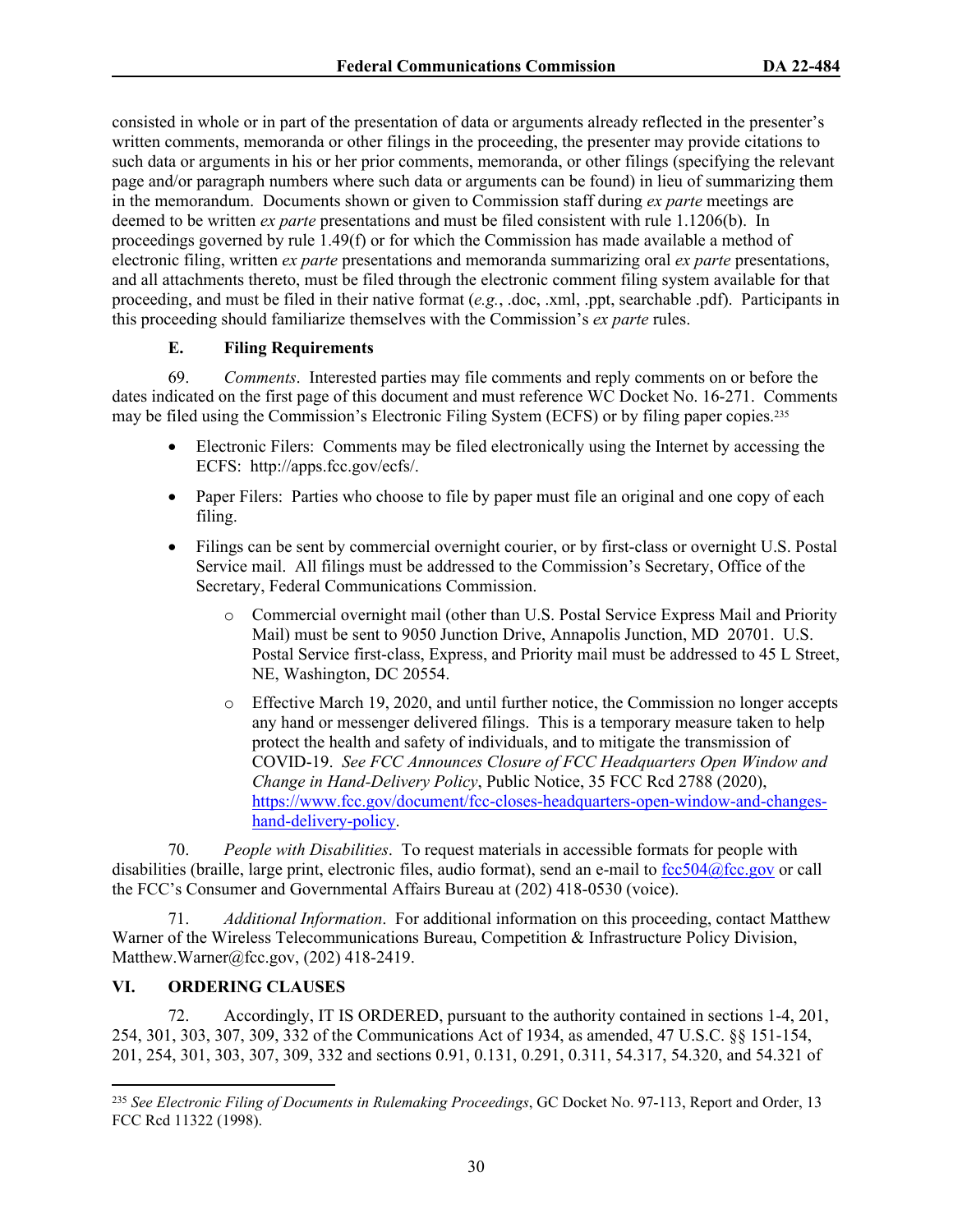the Commission's rules, 47 CFR §§ 0.91, 0.131, 0.291, 0.311, 54.317, 54.320, and 54.321, and the delegated authority contained in the *Alaska Plan Order*, 31 FCC Rcd 10139, 10160, 10166-67, paras. 67, 85, this Order IS ADOPTED, effective 30 days after publication in the Federal Register, except that the deadline for filing updated coverage data shall be on 10 days after the adoption of the Order in accordance with the Public Notice.

73. IT IS FURTHER ORDERED that, pursuant to the authority contained in sections 1-4, 201, 254, 301, 303, 307, 309, 332 of the Communications Act of 1934, as amended, 47 U.S.C. §§ 151- 154, 201, 254, 301, 303, 307, 309, 332 and sections 0.91, 0.131, 0.291, 0.311, 54.317, 54.320, and 54.321 of the Commission's rules, 47 CFR §§ 0.91, 0.131, 0.291, 0.311, 54.317, 54.320, and 54.321, and the delegated authority contained in the *Alaska Plan Order*, 31 FCC Rcd 10139, 10160, 10166-67, paras. 67, 85, NOTICE IS HEREBY GIVEN of the proposals described and tentative conclusions in the Request for Comment.

74. IT IS FURTHER ORDERED that the Office of the Managing Director, Performance Evaluation and Records Management, SHALL SEND a copy of this Order in a report to be sent to Congress and the Government Accountability Office pursuant to the Congressional Review Act, 5 U.S.C.  $§ 801(a)(1)(A).$ 

75. IT IS FURTHER ORDERED that the Commission's Consumer and Governmental Affairs Bureau, Reference Information Center, SHALL SEND a copy of this Order and Request for Comment, including the Initial Regulatory Flexibility Certification and the Final Regulatory Flexibility Certification, to the Chief Counsel for Advocacy of the Small Business Administration.

#### FEDERAL COMMUNICATIONS COMMISSION

Joel Taubenblatt Acting Chief Wireless Telecommunications Bureau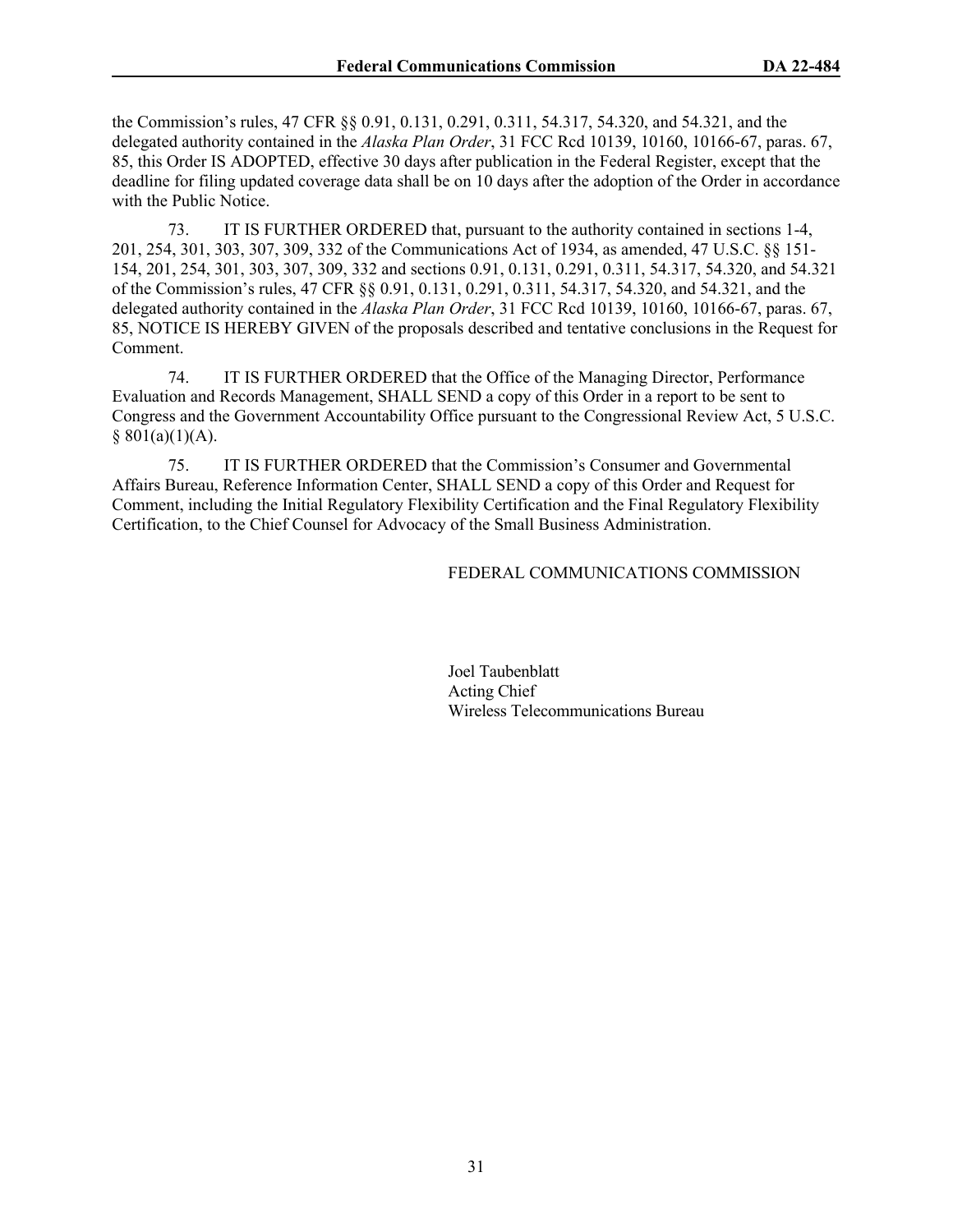#### **APPENDIX A**

#### **Mobile Speed Test Data Specification**

#### **1. Overview**

The Alaska Plan requires certain plan participants to conduct and report speed tests of their networks, as described in this Order and appendices. Appendix A describes the data to be collected and the format in which it is to be reported.

#### **2. Sample Data**

```
{
 "submission type": "Alaska Plan",
  "submissions": [
   {
    "test_id": "1599236609",
    "device_type": "Android",
    "manufacturer": "Google",
    "model": "PIXEL 6",
    "operating_system": "Android 12",
    "device_tac": "35142059",
    "app_name": "FCC Speed Test app",
    "app_version": "2.0.4058",
    "provider_name": "GCI",
    "tests": {
      "download": {
       "timestamp": "2021-07-08T09:02:42-08:00",
       "warmup_duration": 3000622,
       "warmup_bytes_transferred": 31900808,
       "duration": 4997185,
       "bytes_transferred": 97382448,
       "bytes_sec": 19487461,
       "locations": [
        {
          "timestamp": "2021-07-08T09:02:42-08:00",
          "latitude": 63.069168,
          "longitude": -153.248195
        },
        {
          "timestamp": "2021-07-08T09:02:47-08:00",
         "latitude": 63.069168,
          "longitude": -153.248195
        }
       ],
       "cells": [
\overline{\mathcal{L}} "cell_id": 32193025,
         "physical cell id": 192,
         "cell_connection": 1,
         "network_generation": "4G",
          "network_subtype": "LTE",
          "rssi": -77.1,
          "rsrp": -95.2,
          "rsrq": -16.5,
         "sinr": 11.9,
          "ec_io": -8.3,
          "rcsp": -84.2,
          "cqi": 10,
         "spectrum_band": 66,
```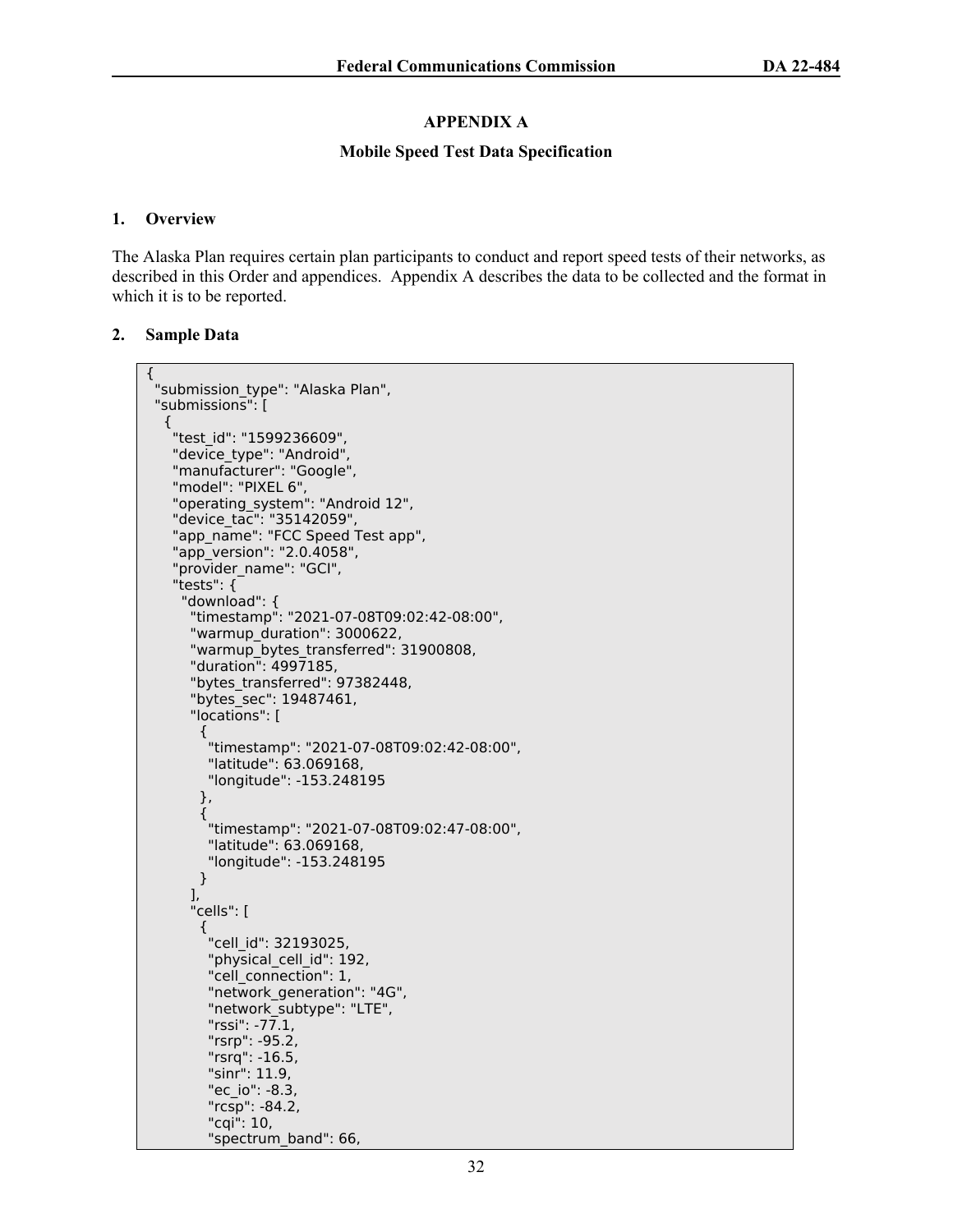```
 "spectrum_bandwidth": 20,
          "arfcn": 66786
        },
       \mathbf{f} "cell_id": 10283265,
          "physical_cell_id": 101,
          "cell_connection": 2,
          "network_generation": "4G",
          "network_subtype": "LTE",
         "rssi": -77.1,
          "rsrp": -97.2,
          "rsrq": -10.1,
          "sinr": 21.2,
          "ec_io": -8.3,
          "rcsp": -84.2,
          "cqi": 10,
          "spectrum_band": 71,
          "spectrum_bandwidth": 15,
          "arfcn": 68686
        }
\qquad \qquad ],
 "success_flag": true
     },
      "upload": {
       "timestamp": "2021-07-08T09:02:51-08:00",
       "warmup_duration": 3000213,
      "warmup_bytes_transferred": 8337402,
       "duration": 5000085,
      "bytes_transferred": 15129062,
       "bytes_sec": 3025761,
       "locations": [
        {
          "timestamp": "2021-07-08T09:02:51-08:00",
          "latitude": 63.069168,
          "longitude": -153.248195
        },
        {
          "timestamp": "2021-07-08T09:02:56-08:00",
          "latitude": 63.069168,
          "longitude": -153.248195
        }
       ],
       "cells": [
       \mathcal{L} "cell_id": 32193025,
         "physical_cell_id": 192,
          "cell_connection": 1,
          "network_generation": "4G",
          "network_subtype": "LTE",
          "rssi": -77.1,
          "rsrp": -96.2,
          "rsrq": -9.1,
          "sinr": 10.5,
          "ec_io": -8.3,
 "rcsp": -84.2,
 "cqi": 10,
          "spectrum_band": 66,
          "spectrum_bandwidth": 20,
          "arfcn": 66786
        },
        {
          "cell_id": 35988099,
         "physical cell id": 192,
```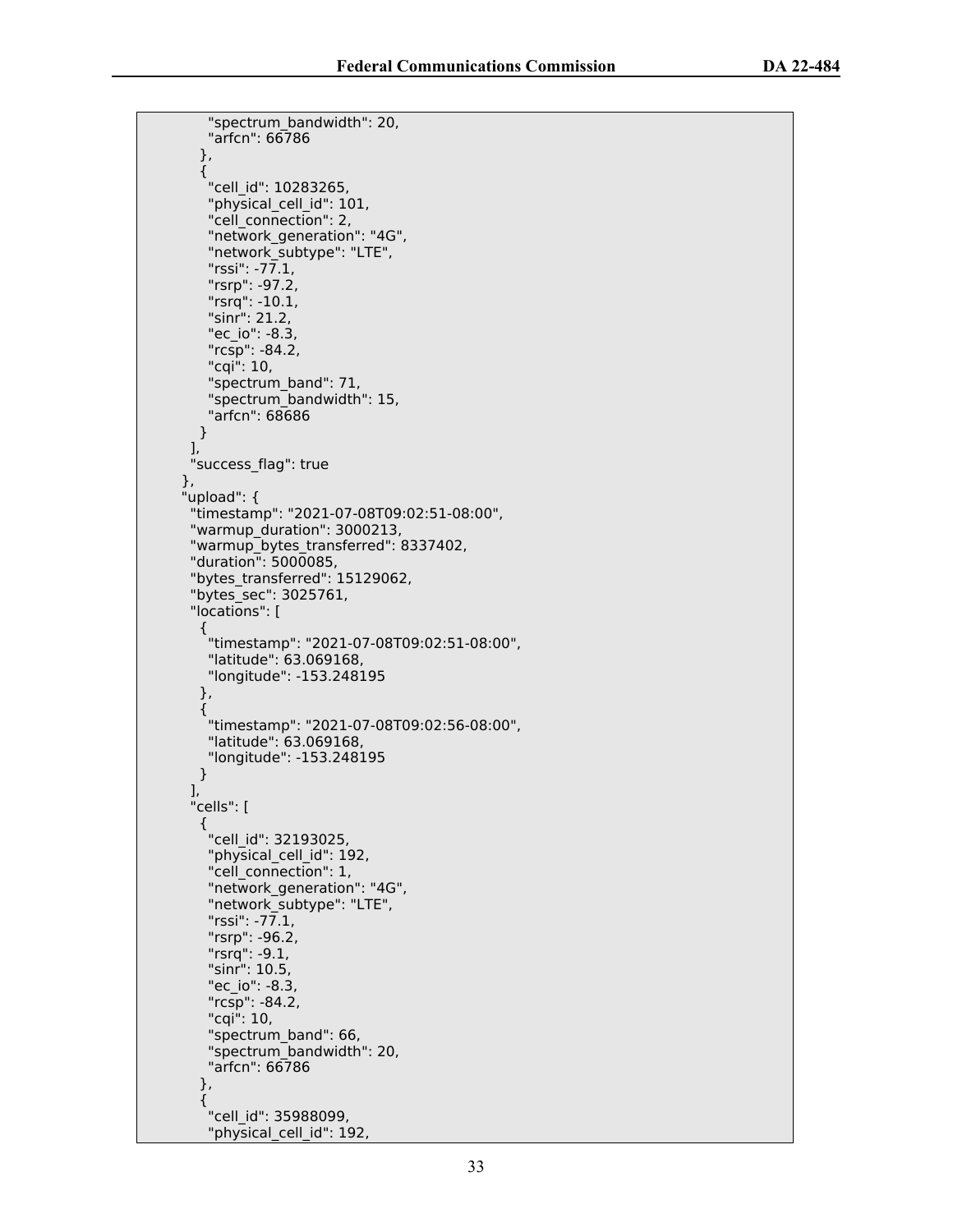```
 "cell_connection": 2,
          "network_generation": "4G",
          "network_subtype": "LTE",
         "rssi": -71,1, "rsrp": -99.1,
          "rsrq": -6.9,
          "sinr": 9.7,
           "ec_io": -8.3,
           "rcsp": -84.2,
          "cqi": 10,
          "spectrum_band": 41,
          "spectrum_bandwidth": 20,
          "arfcn": 39874
         }
\qquad \qquad ],
        "success_flag": true
      }
    }
   }
 ]
}
```
#### **3. Mobile Speed Test Data**

This section details the data structure common for all mobile speed test data in the Alaska Plan. This file contains records of each mobile speed test in JavaScript Object Notation (JSON) format matching the specification in the table and sections below:

| <b>Field</b>    | Data Type                       | <b>Example</b> | <b>Description / Notes</b>                                                                                              |
|-----------------|---------------------------------|----------------|-------------------------------------------------------------------------------------------------------------------------|
| submission_type | Enumerated                      | Alaska Plan    | Type of data submission.<br>- Value must be "Alaska Plan".                                                              |
| submissions     | Array<br>[Submission<br>Object] |                | List of drive-test data submissions.<br>Note: the specification for the Submission<br>Object is described in Section a. |

#### <span id="page-33-0"></span>**a. Submission Object**

| <b>Field</b>     | Data Type     | <b>Example</b> | <b>Description / Notes</b>                                                                                                                        |
|------------------|---------------|----------------|---------------------------------------------------------------------------------------------------------------------------------------------------|
| test id          | <b>String</b> | 1599236609     | Unique identifier used by the app or entity to<br>differentiate tests.<br>- Value must be unique across all data<br>submitted by the same entity. |
| device_type      | Enumerated    | Android        | Type of device.<br>- Value must be one of the following:<br>{iOS   Android   Other}                                                               |
| manufacturer     | <b>String</b> | Google         | Name of the device manufacturer.                                                                                                                  |
| model            | <b>String</b> | PIXEL 6        | Name of the device model.                                                                                                                         |
| operating_system | <b>String</b> | Android 12     | Name and version of the device operating<br>system.                                                                                               |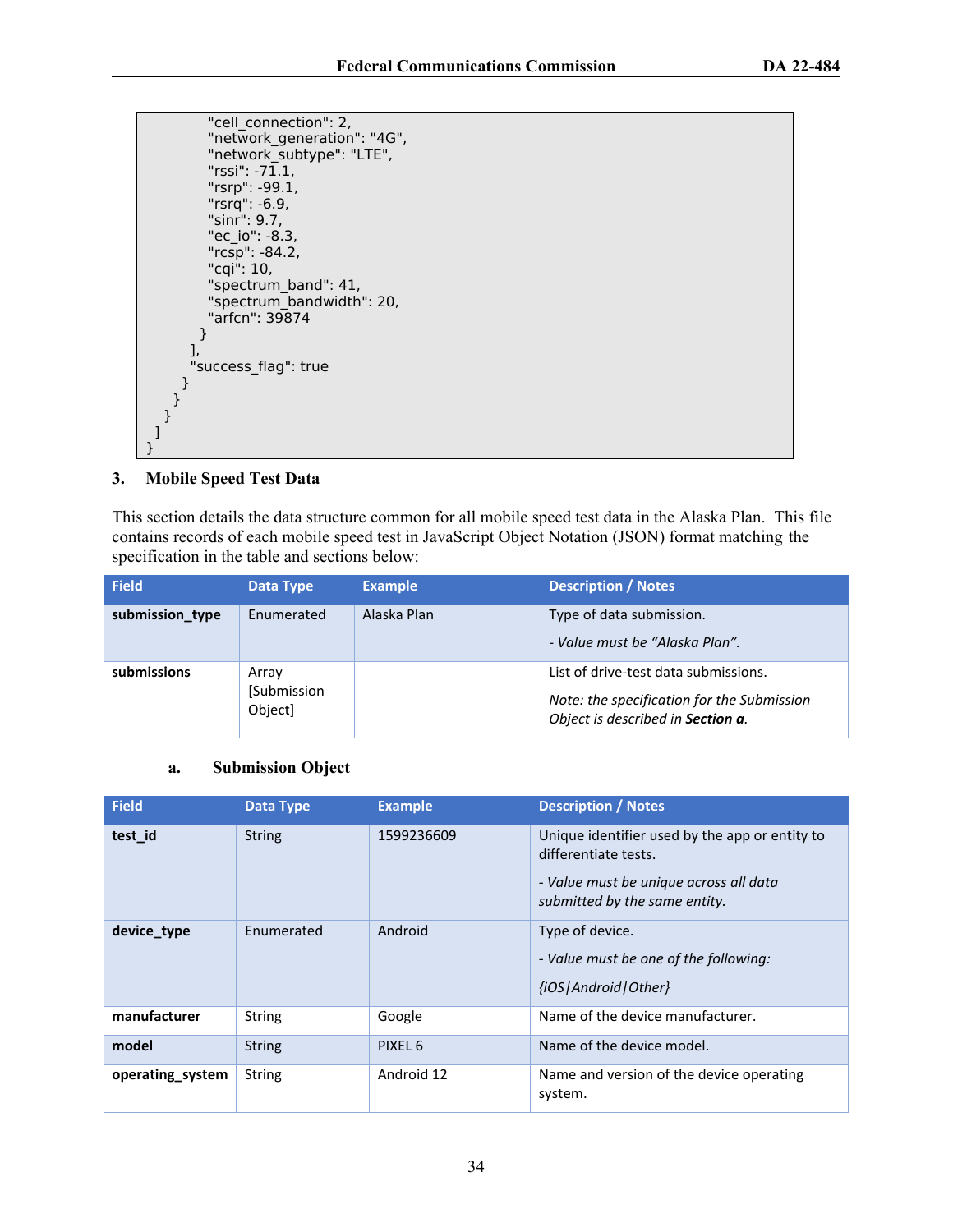| <b>Field</b>  | <b>Data Type</b> | <b>Example</b>     | <b>Description / Notes</b>                                                                                |
|---------------|------------------|--------------------|-----------------------------------------------------------------------------------------------------------|
| device tac    | <b>String</b>    | 35142059           | 8-digit Type Allocation Code of the device.                                                               |
|               |                  |                    | - Value is not available on iOS and may be null<br>for these device types.                                |
|               |                  |                    | - Value may be null if the device does not return<br>a valid value or else returns a value of<br>unknown. |
| app_name      | <b>String</b>    | FCC Speed Test app | Name of the mobile speed test app.                                                                        |
| app_version   | <b>String</b>    | 2.0.4058           | Version of the mobile speed test app.                                                                     |
| provider_name | <b>String</b>    | GCI                | Name of the mobile service provider.                                                                      |
| tests         | Test Object      |                    | Information about the test metrics.                                                                       |
|               |                  |                    | Note: the specification for the Test Object is<br>described in Section b.                                 |

## <span id="page-34-0"></span>**b. Test Object**

| <b>Field</b>          | <b>Data Type</b>                                         | <b>Example</b> | <b>Description / Notes</b>                                                                                                                                                                                                                                                                                                             |
|-----------------------|----------------------------------------------------------|----------------|----------------------------------------------------------------------------------------------------------------------------------------------------------------------------------------------------------------------------------------------------------------------------------------------------------------------------------------|
| download              | Download Test<br>Object                                  |                | Information about the download test metric.<br>Note: this object is only required for 3G, 4G LTE,<br>and 5G-NR network generation speed tests and<br>would be omitted for 2G network generation<br>voice tests.<br>Note: the specification for the Download Test                                                                       |
| upload                | <b>Upload Test</b><br>Object                             |                | Object is described in Section c.<br>Information about the upload test metric.<br>Note: this object is only required for 3G, 4G LTE,<br>and 5G-NR network generation speed tests and<br>would be omitted for 2G network generation<br>voice tests.<br>Note: the specification for the Upload Test<br>Object is described in Section d. |
| voice_<br>terminating | Mobile<br><b>Terminating Voice</b><br><b>Test Object</b> |                | Information about the mobile terminating<br>voice test metric.<br>Note: this object is only required for 2G<br>network generation voice tests and would be<br>omitted for 3G, 4G LTE, and 5G-NR speed tests.<br>Note: the specification for the Mobile<br>Terminating Voice Test Object is described in<br>Section e.                  |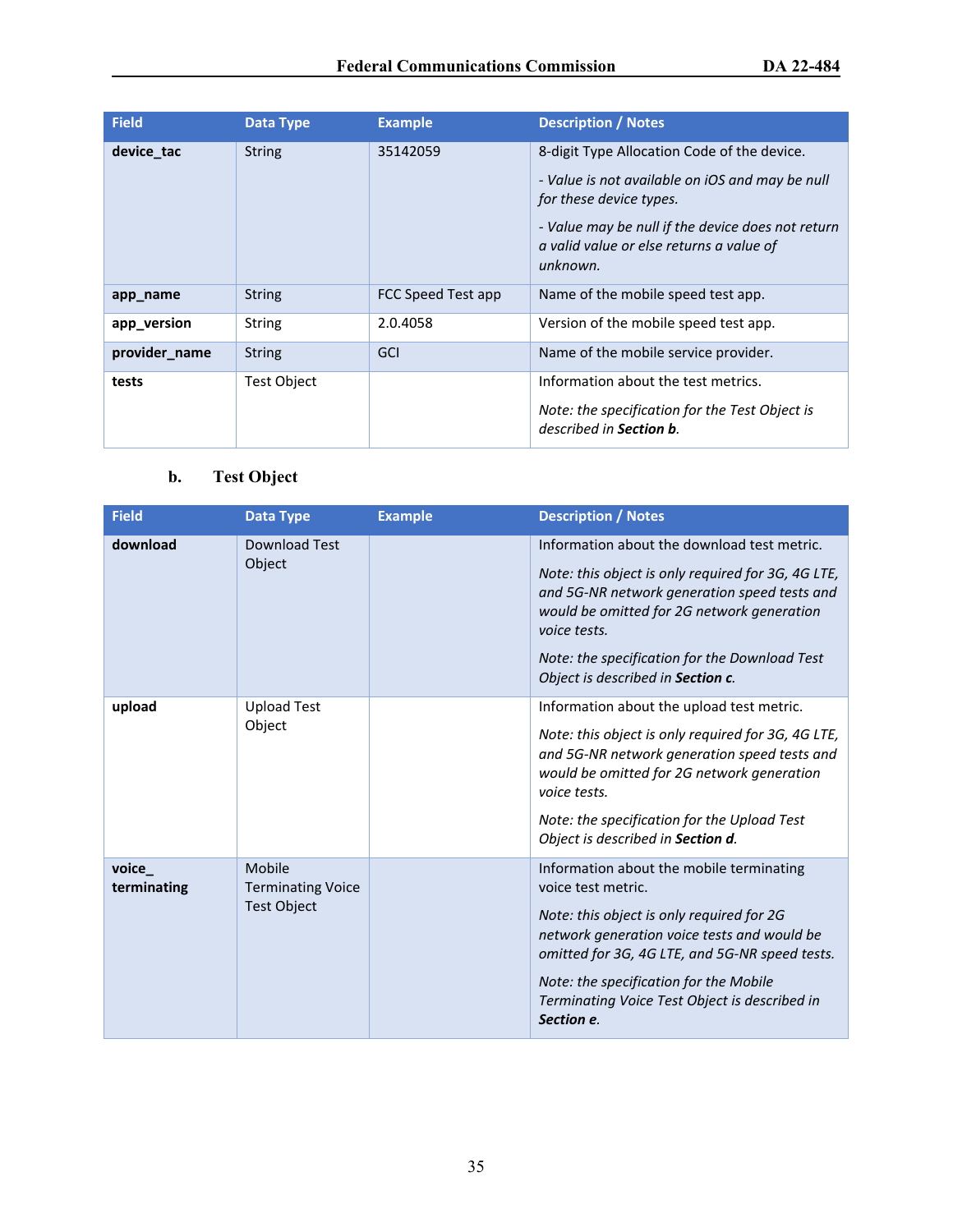| <b>Field</b>         | Data Type                                         | <b>Example</b> | <b>Description / Notes</b>                                                                                                                                                                                                                                                                                            |
|----------------------|---------------------------------------------------|----------------|-----------------------------------------------------------------------------------------------------------------------------------------------------------------------------------------------------------------------------------------------------------------------------------------------------------------------|
| voice<br>originating | Mobile<br><b>Originating Voice</b><br>Fest Object |                | Information about the mobile originating voice<br>test metric.<br>Note: this object is only required for 2G<br>network generation voice tests and would be<br>omitted for 3G, 4G LTE, and 5G-NR speed tests.<br>Note: the specification for the Mobile<br>Originating Voice Test Object is described in<br>Section f. |

### <span id="page-35-0"></span>**c. Download Test Object**

| <b>Field</b>                 | <b>Data Type</b>           | <b>Example</b>                | <b>Description / Notes</b>                                                                                                                                                               |
|------------------------------|----------------------------|-------------------------------|------------------------------------------------------------------------------------------------------------------------------------------------------------------------------------------|
| timestamp                    | <b>Datetime</b>            | 2021-07-08T09:02:42-<br>08:00 | Timestamp of the time at which the test metric<br>commenced.<br>- Value must match valid ISO-8601 format,<br>including seconds and timezone offset, i.e.:<br>YYYY-MM-DD[T]hh:mm:ss±hh:mm |
| warmup<br>duration           | Integer                    | 3000622                       | Duration in microseconds that connection took<br>to stabilize (e.g., TCP slow start) before the test<br>metric commenced.                                                                |
| warmup_bytes_<br>transferred | Integer                    | 31900808                      | Measured total amount of data in bytes that<br>were transferred during the period the<br>connection took to stabilize (e.g., TCP slow<br>start) before the test metric commenced.        |
| duration                     | Integer                    | 4997185                       | Duration that the test metric took to complete<br>in microseconds.                                                                                                                       |
| bytes_transferred            | Integer                    | 97382448                      | Measured total amount of data in bytes that<br>the test metric transferred.                                                                                                              |
| bytes_sec                    | Integer                    | 19487461                      | Measured number of bytes per second that the<br>test metric transferred.                                                                                                                 |
| <b>locations</b>             | Array<br>[Location Object] |                               | List of geographic coordinates of the locations<br>measured during the speed test.<br>Note: the specification for each Location Object<br>element is described in Section g.             |
| cells                        | Array<br>[Cell Object]     |                               | List of cellular telephony information measured<br>during the speed test.<br>Note: the specification for each Cell Object<br>element is described in Section h.                          |
| success_flag                 | Boolean                    | true                          | Boolean flag indicating whether the test<br>completed successfully and without a change<br>in state or connectivity.                                                                     |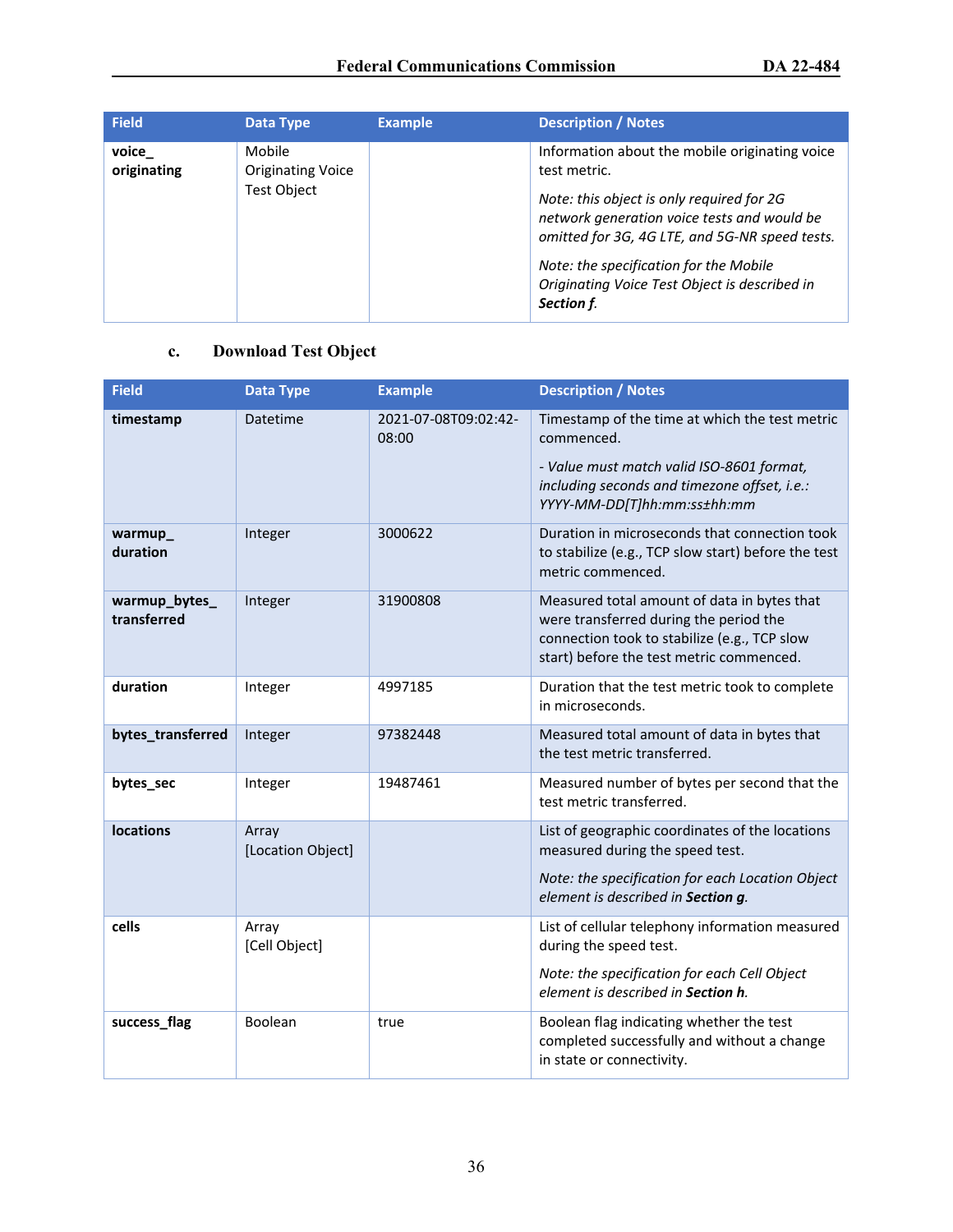## <span id="page-36-0"></span>**d. Upload Test Object**

| <b>Field</b>                 | <b>Data Type</b>           | <b>Example</b>                | <b>Description / Notes</b>                                                                                                                                                               |
|------------------------------|----------------------------|-------------------------------|------------------------------------------------------------------------------------------------------------------------------------------------------------------------------------------|
| timestamp                    | Datetime                   | 2021-07-08T09:02:51-<br>08:00 | Timestamp of the time at which the test<br>metric commenced.<br>- Value must match valid ISO-8601 format,<br>including seconds and timezone offset, i.e.:<br>YYYY-MM-DD[T]hh:mm:ss±hh:mm |
| warmup_<br>duration          | Integer                    | 3000213                       | Duration in microseconds that connection<br>took to stabilize (e.g., TCP slow start) before<br>the test metric commenced.                                                                |
| warmup_bytes_<br>transferred | Integer                    | 8337402                       | Measured total amount of data in bytes that<br>were transferred during the period the<br>connection took to stabilize (e.g., TCP slow<br>start) before the test metric commenced.        |
| duration                     | Integer                    | 5000085                       | Duration that the test metric took to<br>complete in microseconds.                                                                                                                       |
| bytes_transferred            | Integer                    | 15129062                      | Measured total amount of data in bytes that<br>the test metric transferred.                                                                                                              |
| bytes_sec                    | Integer                    | 3025761                       | Measured number of bytes per second that<br>the test metric transferred.                                                                                                                 |
| <b>locations</b>             | Array<br>[Location Object] |                               | List of geographic coordinates of the<br>locations measured during the speed test.<br>Note: the specification for each Location<br>Object element is described in Section g.             |
| cells                        | Array<br>[Cell Object]     |                               | List of cellular telephony information<br>measured during the speed test.<br>Note: the specification for each Cell Object<br>element is described in Section h.                          |
| success_flag                 | Boolean                    | true                          | Boolean flag indicating whether the test<br>completed successfully and without a change<br>in state or connectivity.                                                                     |

### <span id="page-36-1"></span>**e. Mobile Terminating Voice Test Object**

| <b>Field</b> | Data Type | <b>Example</b>                | <b>Description / Notes</b>                                                                                               |
|--------------|-----------|-------------------------------|--------------------------------------------------------------------------------------------------------------------------|
| timestamp    | Datetime  | 2021-07-08T09:02:42-<br>08:00 | Timestamp of the time at which the test metric<br>commenced.                                                             |
|              |           |                               | - Value must match valid ISO-8601 format,<br>including seconds and timezone offset, i.e.:<br>YYYY-MM-DD[T]hh:mm:ss±hh:mm |
| duration     | Integer   | 2001681                       | Duration that the test metric took to complete<br>in microseconds.                                                       |
|              |           |                               | - Value must be between 5000000 and<br>30000000 (i.e., between 5 and 30 seconds).                                        |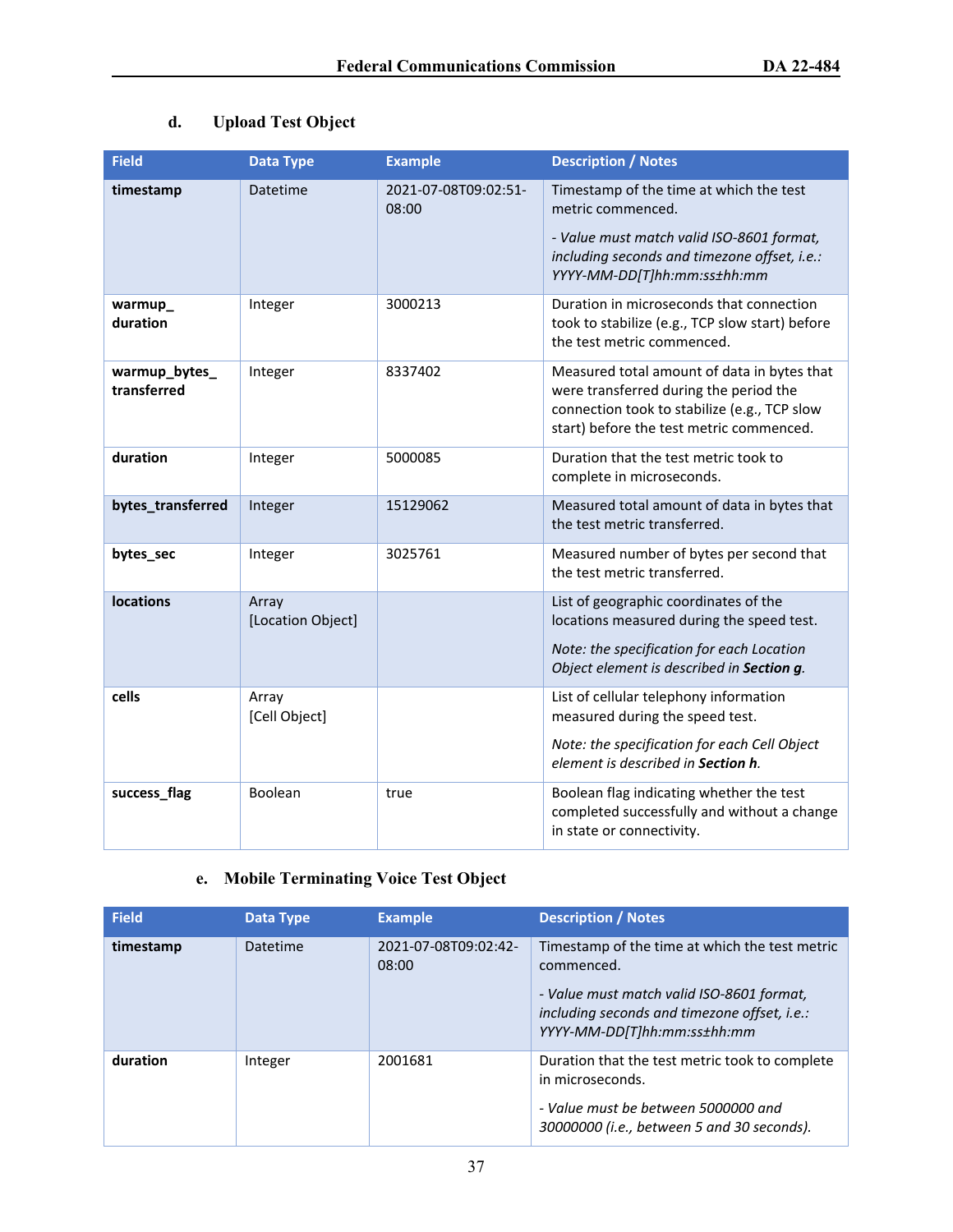| <b>Field</b>     | Data Type                   | <b>Example</b> | <b>Description / Notes</b>                                                                                                                                               |
|------------------|-----------------------------|----------------|--------------------------------------------------------------------------------------------------------------------------------------------------------------------------|
| <b>locations</b> | Array<br>[Location Objects] |                | List of geographic coordinates of the location(s)<br>measured during the test.<br>Note: the specification for each Location Object<br>element is described in Section q. |
| cells            | Array<br>[Cell Objects]     |                | List of cellular telephony information measured<br>during the test.<br>Note: the specification for each Cell Object<br>element is described in <b>Section h</b> .        |
| success_flag     | <b>Boolean</b>              | true           | Boolean flag indicating whether the test<br>completed successfully and without a change<br>in state or connectivity.                                                     |

### <span id="page-37-0"></span>**f. Mobile Originating Voice Test Object**

| <b>Field</b>     | <b>Data Type</b>            | <b>Example</b>                | <b>Description / Notes</b>                                                                                                                                                               |
|------------------|-----------------------------|-------------------------------|------------------------------------------------------------------------------------------------------------------------------------------------------------------------------------------|
| timestamp        | Datetime                    | 2021-07-08T09:02:42-<br>08:00 | Timestamp of the time at which the test<br>metric commenced.<br>- Value must match valid ISO-8601 format,<br>including seconds and timezone offset, i.e.:<br>YYYY-MM-DD[T]hh:mm:ss±hh:mm |
| duration         | Integer                     | 2005309                       | Duration that the test metric took to<br>complete in microseconds.<br>- Value must be between 5000000 and<br>30000000 (i.e., between 5 and 30 seconds).                                  |
| <b>locations</b> | Array<br>[Location Objects] |                               | List of geographic coordinates of the<br>location(s) measured during the test.<br>Note: the specification for each Location<br>Object element is described in Section g.                 |
| cells            | Array<br>[Cell Objects]     |                               | List of cellular telephony information<br>measured during the test.<br>Note: the specification for each Cell Object<br>element is described in <b>Section h</b> .                        |
| success_flag     | Boolean                     | true                          | Boolean flag indicating whether the test<br>completed successfully and without a<br>change in state or connectivity.                                                                     |

### <span id="page-37-1"></span>**g. Location Objects**

Each element of the "locations" array contains the geographic coordinates of the locations measured at the start and end of the speed test, as well as during the test (if measured).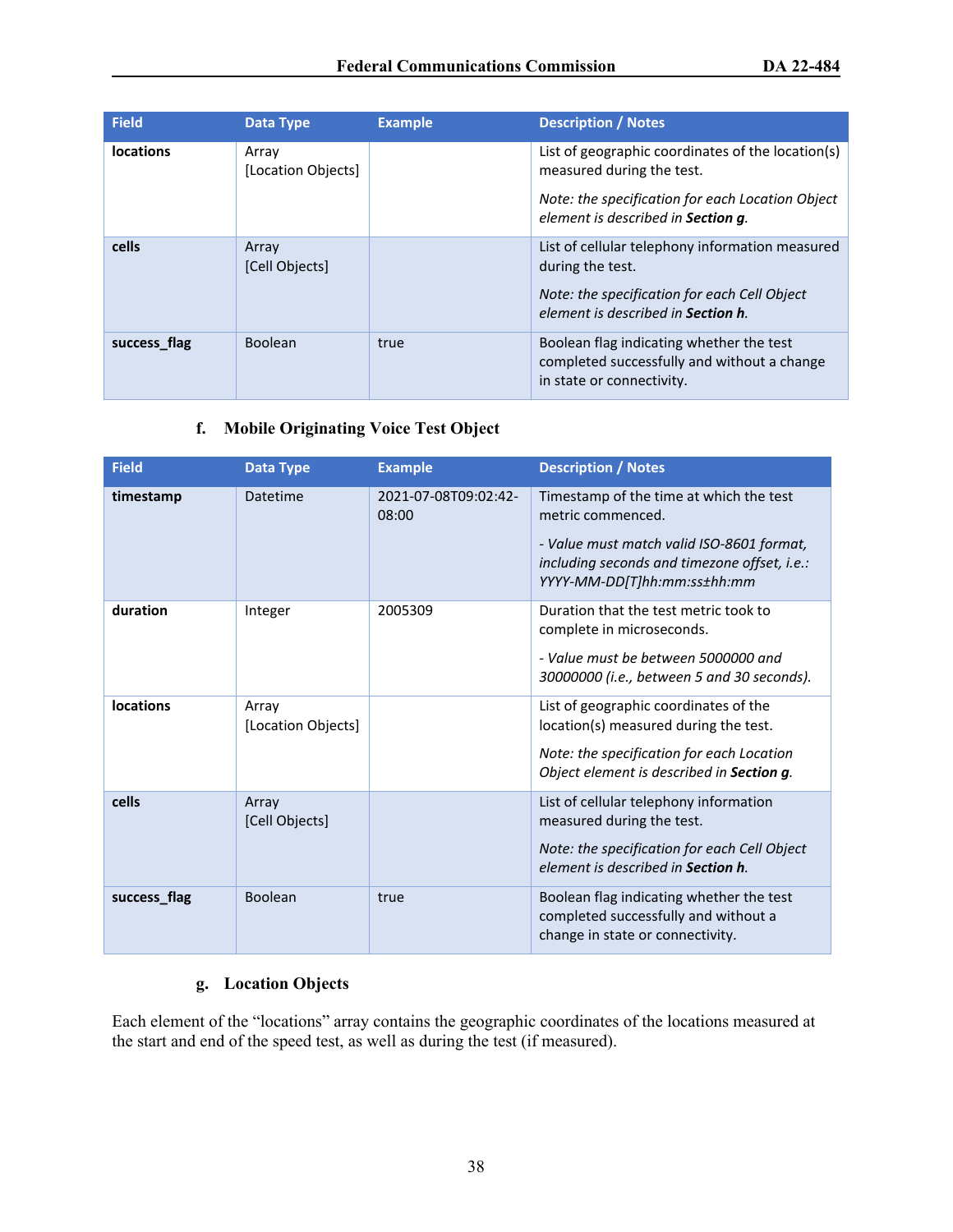| <b>Field</b> | Data Type      | <b>Example</b>                | <b>Description / Notes</b>                                                                                                                                                                          |
|--------------|----------------|-------------------------------|-----------------------------------------------------------------------------------------------------------------------------------------------------------------------------------------------------|
| timestamp    | Datetime       | 2021-07-08T09:02:58-<br>08:00 | Timestamp of the time at which the location<br>was recorded.<br>- Value must match valid ISO-8601 format,<br>including seconds and timezone offset, i.e.:<br>YYYY-MM-DD[T]hh:mm:ss±hh:mm            |
| latitude     | <b>Numeric</b> | 63.069168                     | Unprojected (WGS-84) geographic coordinate<br>latitude in decimal degrees of the reported<br>location where the test was conducted.<br>- Value must have minimum precision of 6<br>decimal places.  |
| longitude    | <b>Numeric</b> | -153.248195                   | Unprojected (WGS-84) geographic coordinate<br>longitude in decimal degrees of the reported<br>location where the test was conducted.<br>- Value must have minimum precision of 6<br>decimal places. |

### <span id="page-38-0"></span>**h. Cell Objects**

Each element of the "cells" array contains telephony information about the cell / carrier.

| <b>Field</b>     | Data Type      | <b>Example</b>                         | <b>Description / Notes</b>                                                                                                                                                                                                         |
|------------------|----------------|----------------------------------------|------------------------------------------------------------------------------------------------------------------------------------------------------------------------------------------------------------------------------------|
| timestamp        | Datetime       | $2021 - 07 -$<br>08T09:02:42-<br>08:00 | Timestamp of the time at which the cell<br>information was measured.<br>- Value must match valid ISO-8601 format<br>including seconds and timezone offset, i.e.:<br>YYYY-MM-DD[T]hh:mm:ss±hh:mm                                    |
| cell id          | <b>Numeric</b> | 32193025                               | Measured cell identifier.<br>- Value is not available on iOS and may be null<br>for these device types.                                                                                                                            |
| physical_cell_id | Integer        | 192                                    | Measured Physical Cell Identity (PCI) of the<br>cell.<br>- Value is not available on iOS and may be null<br>for these device types.<br>- Value is only required for 4G LTE and 5G-NR<br>tests and must be null for 2G or 3G tests. |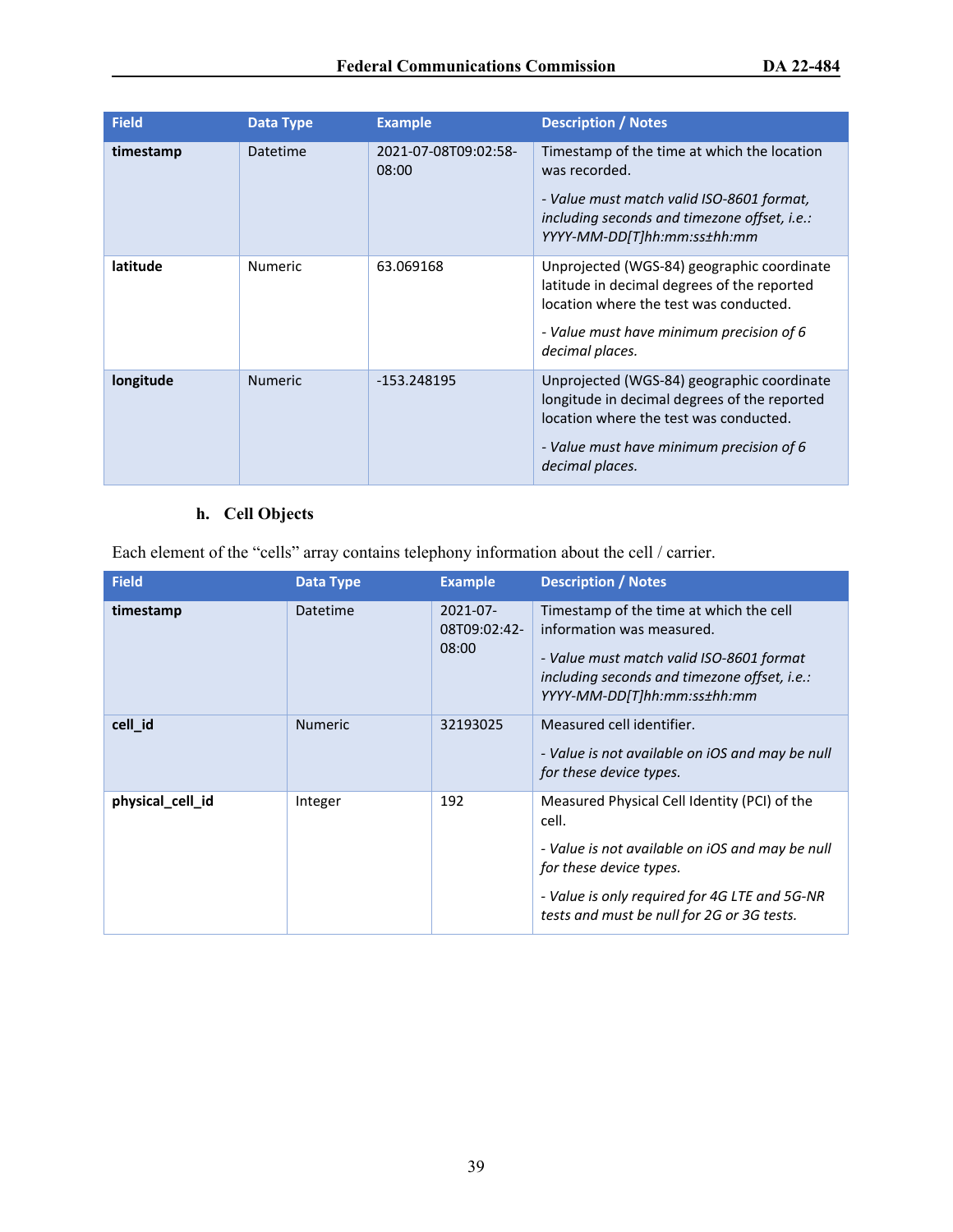| <b>Field</b>           | Data Type  | <b>Example</b> | <b>Description / Notes</b>                                                                                                                                     |
|------------------------|------------|----------------|----------------------------------------------------------------------------------------------------------------------------------------------------------------|
| cell_connection        | Enumerated | $\mathbf{1}$   | Connection status of the cell.                                                                                                                                 |
|                        |            |                | - Value must be one of the following codes:                                                                                                                    |
|                        |            |                | - Not Serving<br>0<br>- Primary Serving<br>$\mathbf{1}$<br>- Secondary Serving<br>$\overline{2}$                                                               |
|                        |            |                | - Value is not available on iOS and may be null<br>for these device types.                                                                                     |
|                        |            |                | - Value may be null if the device does not<br>return a valid value or else returns a value of<br>unknown.                                                      |
| network_<br>generation | Enumerated | 4G             | String representing the network generation of<br>the cell.                                                                                                     |
|                        |            |                | - Value must be one of the following:                                                                                                                          |
|                        |            |                | {2G 3G 4G 5G Other}                                                                                                                                            |
| network_subtype        | Enumerated | <b>LTE</b>     | String representing the network subtype of the<br>cell.                                                                                                        |
|                        |            |                | - Value must be one of the following:                                                                                                                          |
|                        |            |                | {1X   EVDO   WCDMA   GSM   HSPA   HSPA+  <br>LTE   NRSA   NRNSA}                                                                                               |
| rssi                   | Decimal    | $-57.2$        | Measured Received Signal Strength Indication<br>(RSSI) in dBm of the cell.                                                                                     |
|                        |            |                | - Value is not available on iOS and may be null<br>for these device types.                                                                                     |
|                        |            |                | - Value is required for all network generations<br>and subtypes.                                                                                               |
| rxlev                  | Decimal    | $-80.2$        | Measured Received Signal Level in dBm of the<br>cell.                                                                                                          |
|                        |            |                | - Value is not available on iOS and may be null<br>for these device types.                                                                                     |
|                        |            |                | - Value is only required for tests with a network<br>generation and subtype of 2G - GSM, and must<br>be null for all other network generations or<br>subtypes. |
| rsrp                   | Decimal    | $-92.1$        | Measured Reference Signal Received Power<br>(RSRP) in dBm of the cell.                                                                                         |
|                        |            |                | - Value is not available on iOS and may be null<br>for these device types.                                                                                     |
|                        |            |                | - Value must be null for 2G or 3G tests.                                                                                                                       |
|                        |            |                | - Note: this value represents the<br>Synchronization Signal (SS) for 5G-NR tests and<br>the Channel-specific Reference Signal (CRS) for<br>4G LTE tests.       |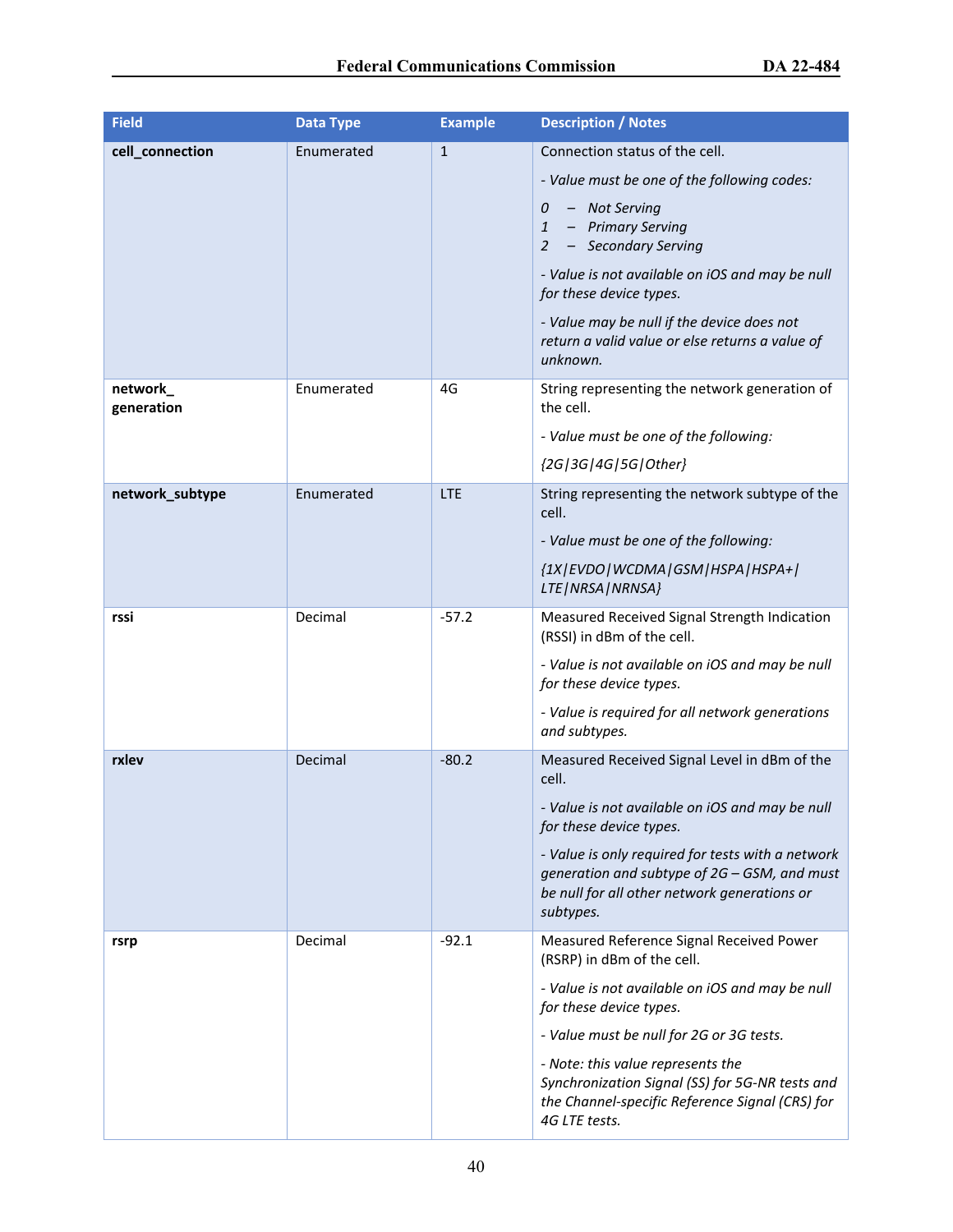| <b>Field</b> | <b>Data Type</b> | <b>Example</b> | <b>Description / Notes</b>                                                                                                                                                      |
|--------------|------------------|----------------|---------------------------------------------------------------------------------------------------------------------------------------------------------------------------------|
| rsrq         | Decimal          | $-12.5$        | Measured Reference Signal Received Quality<br>(RSRQ) in dB of the cell.                                                                                                         |
|              |                  |                | - Value must be null for 2G or 3G tests.                                                                                                                                        |
|              |                  |                | - Note: this value represents the<br>Synchronization Signal (SS) for 5G-NR tests and<br>the Channel-specific Reference Signal (CRS) for<br>4G LTE tests.                        |
| sinr         | Decimal          | 21.3           | Measured Signal to Interference and Noise<br>Ratio (SINR) in dB of the cell.                                                                                                    |
|              |                  |                | - Value is not available on iOS and may be null<br>for these device types.                                                                                                      |
|              |                  |                | - Value may be null for 2G or 3G tests.                                                                                                                                         |
|              |                  |                | - Note: this value represents the<br>Synchronization Signal (SS) for 5G-NR tests and<br>the Channel-specific Reference Signal (CRS) for<br>4G LTE tests.                        |
| rxqual       | Integer          | 3              | Measured Received Signal Quality of the cell                                                                                                                                    |
|              |                  |                | - Value is not available on iOS and may be null<br>for these device types.                                                                                                      |
|              |                  |                | - Value must be between 0 and 7.                                                                                                                                                |
|              |                  |                | - Value is only required for tests with a network<br>generation of 2G and network subtype of GSM,<br>and must be null for all other network<br>generations or network subtypes. |
| ec_io        | Decimal          | $-8.3$         | Measured Energy per Chip to Interference<br>Power Ratio in dB of the cell.                                                                                                      |
|              |                  |                | - Value is not available on iOS and may be null<br>for these device types.                                                                                                      |
|              |                  |                | - Value is only required for CDMA 1X, EVDO,<br>WCDMA, HSPA, and HSPA+ network subtypes,<br>and must be null for all other network<br>subtypes.                                  |
| rscp         | Decimal          | $-87.2$        | Measured Received Signal Code Power in dBm<br>of the cell.                                                                                                                      |
|              |                  |                | - Value is not available on iOS and may be null<br>for these device types.                                                                                                      |
|              |                  |                | - Value is only required for WCDMA, HSPA, and<br>HSPA+ network subtypes, and may be null for<br>all other network subtypes.                                                     |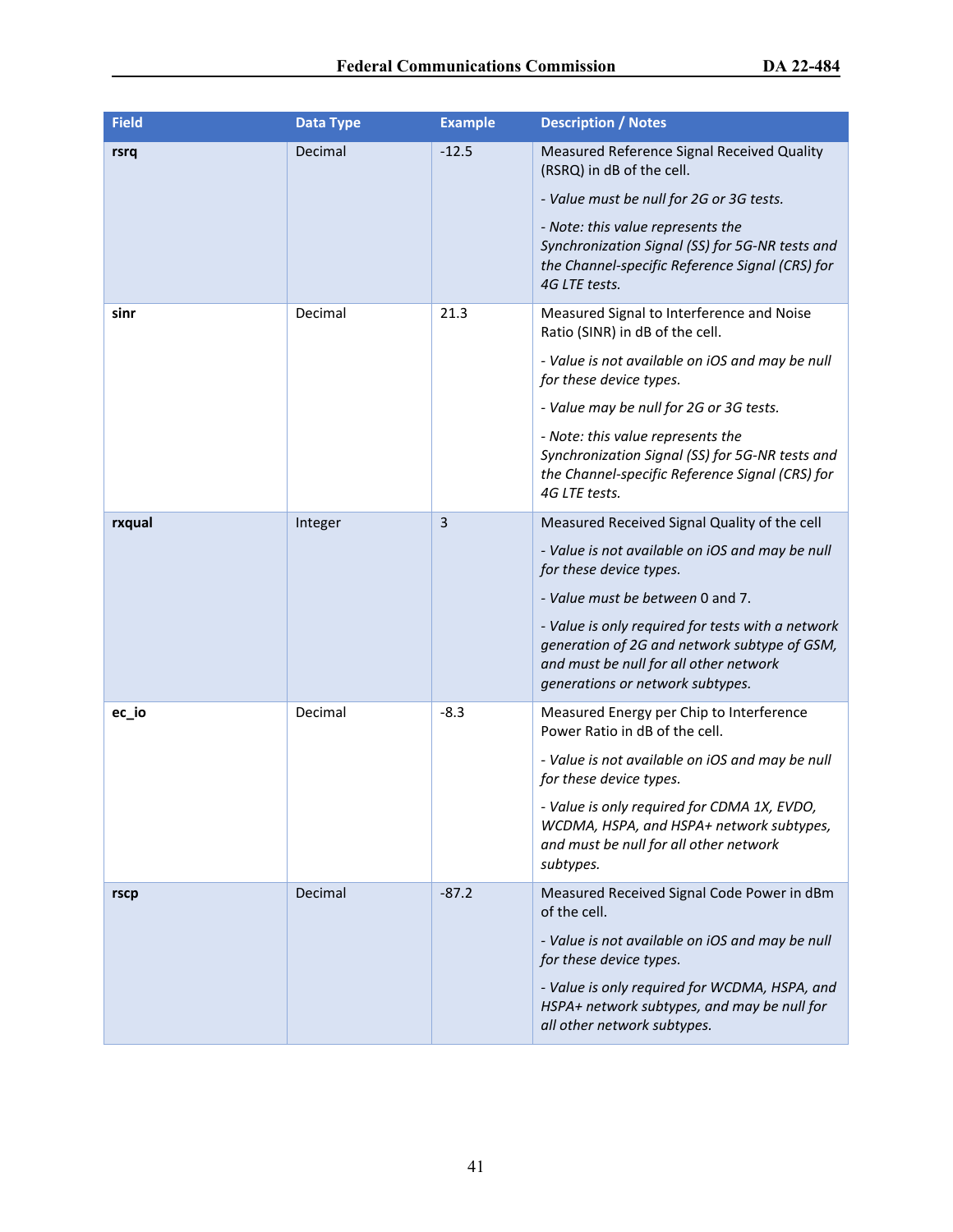| <b>Field</b>       | <b>Data Type</b> | <b>Example</b> | <b>Description / Notes</b>                                                                                                           |
|--------------------|------------------|----------------|--------------------------------------------------------------------------------------------------------------------------------------|
| cqi                | Integer          | 11             | Measured Channel Quality Indicator (CQI) of<br>the cell.                                                                             |
|                    |                  |                | - Value is not available on iOS and may be null<br>for these device types.                                                           |
|                    |                  |                | - Value is only required for WCDMA, HSPA,<br>HSPA+, LTE, and NR network subtypes, and<br>may be null for all other network subtypes. |
| spectrum_band      | Integer          | 66             | Spectrum band used by the cell.                                                                                                      |
|                    |                  |                | - Value is not available on iOS and may be null<br>for these device types.                                                           |
|                    |                  |                | - Value may be null for 2G or 3G tests.                                                                                              |
|                    |                  |                | - Value may be null if the device does not<br>return a valid value or else returns a value of<br>unknown.                            |
|                    |                  |                | - Note: the reported band value corresponds to<br>the Operating Bands tables as follows:                                             |
|                    |                  |                | -4G LTE: 3GPP TS 36.101 section 5.5                                                                                                  |
|                    |                  |                | - 5G-NR: 3GPP TS 38.101 table 5.2-1                                                                                                  |
| spectrum_bandwidth | <b>Numeric</b>   | 15             | Total amount of spectral bandwidth used by<br>the cell in MHz.                                                                       |
|                    |                  |                | - Value is not available on iOS and may be null<br>for these device types.                                                           |
| arfcn              | Integer          | 66786          | Absolute radio-frequency channel number,<br>measured absolute physical RF channel<br>number of the cell.                             |
|                    |                  |                | - Value is not available on iOS and may be null<br>for these device types.                                                           |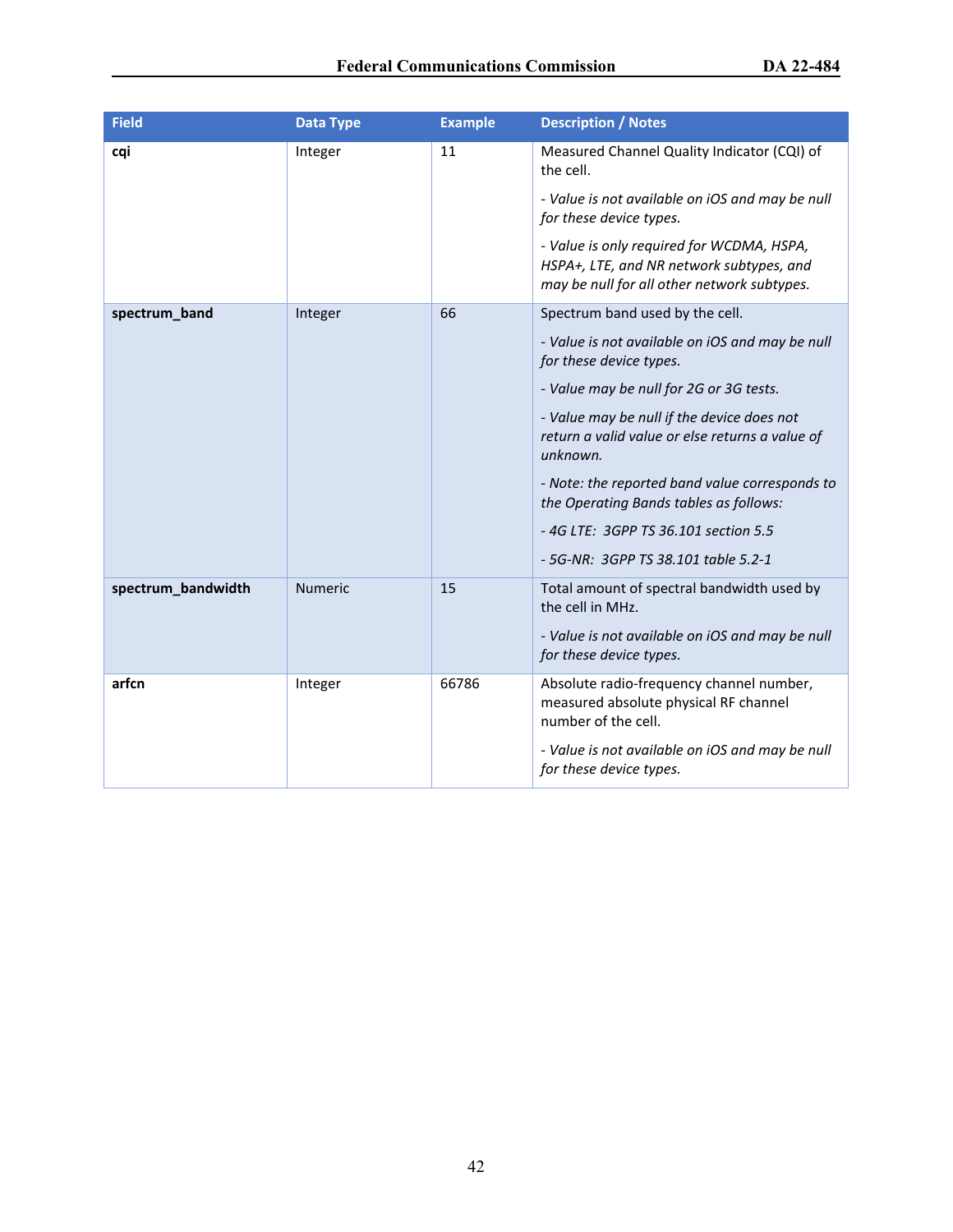#### **APPENDIX B**

#### **Drive-Test Procedures for Alaska Drive-Test Model—Technical Appendix**

#### **I. INTRODUCTION**

This technical appendix provides the process for Alaska Plan mobile service providers receiving more than \$5 million annually in support to gather drive testing data to include with its performance plan milestone certifications. The Alaska Plan requires such testing to include "a statistically significant number of tests in the vicinity of residences being covered" to demonstrate that plan participants have met the commitments in the performance plans approved by the Wireless Telecommunications Bureau (Bureau). $<sup>1</sup>$ </sup>

Remote Alaska is extraordinarily sparsely populated; virtually all its county-level geographies have population densities of three or fewer people per square mile. Accordingly, testing every location for a provider's coverage would be unduly burdensome, and testing a sample of locations is required.

For the sampling required to implement the testing procedures under the Alaska Plan, the Alaska Drive-Test Model uses stratified random sampling.<sup>2</sup> This sampling methodology balances between the statistical significance required by the Alaska Plan and the burden on providers to conduct tests from a sufficient number of locations.

The following sections describe the details of the testing process. These technical details serve as a guide to both the Bureau and the providers doing the testing in determining:

- where, within the geographic boundaries of the coverage map, a provider should conduct testing;
- how many locations a provider must test;
- what speed test measurements will be accepted for staff analysis by the Bureau; and
- how Bureau staff will evaluate the test data and adjudicate whether the provider has passed or failed the testing process.

#### **II. SAMPLE FRAME CONSTRUCTION**

To select locations for testing, one must first construct a list (known as a "sampling frame" or "frame") of possible locations to select from. The construction of this frame is a multi-part process. First, we will create a set of "eligible populated areas." Census blocks eligible for frozen-support funding would be included,<sup>3</sup> and these census blocks would be merged with the populated areas of the Alaska Population-Distribution Model.<sup>4</sup> Second, staff will merge the FCC Form 477 reported coverage areas (for which a provider committed to deploy and that are subject to testing) with the eligible populated areas to create a set of "covered populated areas." Third, staff will overlay a grid of 1 km x 1 km squares onto the covered populated areas.<sup>5</sup> Due to the fact that the Alaska Population-Distribution Model uniformly distributes

<sup>1</sup> *Alaska Plan Order*, 31 FCC Rcd at 10173, para. 103; *see also Alaska Population Distribution Order*, 35 FCC Rcd 10373.

<sup>2</sup> William G. Cochran, Sampling Techniques ch. 5 (3rd ed. 1977).

<sup>3</sup> *Alaska Population Distribution Order*, 35 FCC Rcd at 10378, para. 15; Letter from Julie A. Veach, Counsel to GCI, to Marlene H. Dortch, Secretary, FCC, WC Docket No. 16-271, Attach. (filed Nov. 29, 2016).

<sup>4</sup> *Alaska Population Distribution Order*, 35 FCC Rcd at 10373.

<sup>&</sup>lt;sup>5</sup> Staff will use this particular type of grid because census blocks are not of uniform geographic size, which could require a different number of speed tests for each block, and, in turn, could increase the testing burden on providers. Grids of smaller sizes and shapes are less likely to provide easily accessible areas for testing given the nature of roads and population distribution in remote Alaska, and grids of larger sizes and shapes would provide more heterogeneous wireless performance, which would require more cumbersome rules for actually conducting drive testing to ensure geographic diversity of the sample within each grid.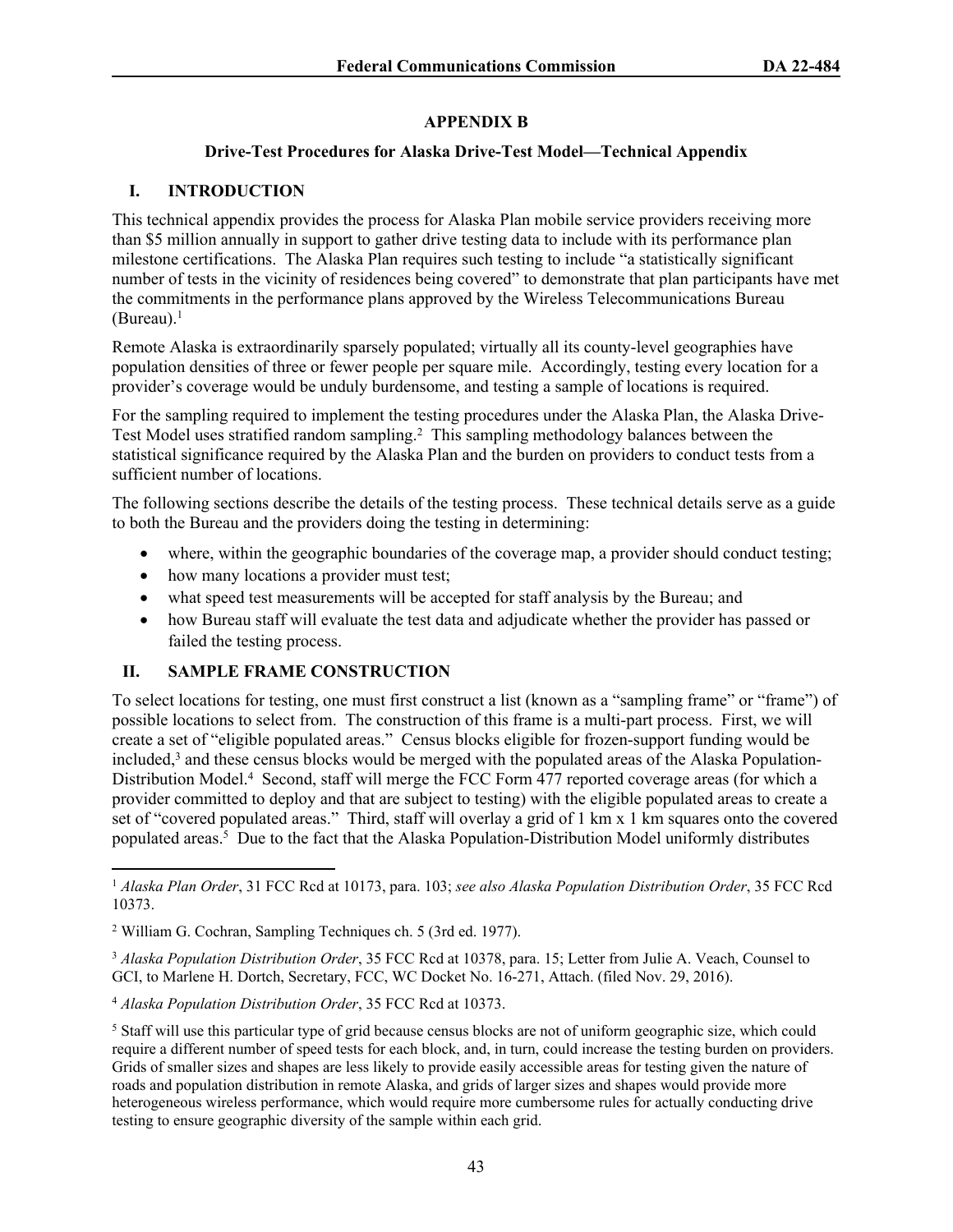population within the populated areas of a census block, the covered populated areas of a block likewise have a uniform population distribution. The total population of each grid cell is the sum of the populations of the covered populated areas contained within a given grid cell. For example, if a grid cell contains 25% of the covered populated area of a census block, that grid cell would be credited with 25% of that block's covered population. That same grid cell might also contain 100% of a second census block's covered populated area. So all of that census block's covered population would be credited to that grid cell, and the grid cell's total population will be the sum of these two populations. Lastly, any grid cell that contains fewer than 100,000 square meters of covered populated area, or 10% of the grid cell, will be excluded from the frame.<sup>6</sup> This ensures that all grid cells have a reasonable testable area, reducing burden on providers. Grid cells with smaller levels of covered populated area are less likely to have areas that are publicly accessible or large enough to conduct mobile testing. Figures 1-4 below detail this process.





Fig. 3: Covered Populated Areas with Grid Fig 4: Grid Cells Eligible for Selection



Fig. 1: Eligible Blocks and Populated Areas Fig. 2: Eligible Populated Areas and Coverage



For commitments that do not promise different speeds for different middle-mile technologies, staff will construct the frame based on the reported technology coverage from the provider's FCC Form 477 submission.<sup>7</sup> For areas served by more than one technology, as reported on the FCC Form 477, staff will

<sup>6</sup> For clarification, the population of grid cells with a *de minimis* populated area will be credited towards the commitments represented by the frames from which the respective grid cells were removed. For example, a grid cell that was removed from a frame measuring fiber-based 4G LTE at 10/1 Mbps because it had a testable area of less than 100,000 square meters would have its population credited towards that provider's fiber-based 4G LTE at 10/1 Mbps commitment.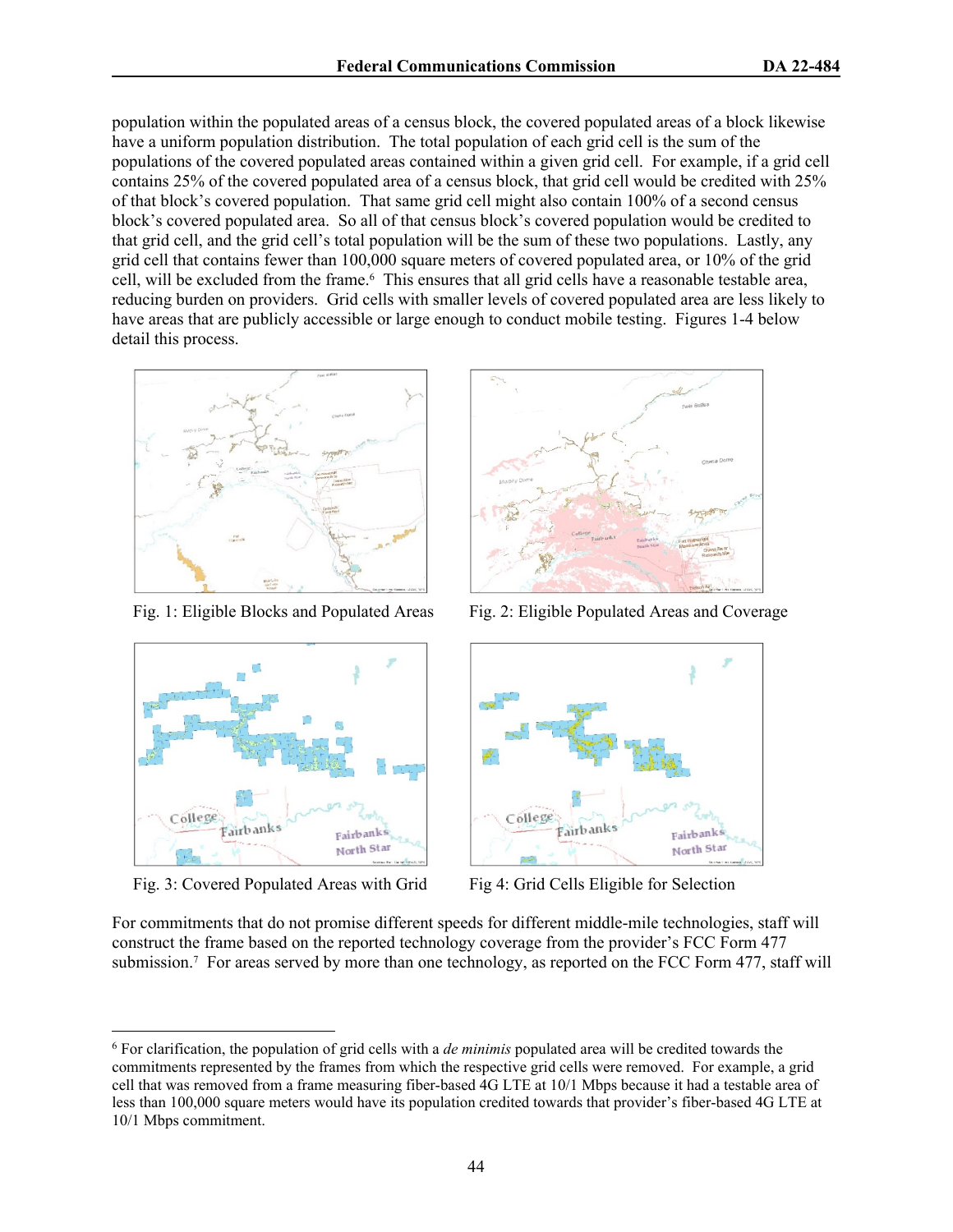only include the latest generation technology in the frame for any areas covered by multiple technologies. For example, if an area is covered by both 2G and 3G, then the area will only be included in the 3G frame. As no commitments were made for 5G-NR service, any 5G-NR coverage would be included within the LTE frame.<sup>8</sup> Where a provider has committed to different speeds in different areas due to different middle-mile technologies, the frame would rely on additional data<sup>9</sup> submitted by the provider to differentiate the covered areas of a given technology (e.g., LTE) with multiple middle-mile types.

#### **III. FRAME STRATIFICATION**

Frame stratification is the process of dividing a frame into subsets of similar characteristics, called strata.<sup>10</sup> This methodology allows fewer grid cells to be selected for testing while producing the statistically equivalent level of accuracy as sampling the entire frame, thus reducing testing burden.

The number of strata for each frame depends on the number of grid cells in a given frame. To create the strata, the Bureau will use the cumulative square root of the frequency (CSRF) method,<sup>11</sup> based on gridlevel estimates of covered population. CSRF is a standard stratification method used to define the breaks between strata. It creates equal intervals not on the scale along the stratification variable (in this case, covered population) scale, but rather on the scale along the cumulated square root of the count (frequency) of grid cells belonging to equal intervals of the stratification variable. The first stratum in each frame would contain all grid cells with a population of less than one.

Based on the data staff currently have, each frame will likely contain between two and eight strata. Staff analysis has found that this stratification method produces strata of more equal sizes than other potential stratification methods (e.g., based on census tracts), which reduces the number of grid cells that need to be selected for testing.

(Continued from previous page)

<sup>8</sup> If a provider's FCC Form 477 submissions show more than one level of speed for a given technology, then only the area of the submission with speeds equaling or exceeding the committed service will be included in that frame, with the rest of the area included in the frame of the lower last-mile technology. For example, if a provider has committed to LTE at 10/1 Mbps speeds, and shows in its FCC Form 477 LTE submission areas that have 10/1 Mbps LTE speeds, and other areas with 5/1 Mbps speeds, only the 10/1 Mbps areas would be included in the LTE frame, while the 5/1 Mbps areas would be instead included in the 3G frame, which could also be described as "3G or better." This will prevent a provider who has begun upgrading an area's service, but that has not yet finished the upgrade, from being penalized by having it tested against a standard of a fully upgraded service area.

<sup>9</sup> *See, e.g.*, E-mail from Julie A. Veach, Counsel to GCI, to Matthew J. Collins, Economist, Wireless Telecommunication Bureau, FCC (Oct. 1, 2018, 10:14 ET), Attach. (providing a census-block-by-census-block list of last-mile technology available at start of plan and middle-mile infrastructure available). In the *Alaska Drive Test Public Notice*, the Bureau allowed submission of updated coverage data within 10 days of adoption of this order, so long as the provider notified the Bureau within the Public Notice comment cycle. *See Alaska Drive Test Public Notice*, 36 FCC Rcd at 11292, Appx. B, Sec. II. GCI indicated that it would submit updated data. *See* E-mail from Julie A. Veach, Counsel to GCI, to Matthew Warner and Wesley Platt, Wireless Telecommunications Bureau, FCC (Aug. 12, 2021, 12:10 ET) (Veach Aug. 12, 2021 E-mail). GCI's notification indicated that it would submit data that would "better reflect the December 2021 Form 477 data that it is likely to submit in March 2022" and that it "plans to submit any updates or corrections to the list of census blocks and their associated middle mile types." Veach Aug. 12, 2021 E-mail. The portion regarding the FCC Form 477 data is moot, as the Commission has received the FCC Form 477 data that reflect the providers' networks as of December 31, 2021. However, GCI has up to 10 days after the adoption of this Order to submit any updates or corrections to the list of census blocks and their associated middle mile types in a spreadsheet or shapefile format.

<sup>10</sup> William G. Cochran, Sampling Techniques at 89.

<sup>11</sup> *Id*. at 127-31.

<sup>&</sup>lt;sup>7</sup> Based upon our recent extension of the drive-test filing deadline from March 1, 2022 to September 30, 2022, staff will analyze December 2021 FCC Form 477 data for the creation of the frame. *See Alaska Drive Test Extension Order* at 1, para. 1.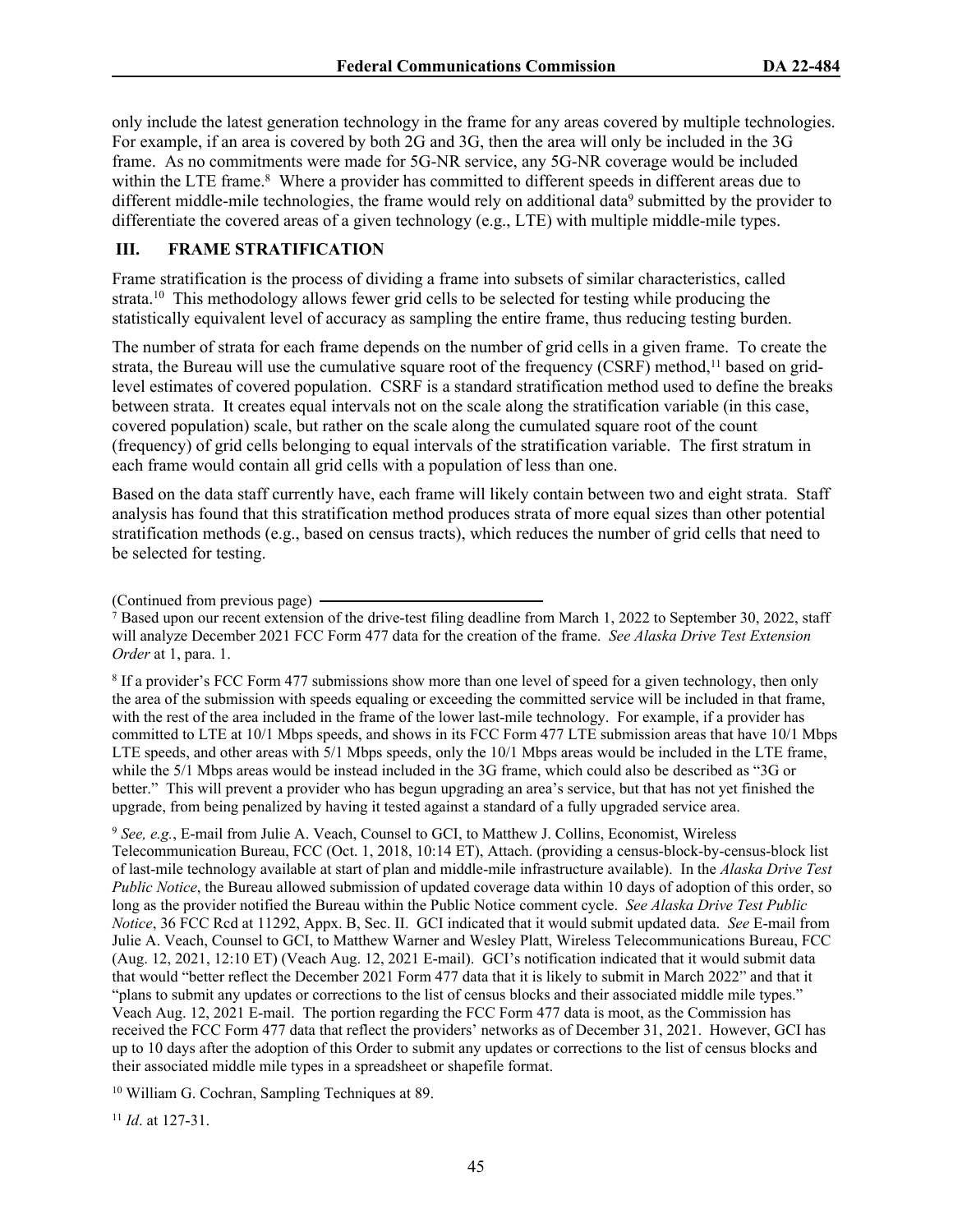Further, staff will select certain grid cells with probability 1 (grid cells that are called certainties) within each stratum.<sup>12</sup> This ensures that grid cells that have a high population within a given stratum are tested; this should prevent the testing results of the stratum from being skewed by outlier results from lowweighted grid cells.

#### **IV. SAMPLE SIZE CALCULATION AND ALLOCATION AND SAMPLE SELECTION**

The Bureau will determine the number of grid cells that the provider has to test (that is, the sample size,  $n$ ), based on two statistical assumptions. The first is that the variance of the desired estimate of average population served cannot exceed a specified value,  $V$ . The second is that the cost of drive testing is constant in every grid cell selected in the sample.13 Under these assumptions, a theoretical value for the sample size can be calculated as detailed below.

Let  $L$  denote the number of strata in the frame and let the index  $h$  distinguish these  $L$  strata. Further, denote or define the following quantities:

- Number of grid cells in the stratum =  $N_h$  (thus,  $N = \sum_{h=1}^{h} N_h$ )
- Weight of the stratum =  $W_h = N_h / N$
- Mean of X in the stratum  $\overline{X}_{h} = \frac{1}{N_h} \sum_{i=1}^{N_h} X_{h,i}$  where  $X_{h,i}$  is the value of committed population X in the *i*th grid cell of stratum  $h$

• Variance of X in the stratum = 
$$
V(X)_h = \frac{\sum_{i=1}^{N_h} (X_{h,i} - \bar{X}_h)^2}{N_h - 1}
$$

Under our proposal, the theoretical minimum sample size is given by:<sup>14</sup>

$$
n = \frac{\left(\sum_{h=1}^{L} W_h \sqrt{V(X)_h}\right)^2}{V + (1/N)\sum_{h=1}^{L} W_h V(X)_h}
$$

Once determined, n would be allocated among the different strata. Specifically, if  $n_h$  is the number of sample grid cells allocated to the stratum, then:

$$
n_h = n \frac{W_h \sqrt{V(X)_h}}{\sum_{h=1}^L W_h \sqrt{V(X)_h}} = n \frac{N_h \sqrt{V(X)_h}}{\sum_{h=1}^L N_h \sqrt{V(X)_h}}
$$

This method of apportioning the sample among the various strata is called Neyman allocation.<sup>15</sup> This method will assign a greater number of sampled grid cells to strata with higher populations rather than lower populations. Note that  $n = \sum_{h=1}^{L} n_h$ .

<sup>15</sup> *Id.* at 99.

<sup>12</sup> Sharon L. Lohr, Sampling: Design and Analysis ch. 2 (1999).

<sup>&</sup>lt;sup>13</sup> The assumption of constant cost is equivalent to deriving the optimal sample size and selecting the number of samples from each stratum based only on the quality of the resulting statistic. The Bureau is de-emphasizing nonstatistical concerns (e.g. testing costs) that might otherwise result in a different sample size and allocation of samples across strata. GCI argues that the "cost of drive testing will be substantially more in areas with no roads and in areas that are distant from the nearest road." GCI Comments at 14. The Bureau recognizes that actual drive testing cost per sampling grid may vary. However, as costs will be low in some grids but high in others, we expect that the total cost burden of testing will be comparable to alternative schemes that also consider costs. The Bureau does recognize that testing cost is important, and has taken steps elsewhere in the methodology to limit them, namely in the exclusion of *de minimis* grid cells from being in the sample frames, and in stratifying against population rather than other criteria which required more samples to reach the same level of statistical confidence.

<sup>14</sup> William G. Cochran, Sampling Techniques at 98.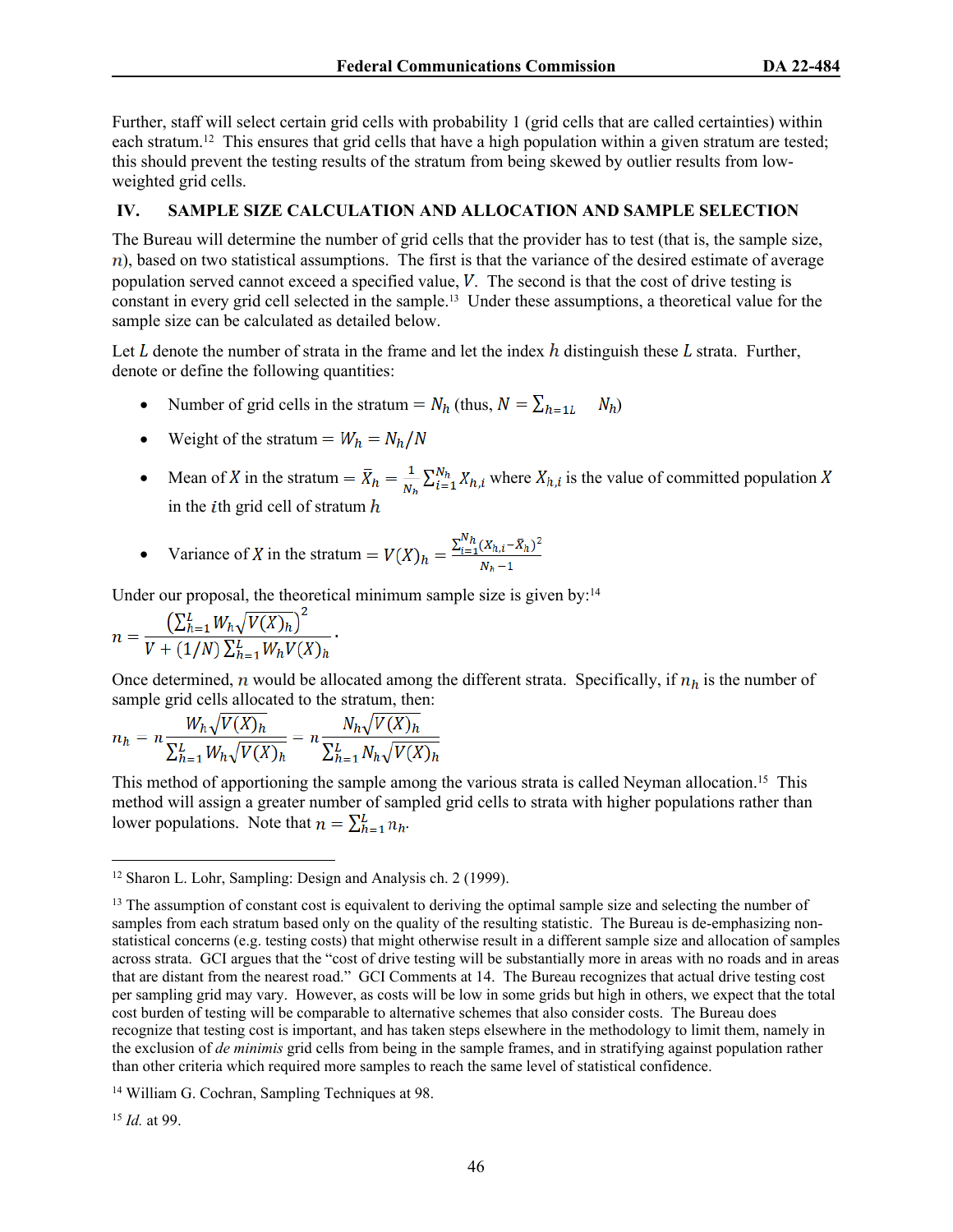Guided by the allocation scheme from the previous section, staff will use geographic information systems (GIS) tools or statistical software to randomly select grid cells in each stratum.<sup>16</sup> Staff will then use these tools to conduct a four-step optimization analysis, as follows.

First, we will draw a sample according to the adopted stratified random design. If there are multiple frames for a provider, we will sample independently from each frame. These multiple samples will be subjected to the rest of the optimization steps together as one set. We will then repeat this process at least one hundred times, each time yielding a sample, or group of samples, that are valid under the design.<sup>17</sup>

Second, from this set of valid samples, we will identify the sample or samples with grid cells that contain the least number of incorporated and census-designated places.

Third, if there are multiple samples identified in the previous step, we will then determine which of the remaining samples contains the fewest number of selected grids that are located outside of incorporated and census-designated places.

Fourth, if there remains more than one sample identified in the previous step, we will randomly pick one.

The optimal sample so identified likely will result in a significant reduction in the number of communities that have to be visited for the required testing. The provider subject to testing will be notified of the sample grid cells in which it will be required to conduct on-the-ground speed tests.<sup>18</sup>

#### **V. DRIVE-TESTING DATA COLLECTION**

Within each selected grid cell, a carrier must conduct a minimum of 20 tests, no less than 50% of which are to be conducted while in motion from a vehicle. This is the minimum number of tests to support the use of the binomial distribution to approximate the normal distribution that is needed in calculating the gap in coverage based on a one-sided 90% confidence interval, as discussed later in Section VII.<sup>19</sup>

To be considered valid, each test must be conducted between the hours of 6:00 a.m. and 10 p.m. local time, within the selected grid cell, and report all relevant parameters defined in Appendix A. Each component of a test (i.e., download and upload speeds) should have a duration between 5 and 30 seconds. Mobile tests are considered to be located within the grid cell containing the starting location, as a tester

<sup>17</sup> We have chosen to optimize across at least 100 samples as this is highly likely to produce a sample that lessens the testing burden to carriers by drawing a sample with a substantive reduction in communities tested while also taking into consideration that each additional sample included in the optimization process takes additional time to create. As the Bureau has promised to provide the samples to CVW and GCI under a specified schedule, we must take care that the optimization process is not the cause of any delays in delivering the selected grids to the providers.

<sup>18</sup> If a grid cell that is in multiple frames is randomly selected for testing more than once, the provider only needs to conduct one set of tests for that grid cell. The results can be used for all frames for which the grid cell was selected.

19 Marco Taboga, Lectures on Probability Theory and Mathematical Statistics ch. 79 (3d ed. 2017).

<sup>16</sup> *See, e.g.*, ESRI, *Create Random Points*, [https://desktop.arcgis.com/en/arcmap/latest/tools/data-management](https://desktop.arcgis.com/en/arcmap/latest/tools/data-management-toolbox/create-random-points.htm)[toolbox/create-random-points.htm](https://desktop.arcgis.com/en/arcmap/latest/tools/data-management-toolbox/create-random-points.htm) (last visited Apr. 14, 2022); SAS Help Center, *The SURVEYSELECT Procedure*, [https://documentation.sas.com/doc/en/pgmsascdc/9.4\\_3.3/statug/statug\\_surveyselect\\_syntax01.htm](https://documentation.sas.com/doc/en/pgmsascdc/9.4_3.3/statug/statug_surveyselect_syntax01.htm) (last visited Apr. 25, 2022); RDocumentation, *sample: Random Samples and Permutations*,

<https://www.rdocumentation.org/packages/base/versions/3.6.2/topics/sample> (last visited Apr. 29, 2022) (describing the statistical software R). We have made the minor change of adding the option to use statistical software (in addition to GIS tools, which we proposed in the *Notice*) to improve the ability for providers to recreate the samples at a later time. The option of using statistical software is necessary in order to conduct the community optimization that responds to GCI's concern about the burden of traveling to many distant communities. *See* GCI Comments at 18-20. Using only GIS software without the option of statistical software may cause unnecessary processing delays, threatening the Bureau's ability to meet the deadlines for providing the samples to be tested. *See Alaska Drive Test Public Notice*, 36 FCC Rcd at 11292, Appx. B, Sec. II ("The Bureau will create a stratified random sample for the provider to test within 15 days of receipt of updated data, or, in the event of no new data submitted, 10 days of the adoption of an Order.").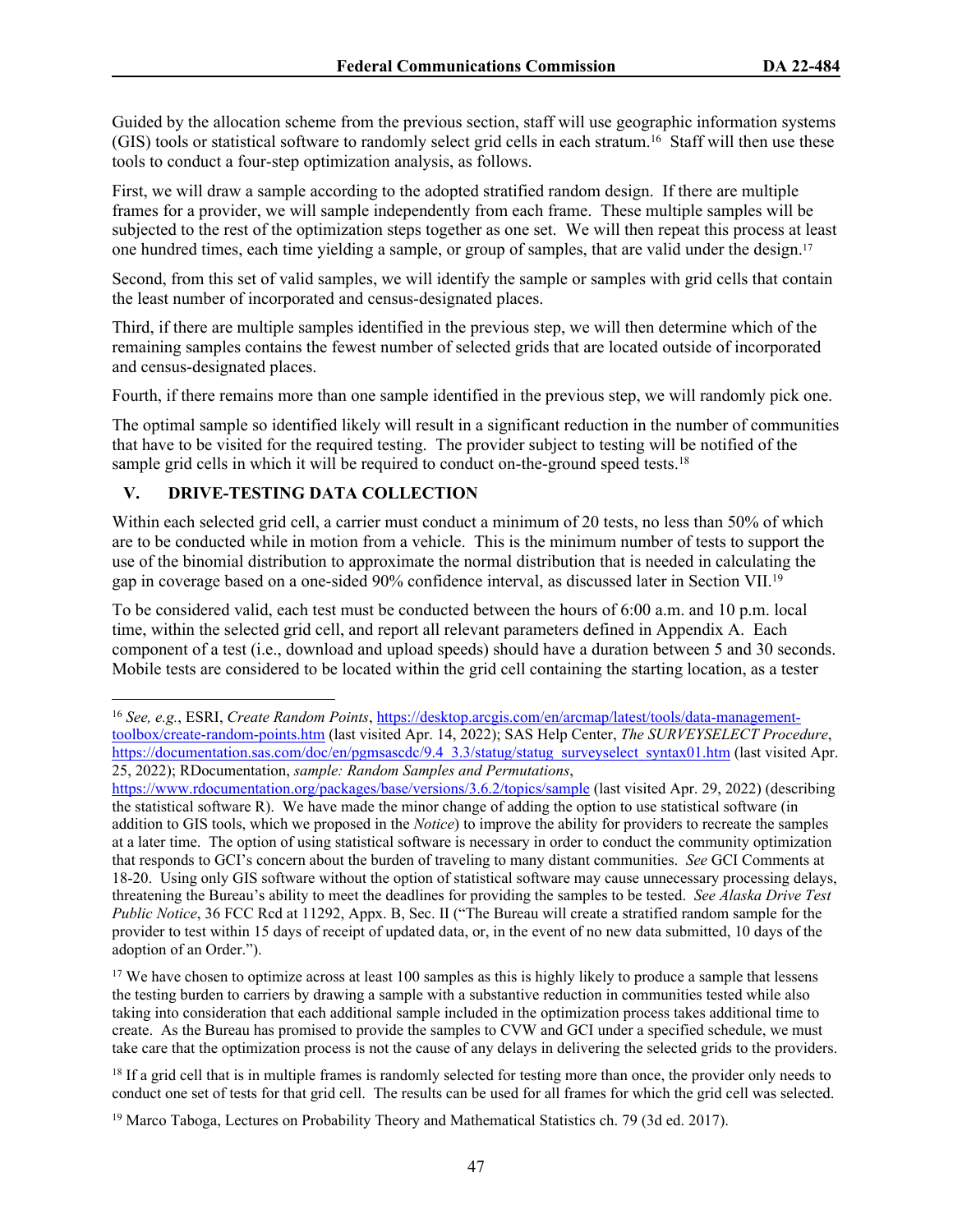has full control over the starting location of a test but may not always be able to control the ending location of a test. Testers should, however, attempt to conduct a mobile test within a single grid cell as much as is reasonably and safely possible. A mobile test should initiate when moving away from the location of a stationary test after having reached the speed of the surrounding traffic, or a safe and reasonable operating speed in the event no traffic is present.

#### **VI. STATISTICAL ANALYSIS OF TESTING RESULTS**

Upon receipt of drive-testing submissions, the Bureau will perform a statistical analysis of the data to estimate the desired total population covered. Because the sample is selected using stratified random sampling, estimation techniques appropriate for this particular sampling method must be used.

Stratified random sampling requires an aggregate measurement from a sampled grid cell that will be combined with measurements from the other sampled grid cells to calculate stratum-level estimates of total covered population. These estimates will, in turn, be combined to produce an overall estimate of covered population. Drive tests conducted in a sample grid cell will be aggregated based on the following rule:

Let  $p$  be the percentage of drive tests that meet or exceed the applicable minimum. If  $p$  is at least 85%, then the full population of the sample grid cell will be deemed as covered; otherwise, 0% will be deemed as covered.

To calculate the stratum-level estimates and the overall estimate of the covered population, the Bureau will use the estimation method appropriate for stratified random sampling, described next.<sup>20</sup>

Let  $x_{h,i}$  be the (deemed) covered population in the *i*th grid cell of stratum h, where  $i = 1, ..., n_h$ . Based on the rule above,  $x_{h,i} = X_{h,i}$  if  $p \ge 0.85$ , and  $x_{h,i} = 0$  if  $p < 0.85$ . The stratum sample mean covered population,  $\bar{x}_h$ , is calculated as  $\bar{x}_h = \sum_{i=1}^{n_h} x_{h,i} / n_h$ ; the stratum sample total covered population is  $N_h \bar{x}_h$ ; and the stratum sample variance,  $s_h^2$ , is calculated as  $s_h^2 = \frac{\sum_{i=1}^{N_h}(x_{h,i}-\bar{x}_h)^2}{n_h-1}$ .

Combining these stratum-level estimates, we arrive at the overall covered population mean,  $\bar{x}$ , calculated as:

$$
\bar{x} = \sum_{h=1}^{L} \frac{N_h \bar{x}_h}{N} = \sum_{h=1}^{L} W_h \bar{x}_h
$$

with variance:

$$
V(\bar{x}) = \frac{1}{N^2} \sum_{h=1}^{L} N_h (N_h - n_h) \frac{s_h^2}{n_h}.
$$

Finally, the overall covered population total,  $\hat{X}$ , is estimated as

$$
\widehat{X} = N\bar{x}.
$$

#### **VII. ADJUDICATION OF THE OUTCOME OF THE TESTING PROCESS**

Because the estimate of the total covered population  $\hat{X}$  comes from a sample, direct comparison of  $\hat{X}$ against the committed covered population is not appropriate. Instead, staff will construct a confidence interval that takes into account the variability arising from the estimate  $\hat{X}$  and use this confidence interval to adjudicate the outcome of the testing process.

<sup>20</sup> William G. Cochran, Sampling Techniques at 91-96.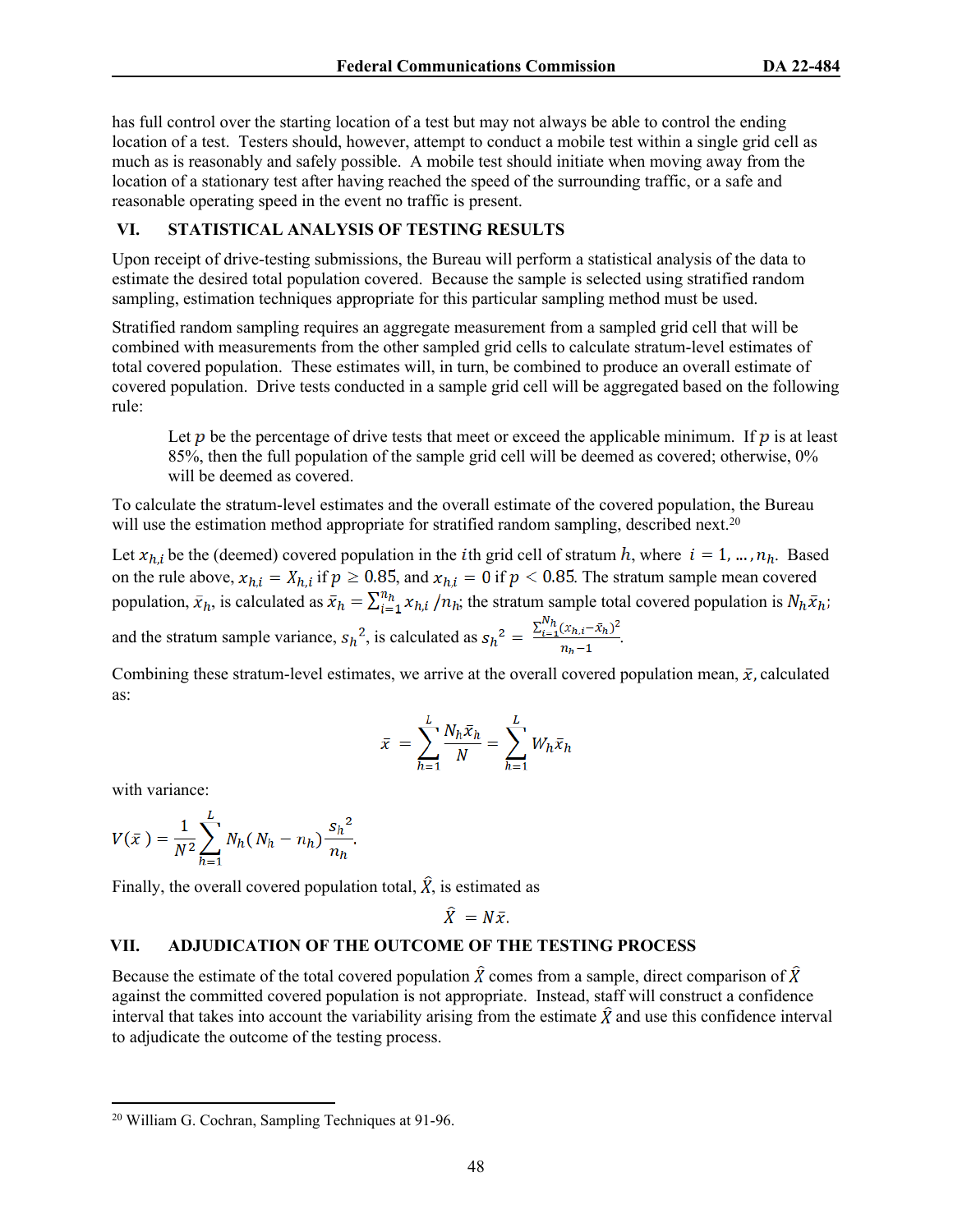Because the Alaska Plan calls for a tiered approach in levying penalties for providers failing the testing process,<sup>21</sup> the Bureau will use a one-sided 90% confidence interval for  $\hat{X}$  to quantify the gap in coverage. In particular, the Bureau will use the upper limit of this confidence interval, which is calculated as . <sup>22</sup> This will be added to the population of grid cells with a *de minimis* populated area that had been previously removed from the tested frame.

The compliance gap is then calculated as:

Gap in Coverage = Total Population Coverage Commitment  $-(\hat{X} + 1.28N\sqrt{V(\bar{x})} + De)$ Minimis Grid Cells).

If the gap in coverage is no more than 5% of the total population of a given commitment, no penalties will apply. Otherwise, penalties will apply according to the tiers adopted by the Commission.<sup>23</sup>

Additionally, it is possible to have a negative gap in coverage if the upper limit of the confidence interval is greater than the total committed population. If a provider has committed to multiple tiers of technology (i.e., 2G, 3G, and 4G LTE), then any excess coverage, as defined by a negative gap in coverage, can be applied to the next lowest tier of technology. For example, if a provider has committed to cover 25,000 people with 4G LTE and the upper limit of the confidence interval shows adequate coverage for 30,000 people, then the remaining 5,000 coverage can be applied to its 3G commitment. This process is iterative, so any further excess coverage can be applied to its 2G commitment. Accordingly, the formula above would be re-written as:

Gap in Coverage = Total Population Coverage Commitment –  $(\hat{X} + 1.28N\sqrt{V(\bar{x})} +$  De Minimis Grid Cells + Excess Coverage from Higher Technology).

This methodology therefore will not punish carriers for improving coverage beyond what they committed.

<sup>21</sup> *See* 47 CFR § 54.320(d).

<sup>22</sup> William G. Cochran, Sampling Techniques at 95.

<sup>23</sup> 47 CFR § 54.320(d); *see also supra* Request for Comment.